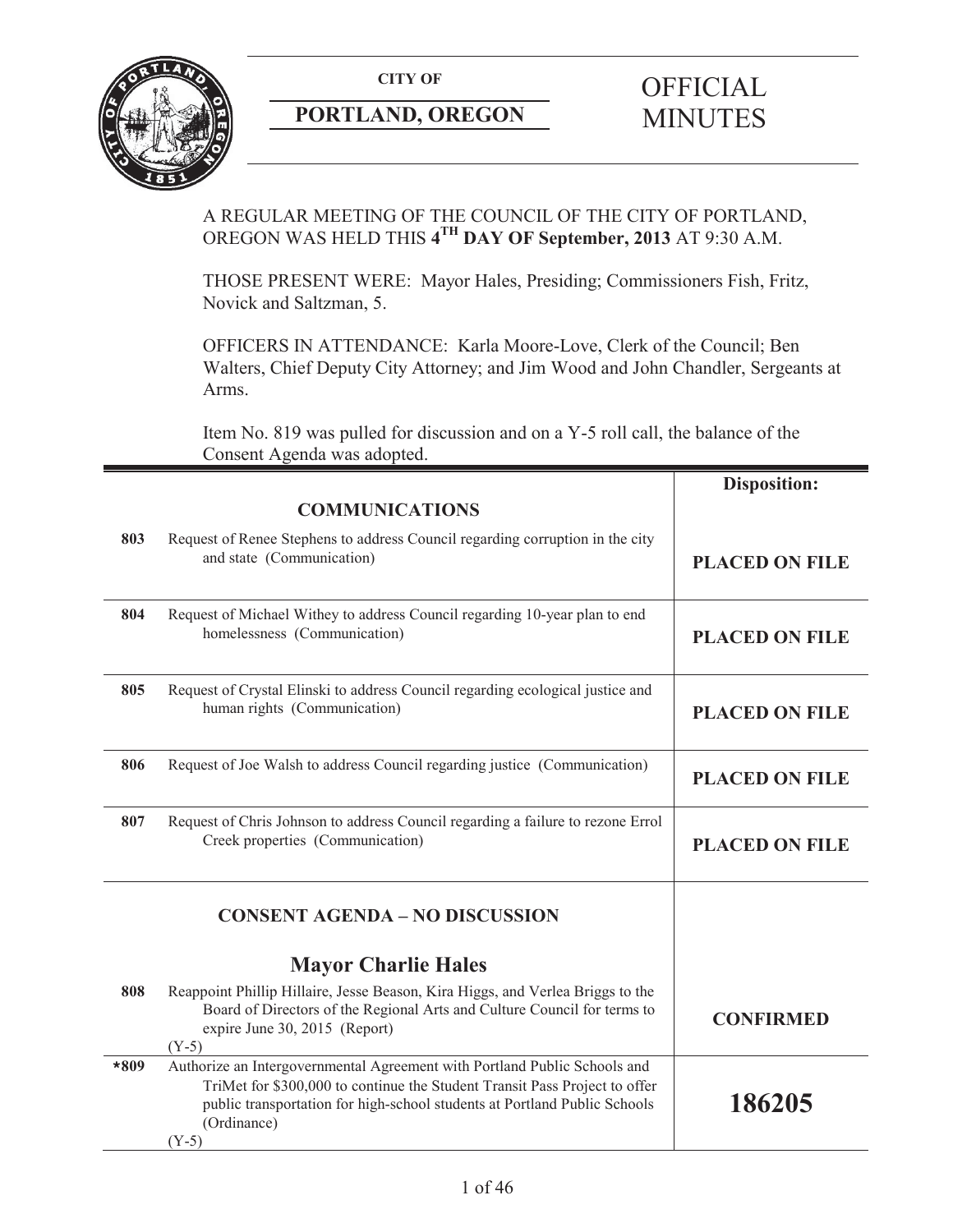|        | <b>Bureau of Planning &amp; Sustainability</b>                                                                                                                                                                                                                    |                                                                                      |
|--------|-------------------------------------------------------------------------------------------------------------------------------------------------------------------------------------------------------------------------------------------------------------------|--------------------------------------------------------------------------------------|
| $*810$ | Approve annexation to the City of Portland of property within the boundaries of<br>the City Urban Services Boundary in case number A-1-13, in the<br>northwest part of the City on the east edge of NW Walmar Dr and the<br>west edge of NW Ramsey Dr (Ordinance) | 186206                                                                               |
|        | $(Y-5)$                                                                                                                                                                                                                                                           |                                                                                      |
| $*811$ | Authorize grant agreement with Hacienda Community Development<br>Corporation to develop an implementation plan to achieve equity and<br>carbon emission reduction outcomes within Villa de Clara Vista, a multi-<br>family low income rental property (Ordinance) | 186207                                                                               |
|        | $(Y-5)$                                                                                                                                                                                                                                                           |                                                                                      |
| 812    | Amend contract with Deborah Meihoff, Communitas LLC., to provide an<br>additional \$20,000 to continue work on the Comprehensive Plan<br>Facilitation (Ordinance; amend Contract No. 30002659)                                                                    | <b>PASSED TO</b><br><b>SECOND READING</b><br><b>SEPTEMBER 11, 2013</b><br>AT 9:30 AM |
| 813    | Amend contract with Cogan Owens Cogan LLC., to provide an additional<br>\$20,000 to continue work on the Comprehensive Plan Facilitation<br>(Ordinance; amend Contract No. 30002661)                                                                              | <b>PASSED TO</b><br><b>SECOND READING</b><br><b>SEPTEMBER 11, 2013</b><br>AT 9:30 AM |
| 814    | Amend contract with Smiley Joe LLC dba Solid Ground Consulting, to provide<br>an additional \$20,000 to continue work on the Comprehensive Plan<br>Facilitation (Ordinance; amend Contract No. 30002657)                                                          | <b>PASSED TO</b><br><b>SECOND READING</b><br><b>SEPTEMBER 11, 2013</b><br>AT 9:30 AM |
|        | <b>City Attorney</b>                                                                                                                                                                                                                                              |                                                                                      |
| $*815$ | Amend contract with Ball Janik LLP for outside legal counsel (Ordinance;<br>amend Contract No. 30000350)                                                                                                                                                          | 186208                                                                               |
|        | $(Y-5)$                                                                                                                                                                                                                                                           |                                                                                      |
|        | <b>Office of Management and Finance</b>                                                                                                                                                                                                                           |                                                                                      |
| $*816$ | Pay claim of Judy Loschiavo in the sum of \$13,100 involving the Bureau of<br>Environmental Services (Ordinance)                                                                                                                                                  | 186209                                                                               |
|        | $(Y-5)$                                                                                                                                                                                                                                                           |                                                                                      |
| $*817$ | Pay claim of Orange Splot, LLC in the sum of \$11,002 involving the Bureau of<br>Development Services (Ordinance)                                                                                                                                                 | 186210                                                                               |
|        | $(Y-5)$                                                                                                                                                                                                                                                           |                                                                                      |
| $*818$ | Authorize contracts for towing and storage of vehicles (Ordinance)                                                                                                                                                                                                | 186211                                                                               |
|        | $(Y-5)$                                                                                                                                                                                                                                                           |                                                                                      |
|        | <b>Office of Neighborhood Involvement</b>                                                                                                                                                                                                                         |                                                                                      |
| $*819$ | Provide confidentiality for complainant information submitted to the Office of<br>Neighborhood Involvement, as allowed under Oregon law (Ordinance)                                                                                                               | 186230                                                                               |
|        | $(Y-5)$                                                                                                                                                                                                                                                           |                                                                                      |
|        | <b>Commissioner Dan Saltzman</b>                                                                                                                                                                                                                                  |                                                                                      |

**Position No. 3**

 $\mathbf{I}$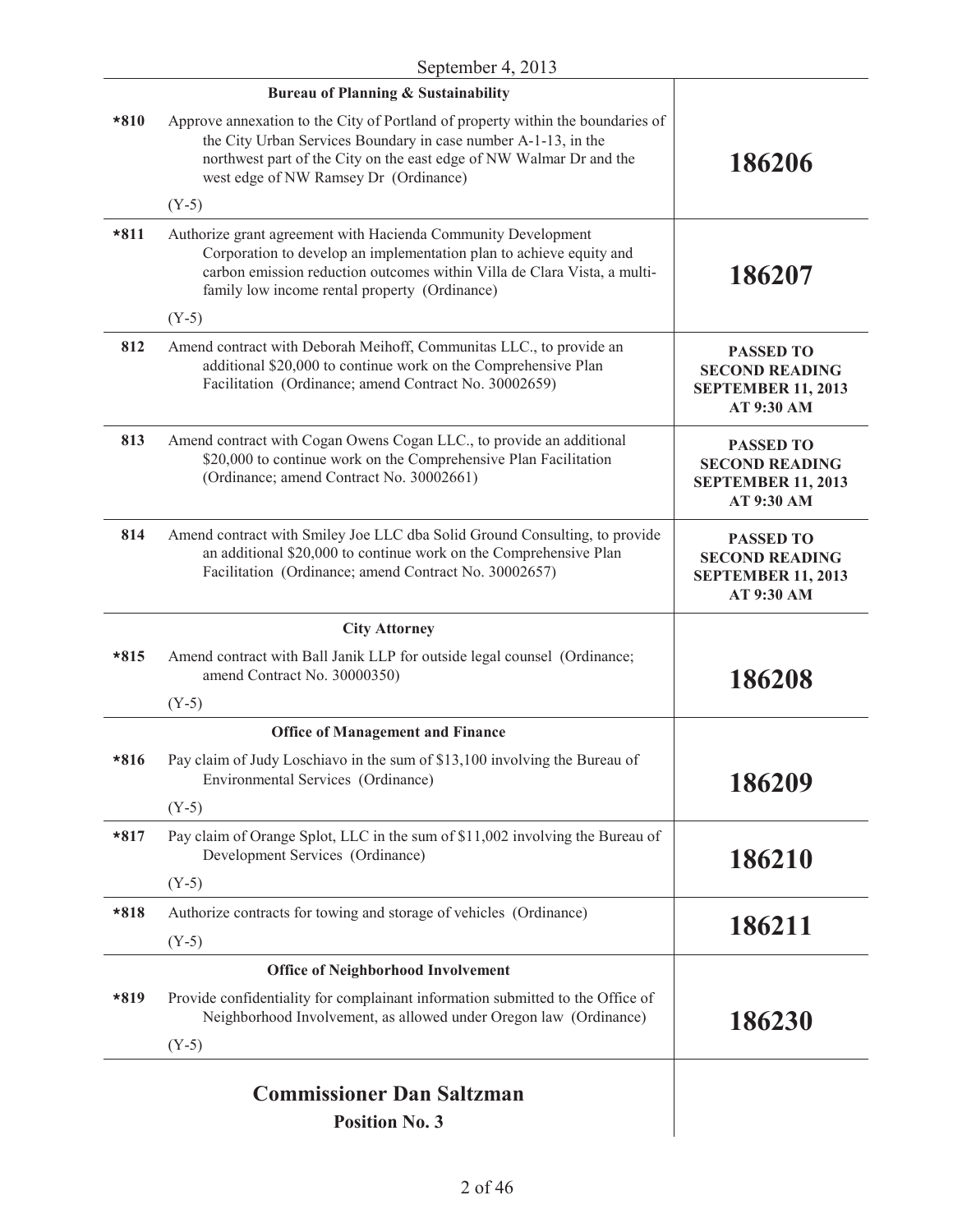|        | September 4, 2013                                                                                                                                                                                                                                                                               |                                                                                      |
|--------|-------------------------------------------------------------------------------------------------------------------------------------------------------------------------------------------------------------------------------------------------------------------------------------------------|--------------------------------------------------------------------------------------|
| $*820$ | Amend Intergovernmental Agreement with the Oregon Judicial Department for<br>the care and handling of video conferencing equipment owned by the City<br>but physically maintained at the Multnomah County Courthouse in<br>downtown Portland (Ordinance; amend Ordinance No. 184591)<br>$(Y-5)$ | 186212                                                                               |
|        | <b>Portland Fire &amp; Rescue</b>                                                                                                                                                                                                                                                               |                                                                                      |
| 821    | Authorize Intergovernmental Agreement with Metropolitan Service District for<br>maintenance of a computerized mapping system for Portland Fire $\&$<br>Rescue emergency response vehicles not to exceed \$20,000 per year<br>(Ordinance; Contract 30003562)                                     | <b>PASSED TO</b><br><b>SECOND READING</b><br><b>SEPTEMBER 11, 2013</b><br>AT 9:30 AM |
|        | <b>Commissioner Steve Novick</b>                                                                                                                                                                                                                                                                |                                                                                      |
|        | <b>Position No. 4</b>                                                                                                                                                                                                                                                                           |                                                                                      |
|        | <b>Bureau of Emergency Management</b>                                                                                                                                                                                                                                                           |                                                                                      |
| $*822$ | Amend contract with Chinook Prevention and Preparedness Group in the<br>amount of \$8,335 for providing additional support to help with exercise<br>conduct, control, and evaluation services (Ordinance; amend Contract<br>No. 30002802)                                                       | 186213                                                                               |
|        | $(Y-5)$                                                                                                                                                                                                                                                                                         |                                                                                      |
| $*823$ | Authorize application to the Federal Emergency Management Agency<br>Emergency Management Performance Grant for an award in the amount<br>of \$369,765 to administer an integrated all hazard emergency<br>management program for the City (Ordinance)                                           | 186214                                                                               |
|        | $(Y-5)$                                                                                                                                                                                                                                                                                         |                                                                                      |
|        | <b>Bureau of Transportation</b>                                                                                                                                                                                                                                                                 |                                                                                      |
| $*824$ | Authorize a contract with the lowest responsible bidder for the NW Thurman<br>Street (Balch Gulch) Bridge over Macleay Park (Ordinance)                                                                                                                                                         | 186215                                                                               |
|        | $(Y-5)$                                                                                                                                                                                                                                                                                         |                                                                                      |
| 825    | Authorize Bureau of Transportation Director to enter into donation agreements<br>for bicycle parking facilities (Ordinance)                                                                                                                                                                     | <b>PASSED TO</b><br><b>SECOND READING</b><br><b>SEPTEMBER 11, 2013</b><br>AT 9:30 AM |
| 826    | Approve the Managing Oregon Resources Efficiently Intergovernmental<br>Agreement between participating Oregon public entities and the City of<br>Portland (Ordinance)                                                                                                                           | <b>PASSED TO</b><br><b>SECOND READING</b><br><b>SEPTEMBER 11, 2013</b><br>AT 9:30 AM |
|        | <b>Commissioner Amanda Fritz</b>                                                                                                                                                                                                                                                                |                                                                                      |
|        | <b>Position No. 1</b>                                                                                                                                                                                                                                                                           |                                                                                      |
|        | <b>Bureau of Development Services</b>                                                                                                                                                                                                                                                           |                                                                                      |
| $*827$ | Transfer responsibility for Noise Control Program from Bureau of<br>Development Services to Office of Neighborhood Involvement<br>(Ordinance; amend Code Sections 3.30.010, 3.96.060, 18.12.020,<br>18.14.020, 18.17.010 and 18.18.010)                                                         | 186216                                                                               |
|        | $(Y-5)$                                                                                                                                                                                                                                                                                         |                                                                                      |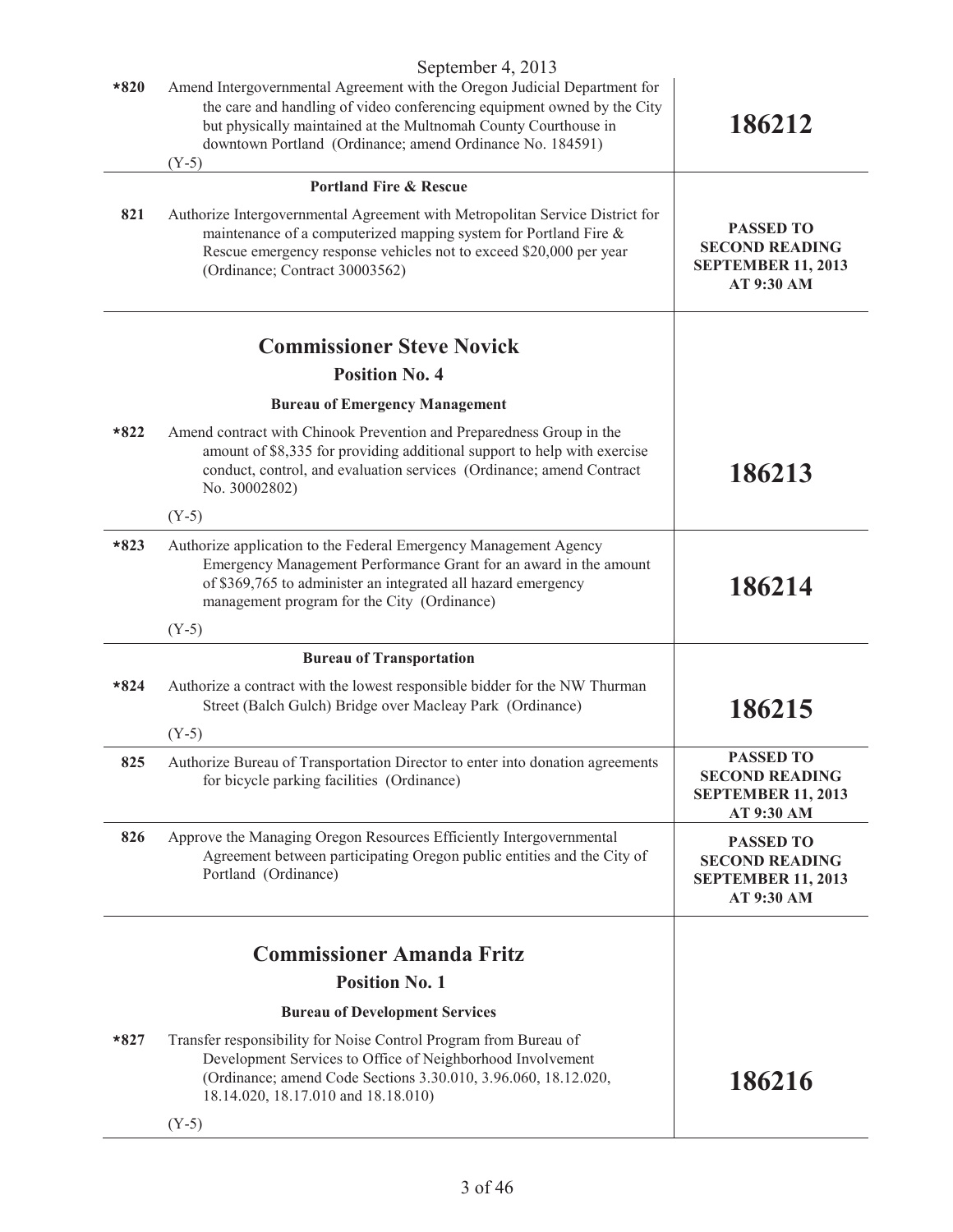|        | <b>Portland Parks &amp; Recreation</b>                                                                                                                                                                                                                                                                                                 |                                                                                      |
|--------|----------------------------------------------------------------------------------------------------------------------------------------------------------------------------------------------------------------------------------------------------------------------------------------------------------------------------------------|--------------------------------------------------------------------------------------|
| 828    | Amend contract with The Active Network to add \$1,500,000 to provide a web<br>hosted, integrated recreation software solution and to extend the term by<br>five years (Second Reading Agenda 792; amend Contract No. 30000729)                                                                                                         | 186217                                                                               |
|        | $(Y-5)$                                                                                                                                                                                                                                                                                                                                |                                                                                      |
|        | <b>Commissioner Nick Fish</b>                                                                                                                                                                                                                                                                                                          |                                                                                      |
|        | <b>Position No. 2</b>                                                                                                                                                                                                                                                                                                                  |                                                                                      |
|        | <b>Bureau of Environmental Services</b>                                                                                                                                                                                                                                                                                                |                                                                                      |
| $*829$ | Authorize the Bureau of Environmental Services to execute easements with<br>Speed R. Lewis and Sheryl A. Lewis, as part of the Luther Road Habitat<br>Restoration Project No. E06947 (Ordinance)                                                                                                                                       | 186218                                                                               |
|        | $(Y-5)$                                                                                                                                                                                                                                                                                                                                |                                                                                      |
| $*830$ | Amend contract with Carollo Engineers, Inc. for additional work and<br>compensation required for the completion of the Swan Island CSO Pump<br>Station Phase 2 Project for \$222,500 and extend the term through<br>September 30, 2014, Project No. E06901.S21 (Ordinance; amend<br>Contract No. 38171)                                | 186219                                                                               |
|        | $(Y-5)$                                                                                                                                                                                                                                                                                                                                |                                                                                      |
| 831    | Authorize the Bureau of Environmental Services to amend the legal<br>descriptions for temporary easements and to acquire said easements<br>necessary for construction of the Safeway Pump Station Remodel Project<br>No. E10292 through the exercise of the City's Eminent Domain Authority<br>(Ordinance; amend Ordinance No. 186095) | <b>PASSED TO</b><br><b>SECOND READING</b><br><b>SEPTEMBER 11, 2013</b><br>AT 9:30 AM |
| 832    | Authorize grant agreement with Southwest Neighborhoods Inc. to provide<br>education, outreach and community involvement for watershed projects in<br>Fanno, Tryon and Willamette watersheds up to \$73,000 for FY 2013-14<br>(Ordinance)                                                                                               | <b>PASSED TO</b><br><b>SECOND READING</b><br><b>SEPTEMBER 11, 2013</b><br>AT 9:30 AM |
| 833    | Authorize contract with Berger ABAM, Inc. and provide for payment for the<br>design and implementation of the Tryon Creek at Boones Ferry Culvert<br>Replacement Project No. E08682 for \$607,505 (Ordinance)                                                                                                                          | <b>PASSED TO</b><br><b>SECOND READING</b><br><b>SEPTEMBER 11, 2013</b><br>AT 9:30 AM |
|        | <b>Water Bureau</b>                                                                                                                                                                                                                                                                                                                    |                                                                                      |
| 834    | Authorize a contract with the Columbia Slough Watershed Council for<br>\$200,000 for a period of five years to provide community education and<br>outreach services in support of the Columbia South Shore Groundwater<br>Protection Program (Second Reading Agenda 793)<br>$(Y-5)$                                                    | 186220                                                                               |
|        | <b>REGULAR AGENDA</b>                                                                                                                                                                                                                                                                                                                  |                                                                                      |
|        |                                                                                                                                                                                                                                                                                                                                        |                                                                                      |
|        | <b>Mayor Charlie Hales</b>                                                                                                                                                                                                                                                                                                             |                                                                                      |
|        | <b>Bureau of Police</b>                                                                                                                                                                                                                                                                                                                |                                                                                      |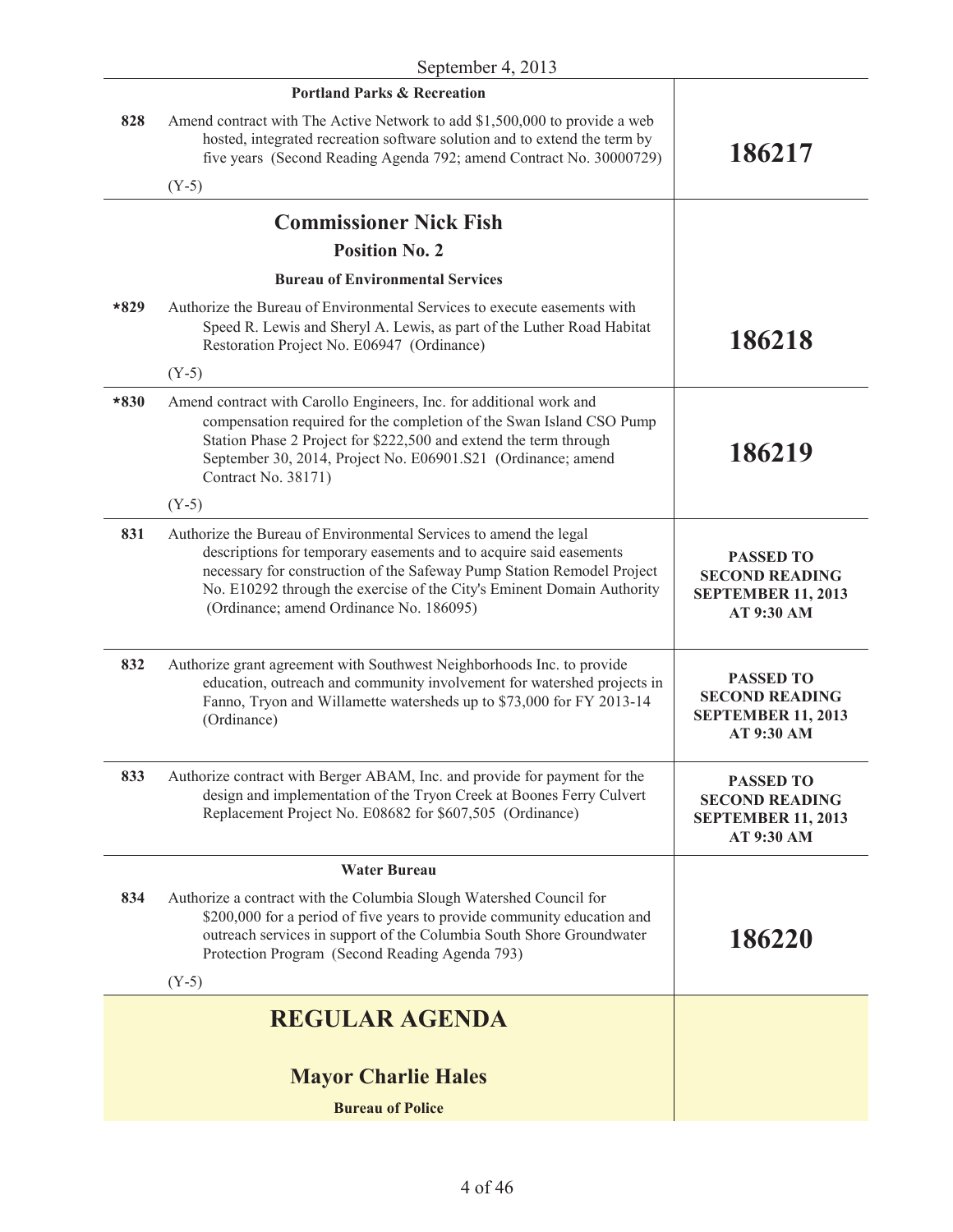| $*835$ | Accept a grant in the amount of \$15,000 and appropriate \$7,500 from FY 2013-<br>14 for the Oregon Department of Transportation, Transportation Safety<br>Division 2013-15 Work Zone Enforcement/Photo Radar Project for sworn<br>personnel overtime (Ordinance) 10 minutes requested for items 835 and<br>836                                     | 186221                                                                                      |
|--------|-----------------------------------------------------------------------------------------------------------------------------------------------------------------------------------------------------------------------------------------------------------------------------------------------------------------------------------------------------|---------------------------------------------------------------------------------------------|
|        | $(Y-5)$                                                                                                                                                                                                                                                                                                                                             |                                                                                             |
| $*836$ | Accept a grant in the amount of \$130,219 and appropriate \$65,110 for FY<br>2013-14 for the Oregon Department of Transportation, Transportation<br>Safety Division 2013-15 Work Zone Enforcement Program for sworn<br>personnel overtime (Ordinance)                                                                                               | 186222                                                                                      |
|        | $(Y-5)$                                                                                                                                                                                                                                                                                                                                             |                                                                                             |
| $*837$ | Amend an Intergovernmental Agreement with Multnomah County to extend the<br>FFY 2011 Intellectual Property Crime Enforcement Program grant period<br>in order to reimburse the County for a Deputy District Attorney through<br>December 31, 2013, in an amount not to exceed \$5,416 (Ordinance;<br>amend Contract No. 3002306)                    | 186223<br><b>AS AMENDED</b>                                                                 |
|        | Motion to amend title to provide more information on the ordinance topic:<br>Moved by Fritz and seconded by Fish. (Y-5)                                                                                                                                                                                                                             |                                                                                             |
|        | $(Y-5)$                                                                                                                                                                                                                                                                                                                                             |                                                                                             |
| $*838$ | Accept a grant in the amount of \$464,582 and appropriate \$360,000 for FY<br>2013-14 from the U.S. Department of Justice, Office of Justice Programs,<br>Bureau of Justice Assistance FY13 Edward Byrne Memorial Justice<br>Assistance Grant Program to prevent or reduce crime and violence<br>(Ordinance) 10 minutes requested for items 838-840 | 186224                                                                                      |
|        | $(Y-5)$                                                                                                                                                                                                                                                                                                                                             |                                                                                             |
| $*839$ | Authorize an Intergovernmental Agreement with Multnomah County for the use<br>of the U.S. Department of Justice, Office of Justice Programs, Bureau of<br>Justice Assistance FY 2013 Edward Byrne Memorial Justice Assistance<br>Grant Program funds (Ordinance)                                                                                    | 186225                                                                                      |
|        | $(Y-5)$                                                                                                                                                                                                                                                                                                                                             |                                                                                             |
| $*840$ | Authorize an Intergovernmental Agreement with the City of Gresham, Oregon<br>for the use of U.S. Department of Justice, Office of Justice Programs,<br>Bureau of Justice Assistance FY 2013 Edward Byrne Memorial Justice<br><b>Assistance Grant Program funds (Ordinance)</b><br>$(Y-5)$                                                           | 186226                                                                                      |
| $*841$ | Accept and appropriate a grant in the amount of \$25,000 from and authorize a<br>Letter of Understanding with the Oregon Department of Justice Criminal<br>Justice Division for sworn personnel overtime for domestic cannabis<br>eradication and suppression efforts (Ordinance)<br>$(Y-5)$                                                        | 186227                                                                                      |
| 842    | Authorize a Memorandum of Understanding with the U.S. Coast Guard and the<br>Portland Police Bureau to transfer and destroy narcotics (Ordinance)                                                                                                                                                                                                   | <b>PASSED TO</b><br><b>SECOND READING</b><br><b>SEPTEMBER 11, 2013</b><br><b>AT 9:30 AM</b> |
| 843    | Delegate authority to the Chief of Police to execute and amend agreements in<br>support of law enforcement training (Second Reading Agenda 795)<br>$(Y-5)$                                                                                                                                                                                          | 186228                                                                                      |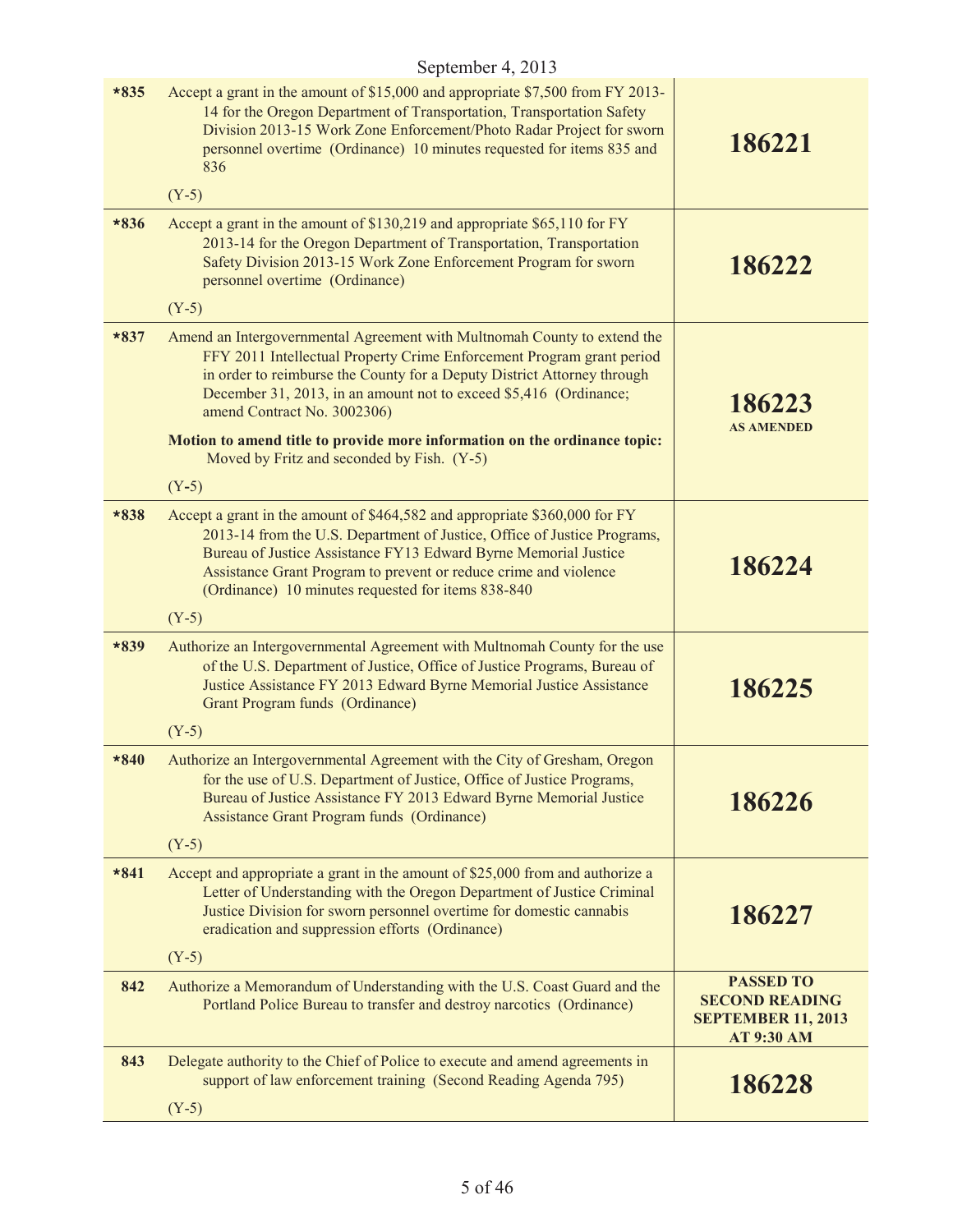**186229**

# **Commissioner Steve Novick**

#### **Position No. 4**

#### **Bureau of Transportation**

**844** Amend Intergovernmental Agreement with Oregon Department of Transportation for the Red Electric Trail Project to clarify Congestion Mitigation and Air Quality Program funds, reference the current Local Agency Certification Program Agreement, and update project staff contract information (Second Reading Agenda 800; amend Contract No. 30002431)

 $(Y-5)$ 

At 11:36 a.m., Council recessed.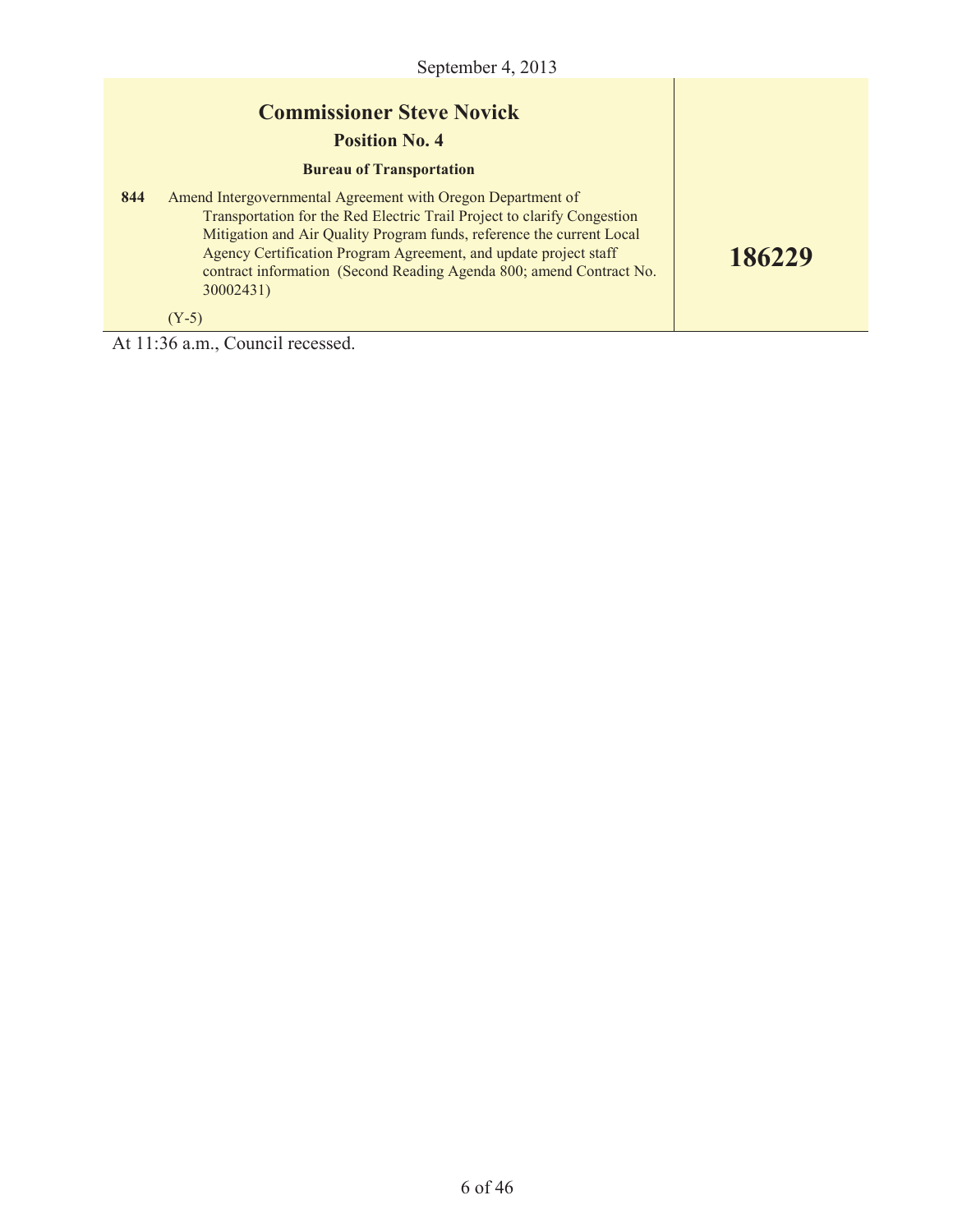#### A RECESSED MEETING OF THE COUNCIL OF THE CITY OF PORTLAND, OREGON WAS HELD THIS **4TH DAY OF SEPTEMBER, 2013** AT 2:00 P.M.

THOSE PRESENT WERE: Mayor Hales, Presiding; Commissioners Fish, Fritz, Novick and Saltzman, 5.

OFFICERS IN ATTENDANCE: Karla Moore-Love, Clerk of the Council; Roland Iparraguirre, Deputy City Attorney; and John Paolazzi, Sergeant at Arms.

|     |                                                                                                                                                                                                                                                                                                                                                        | Disposition:                                                                                |
|-----|--------------------------------------------------------------------------------------------------------------------------------------------------------------------------------------------------------------------------------------------------------------------------------------------------------------------------------------------------------|---------------------------------------------------------------------------------------------|
| 845 | TIME CERTAIN: 2:00 PM – Amend Portland Fire Regulations to extend the<br>protection afforded by automatic fire sprinklers to occupants of existing<br>buildings used as nightclubs that are not protected with an automatic fire<br>sprinkler system (Ordinance introduced by Commissioner Saltzman;<br>amend Code Section 31.10.050) 1 hour requested | <b>PASSED TO</b><br><b>SECOND READING</b><br><b>SEPTEMBER 11, 2013</b><br><b>AT 9:30 AM</b> |

At 2:53 p.m., Council adjourned.

# **LAVONNE GRIFFIN-VALADE**

Auditor of the City of Portland

By Karla Moore-Love Clerk of the Council

For a discussion of agenda items, please consult the following Closed Caption File.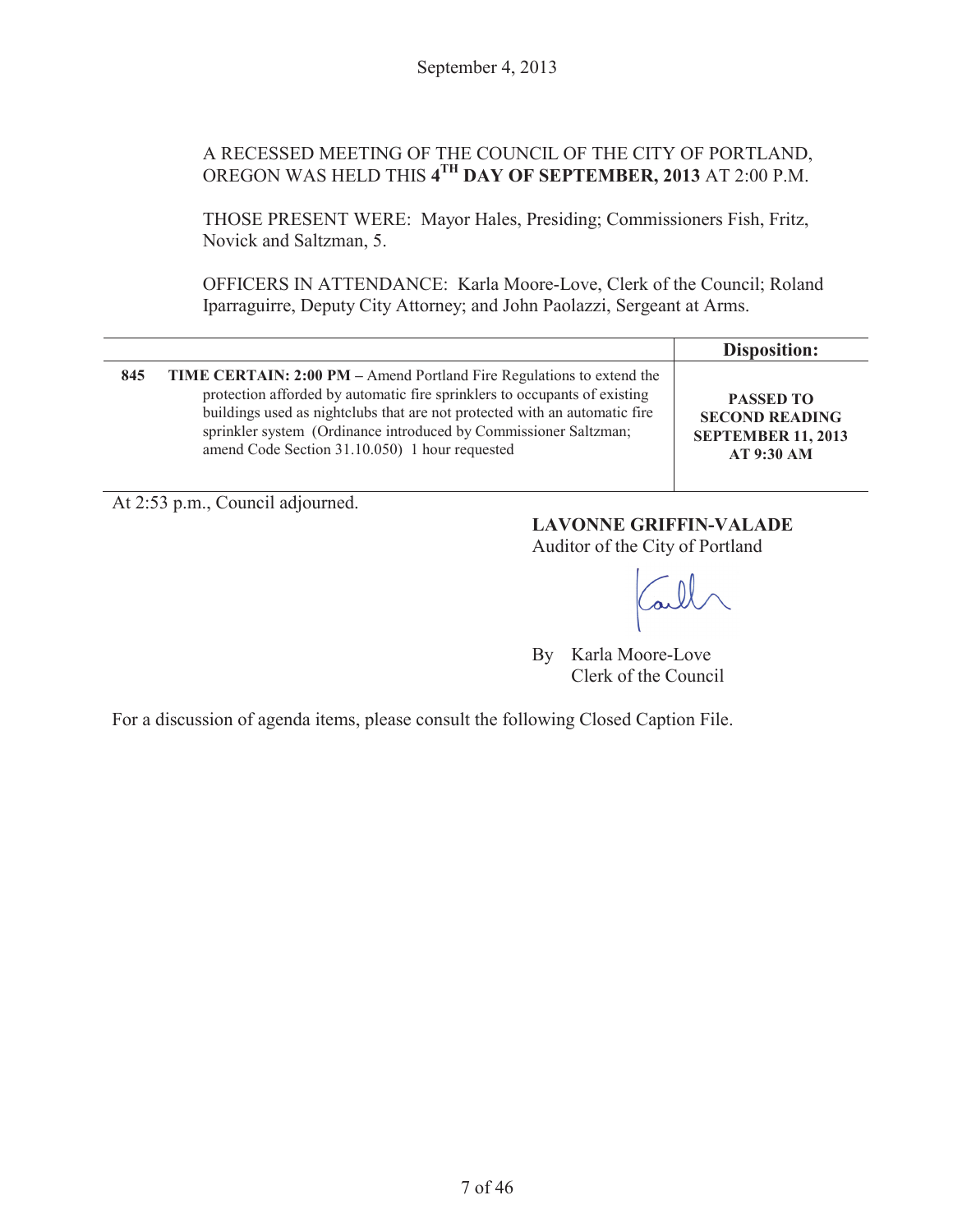#### September 4, 2013 **Closed Caption File of Portland City Council Meeting**

This file was produced through the closed captioning process for the televised City Council broadcast and should not be considered a verbatim transcript. Key: **\*\*\*\*\*** means unidentified speaker.

#### **SEPTEMBER 4, 2013 9:30 AM**

**Hales**: Welcome to the Portland City Council. Karla, would you please call the roll. **Fritz:** Here. **Saltzman:** Here. **Novick:** Here. **Fish:** Here. **Hales:** Here.

**Hales:** We are going to begin with a couple of celebrations, one for something that happens every year, for thousands of years, and that is the first day of Rosh Hashanah, the Jewish new year. So on behalf of the whole community, the Jewish community and all the other faiths in our community, best wishes for the new year. And then we are also here to celebrate something that happened for the first time that we hope that it will happen every year. And with that I will ask Commissioner Fritz to read a proclamation in celebration of our Thorns.

**Fritz:** Thank you, Mayor Hales. It is absolutely my honor and joy to read this proclamation. Whereas Portland is proud to be home of the Portland Thorns FC, our women's professional soccer team, which chokes me right up as somebody who grew up not even being able to watch women play, never mind play it myself. Whereas the Thorns joined the national women's soccer league in 2013, and were recognized by the United States soccer federation, the Mexican football federation and the Canadian soccer association, and whereas the Portland community and soccer fans nationwide celebrate our outstanding Thorns athletes, Rachel Buehler, Marian Dougherty, Tina Ellerston, Becky Edwards, Danielle Foxhoven, Adelaide Gay, Elizabeth Guest, Tobin Heath, Angie Kerr, Karina LeBlanc, Allie Long, Nikki Marshall, Alex Morgan, Emilee O'Neil, Casey Ramirez, Meleana Shim, Christine Sinclair, Nikki Washington, Tiffany Weimer, Courtney Wetzel, and Katheryn Williamson. And I think it's important to say each one of your names because you are a team that each person plays so magnificently all season. Whereas the Portland community and soccer fans nation-wide have embraced the leadership of the head coach Cindy Parlow Cone, assistant coaches John Galas and Nate Berry, trainer Sheila Tatsunami, and manager Megan Lovich, and whereas the Thorns completed their inaugural season tied for the league lead with 38 points, 11- 6 in 5 overall, and whereas the Thorns draw an average of 13,325 fans to 11 home games at Jeld-Wen Field including 17,619 at the regular season home finale, which ranks among the top single game marks in the history of women's soccer in the United States. And whereas the Rose City Riveters supporter's group is renowned as the biggest and best in women's soccer and whereas the Thorns won the national women's soccer league championship on September 1 2013, defeating the western New York Flash by a score of 2-0 before 9,129 fans in Rochester, New York. And I don't know how many at the Baghdad and multiple other places in Oregon. And whereas this win was the first national championship by any major professional sports teams in Portland since the Trail Blazers of 1977, now therefore, Charlie Hales, the mayor of the city of Portland, Oregon, the city of roses, and soccer city USA, does hereby proclaim Wednesday, September 4, 2013, to be a day of recognition for the Portland Thorns FC, champions of the national women's soccer league in Portland, and we encourage all residents to observe this day. [applause] We are honored today to be joined by the three of the national champion Portland Thorns, known fondly to their fans as Kat, KK, and Mana, and they will talk to you a little bit about their experience in this inaugural season for the Portland Thorns.

**Karina LeBlanc:** Thank you to all the Commissioners and the Mayor for having us. It's pretty incredible to be living out our dreams every single day and get it recognized. It has in Portland. It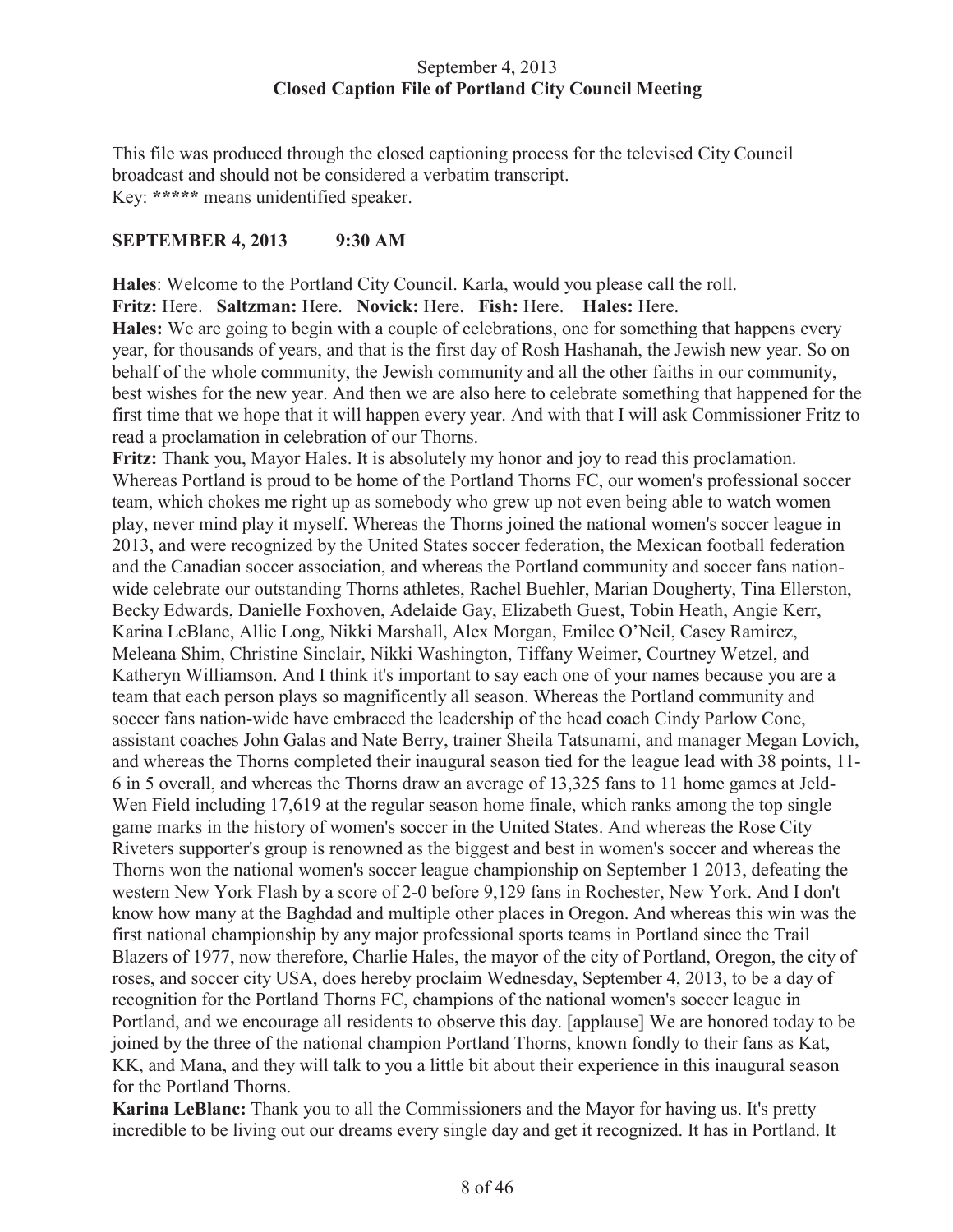has been such an incredible city to play for. I mean, every single game we stepped out on the field, it has brought us near tears just to see the love and passion from the people of Portland, and gives us such pride when we get to put on that jersey and represent this incredible city, which we think is the best in the world, for what we do, and we just love it and are so appreciative of it, so thank you very much. [inaudible] They are young.

**Meleana Shim:** I'm gonna lose it! I can't say enough great things about this city, and just the fact that we are here and being recognized by you folks. It's an incredible honor, and as my first year, I am a rookie, straight out of college, this is beyond anything that I could imagine as a professional soccer player. O really, really hope that other cities can follow our lead and see what we are doing as a city, and really bring women's soccer to another level in this country. Thank you.

**Kathryn Williamson**: To reiterate what both of them said, this experience has been unbelievable. Being a rookie, as well, I was not sure what to expect. Other leagues had folded in the past, and you know, we were hoping, that this one was, would last, and you know, our opening home game, bringing close to 18,000 people, that was something that I don't think that many of us have experienced, even for the people that have been playing professionally. So, I just want to say thank you, and I hope that the support continues.

**Fritz:** Well thank you for the joy. And indeed, the support needs to continue because there is only one thing better than winning the inaugural season, and that's gonna be winning it at home next year. \*\*\*\*\*: That's right! [applause]

**Fritz:** And I know my colleagues on the council would like to say something. Commissioner Fish. **Fish:** First I want to thank Commissioner Fritz for bringing this proclamation forward. She is a season ticket holder, so how about a round of applause. One of your great fans. [applause] I just want to add two more comments. First, I went to a number of games this year with my daughter, who is a college junior. And lord knows that we need role models at this time in our history, and you cannot ask for better role model than women on the field that she and I cheered for. So, thank you for, that as well. Thank you for being an inspirational role model for young girls across the country. And finally, Mayor, I just was reflecting on the fact that we are 40 years away since Title IX was adopted. I'm not sure that when Title IX was adopted by congress, and signed by the president, someone foresaw that one day we would have a women's professional soccer league. But, the reality is that because of Title IX, young women had a chance to fairly compete and pursue their dreams. Something which my sister, who was pre-Title IX did not have a chance to. So I think that we should recognize the great gift of Title IX that leveled the playing field, and now we have a league that gets the same fans here at home that the men's team does, and that was the dream. So congratulations.

#### **LeBlanc:** Thank you.

#### **Williamson:** Thank you.

**Shim:** Thank you.

**Hales:** Other comments? Well, we would be honored to take a picture with you here to conclude this morning, and we want to know that, that not just the five of us, and the people in this room, but all of Portland is really proud of you, thank you. [applause]

**Fritz:** I think another thing I appreciate about these young women is that after every game, whether they won, lost, or drew, they went around and thanked their fans for being there, and so, it's an example you can do great things if you keep at it.

**Hales:** Great work. There is a community celebration at noon and I hope that everyone gets to enjoy that as well. Let's move to the council calendar and communications item.

#### **Item 803.**

**Hales:** Good morning, welcome.

**Renee Stephens:** I am Renee Stephens, and I am here to talk about what I have experienced in this city and state. Now, my, my daughter was abused by the brother of a politician here, Rex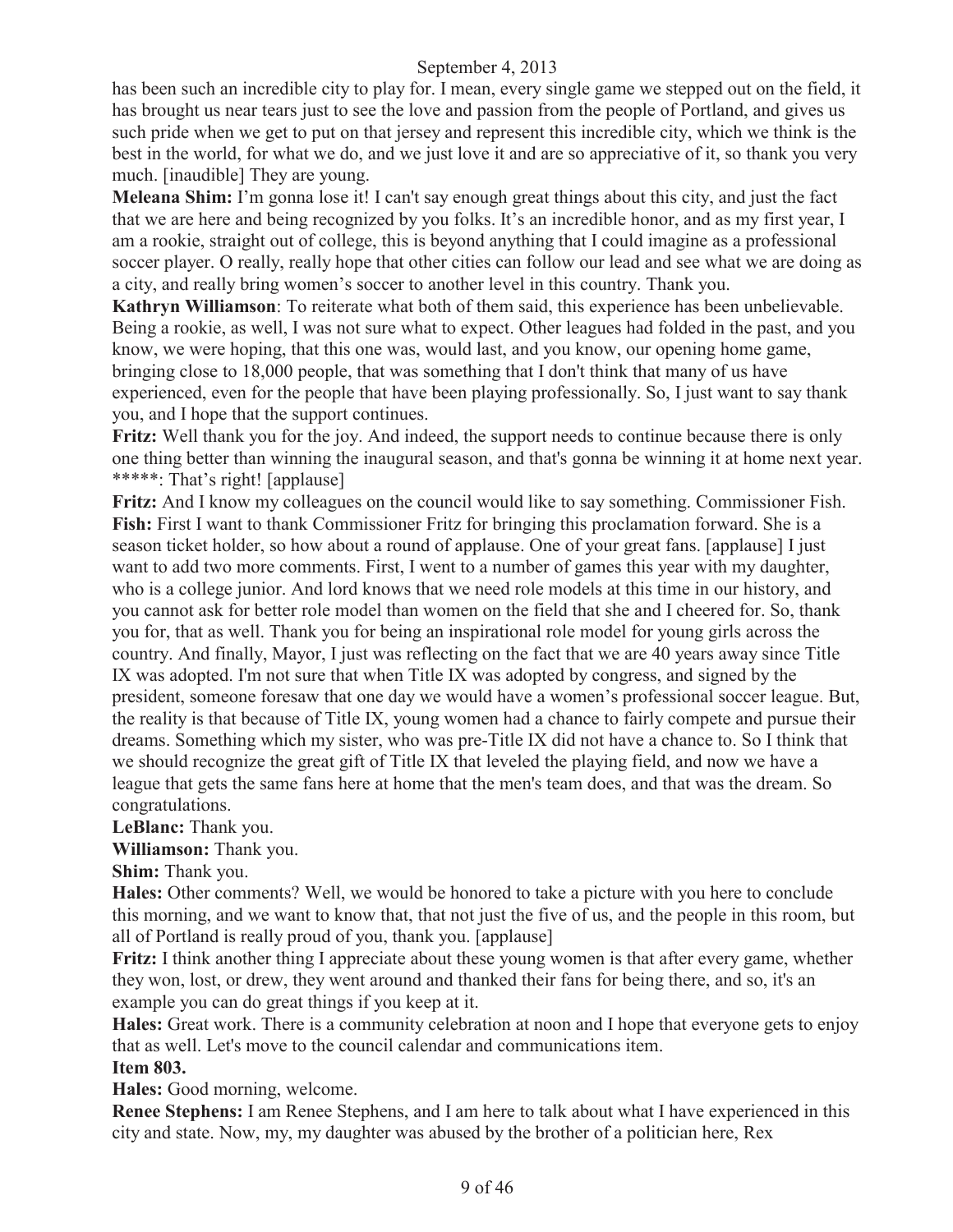Burkholder, I don't know if you know that, but she was. And it's been covered up by every level of the administration. Not just in the city, but in the state. All the way up to the federal government. Okay. I mean, I also used to be designer at Nike and somebody tried to dry hump me up there, and I complained about it and they freaking kicked me out. And they obliterated my career. Completely done. I have been doing my best as a responsible citizen to handle these issues, and I've been going through every level. I have gone to everyone, okay, I have gone to the media. I have been shut down everywhere. And what I have recognized is that we -- there is something very wrong going on here. Not just with you, it's not just the leadership. What we have done here is we have created a place that doesn't care about people. We just care about money. And that's what I have experienced. My daughter did not matter and she does not matter because the people that harmed her are very wealthy. Very powerful people. And so that's why the police, the police department is not working for her. And that's why the hospitals are not working for her. Because she was abused and because the hospitals did cover it up. She now is suffering from osteopenia, type 1 diabetes, she's got scoliosis, something is wrong with her liver that I still can't get addressed by the hospital. She's got contusions, those are bone bruises on her left knee where she was burned, she was not treated. OHSU, Providence St. Vincent, these hospitals did not treat her. And they inserted some weird stuff into her medical records to make sure that this was covered up. Now, I've been bringing this to you. I have reported this to the police. I have reported this to the FBI, and you know what I get? I get hung up on. I get told that I can't make reports. This is the administration of our society? In this city? You know what I realize, you people are indescribably irresponsible, and you have absolutely no business, no business administering to society. Because you don't understand what is important. **Hales:** I want to thank you for coming today and make sure that we get you some access to some help, so I will make sure that one of my staff before you leave today connects with you. So please do, and I know --

**Stephens:** Oh wait a second. I've been trying to come to you and talk to you. I got kicked out by one of your staff members.

**Hales:** We'll make sure that you get connected.

**Stephens**: Really?

**Hales**: So, we appreciate coming forward and --

**Stephens:** No, no, okay. I'm not done yet.

**Hales:** Well, you are because there is a time limit.

**Stephens:** No, I'm not done. I am not done. [applause] I'm gonna talk. There is something wrong with --

**Hales:** You made your point very well.

**Stephens:** No, I have not made my point.

**Hales:** And you need to finish because there is a time limit so that other citizens can speak.

**Stephens:** I will finish, if you stop interrupting me.

**Hales:** Please do.

**Stephens:** You are running society for the wrong reason. Okay. This is what I have come to understand. Over the past six years of dealing with this, we are running society, to own things, but we should be running society to take care of people. And that's why my wife and I, we have established a new organization, it's called the pay it forward leadership society, and our goal is to get humanity on the right track. We need to start taking care of people. You should not be erecting fences. You should be taking care of people. [applause] Life has to matter. Not money. Money is an ideological construct that has been imposed on humanity, and we impose it on each other. And it's just not right. It's irresponsible. We're hurting people. And it doesn't matter. You just do things as money dictates. But, that's irresponsible. Because if we don't have life -- **Hales:** We do need you to finish.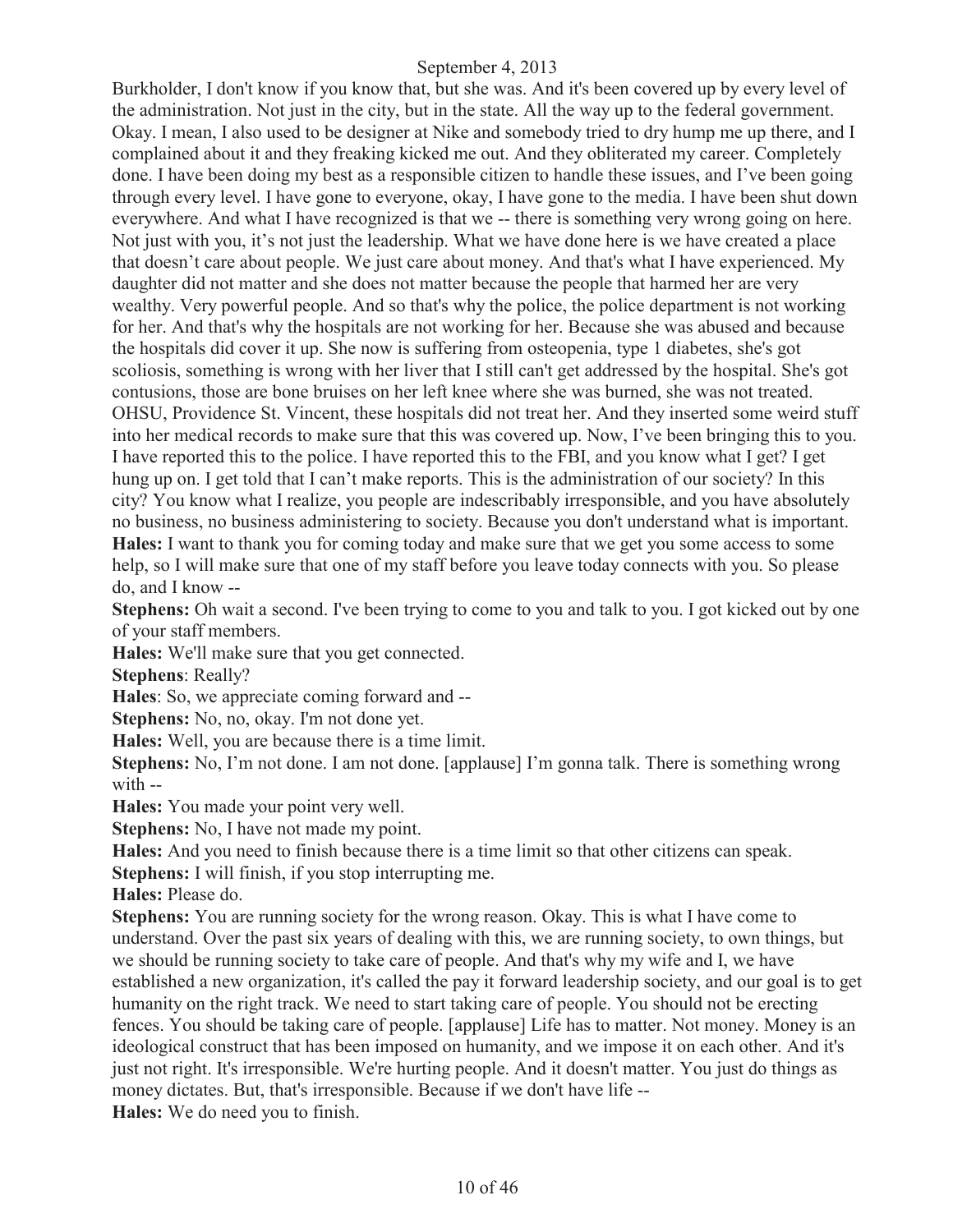**Stephens:** I am going to finish. Life has to be the most important aspect of existence. It has to be because, if you don't have life, we don't have any of this. Nothing is here. Money didn't build these buildings. Or any of the technology here or anything that's helping people, people did that. People are doing that. And I'm actually very disappointed in our society that, that doctors, respected members of our community, have to sit there and lie to my face. What type of leverage have we put these people under, where they would lie about the health of a child?

**Hales:** Okay, we'll try to get you some access to some help.

**Stephens:** Are you going to try?

**Hales:** That guy right there --

**Stephens:** Because for the past six years, you have done nothing.

**Hales:** That guy right there, Chad Stover is on my staff --

**Stephens:** Really. Alright, I'm gonna talk to Chad --

**Hales:** And we'll see if we can get you some help.

**Stephens:** But this movement that we have started, it's not going away. It's gonna get bigger. There are people here that care about people. I'm not saying that what we have done here is anybody's fault. But, what I'm saying is, there is a problem. And to recognize it. And to act in a manner that suggests that we are powerless to change it is irresponsible. It is not just your responsibility. It is every one's responsibility here on this planet. Every single human being. I don't want -- we don't need a war in Syria, we need to be taking care of people. That's all we need to be doing. Because, if we were taking care of people, you would not have people trying to hurt other people, what we have is, is a condition where, where we are, we are human beings. Don't care. At all. Not just about, about other people, but don't care about themselves. Their value --

**Hales:** Now I need you to stop. You have done a good job.

**Stephens:** Their value has been taken over by an imaginary piece of paper.

**Hales:** Sir, thank you --

**Stephens:** Money doesn't exist.

**Hales:** Thanks for coming, you need to stop because other people are here.

**Stephens:** People exist --

**Hales:** There are people here who have signed up to testify.

**Stephens:** I understand, sir,

**Hales:** They need their chance.

**Stephens:** Sir, excuse me. I understand. Please, don't. Don't talk to me like that.

**Hales:** Well I need to talk do you like that because there are other people waiting, sir.

**Stephens:** I am going to finish.

**Hales:** You are not going to filibuster here, there is a three-minute limit for a reason, we've been very indulgent. I am going to have to ask you to leave now, and talk to Chad --

**Stephens:** Am I going to be called out by the police?

**Hales:** If we have to, and I would be sorry about that.

**Stephens:** I would like to see that, actually.

**Hales:** I imagine you would, but --

**Stephens:** Who is going to haul me away? Who is going to haul me away?

**Hales:** Sire, if you really want that, that's the only option you may leave us.

**\*\*\*\*\*:** Sir, you have had your time.

**Hales:** You have used your time. Thank you.

**Stephens:** Listen. We are not going away.

**Hales:** That's good but you've used your time today.

Stephens: We're going to get humanity back on the right track. It's not just your responsibility. **\*\*\*\*\*:** Thank you, brother.

**Hales:** Thank you very much. Talk to Chad. [applause]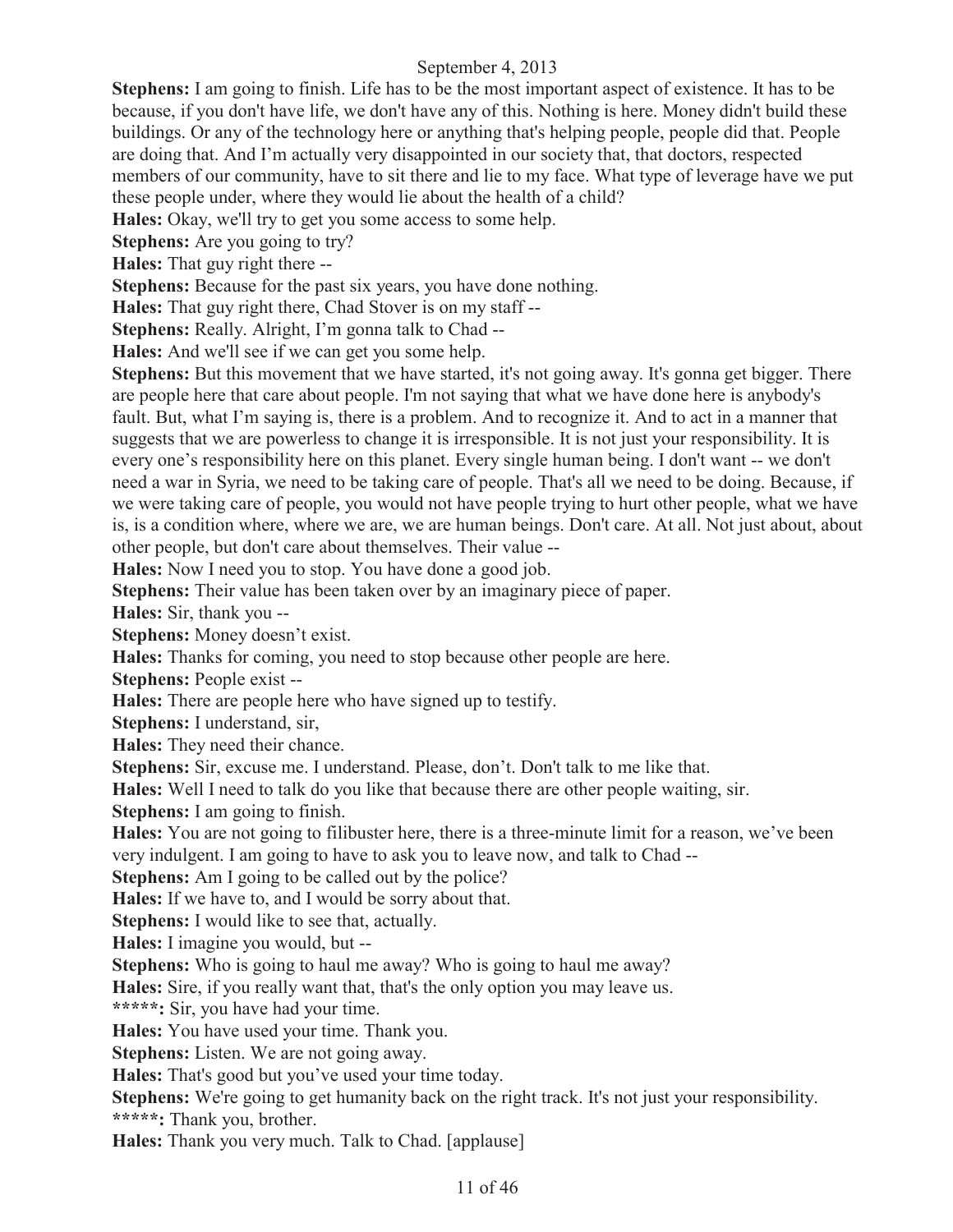#### **Item 804.**

#### **Hales:** Good morning, Michael. [applause]

**Michael Withey:** Good morning. It's actually Withey. I have only got three minutes so I will make this quick. We've got an idea, actually several, to end homelessness in Portland. And it's called the six-point plan. It mainly is going to be something that we looked into to save money in the long run, and get more people indoors, whether it's sometimes even at a relief camp setting -- so we're looking at masses, as opposed to just a certain part of the homeless society. And so, the six points are, in a nutshell, eco-villages, we think that even though Bud Clark is a great building and they do great work, the 40 million could have housed 2,750 people permanently. So, we would have saved hundreds of millions of dollars, so eco-communities are definitely the way to go, I do believe. Secondly, after Katrina, I had occasion to work alongside AmeriCorps. They set up relief conference in a professional way, with federally-funded volunteers. We believe that a relief camp, or several satellite relief camps that might be a good option this winter for folks that want to get off the street and work. You wouldn't want to go there and hang out, you will have a program that you have to follow. It's a 90-day program, and that will get off the street. And we also think that the last time that the church has asked City Council to address the issue with folks that were traveling through, and needed a place to sleep, that they would be allowed to pop tents in the parking lots at night. And I believe City Council passed it, if they have cars. We want to look at that issue, see if it's possible, feasible, that outside of the realm of people, let's say, low-key areas where these might be acceptable. So, these overnight camps wouldn't be somewhere you would go to socialize, you would go there to get in your tent and go to sleep. It will be supervised by the person who owns the parking lot and hold the lease so they would have insurance and port-a-johns. So, the fourth thing is we don't believe that investing in large, expensive shelters is really the answer. So, we think that the money should go -- and the buildings that already exist that could be remodeled through volunteer services, and donated building materials, so, we could save millions that way. There is also, I think you might not like this, Ms. Fritz, but we have Dodge Park, it's a campground, it's in Clackamas County. It's closed October through May, I do believe. You would know this, you were the commissioner of parks. But we believe that if we reseed in the spring, if it's run responsibly, through a nonprofit that can have security, we see no reason why people that are responsible can't utilize that area for a campground during the winter months. But, we also believe that we could rent some land and maybe legally operate a campground that could be secured. So, that would be number five. Number six is, none of this is going to work unless we work on the issue, the core issues of homelessness. And through every person that's out there, that's homeless, there is an issue. So, it's going to be extremely complicated. That's the complicated part of homelessness, is how everyone, everyone is their own issue, that's how they got homeless. So, that's why it's so hard to wrap your head around, there is so many different variances of it. So, those are the six things that we think would make a difference. All of those things are imperative. The sixth point, let me reiterate, it's going to have to concentrate on employment, education, rehab in some cases, but all first of these five answers, all need to have the sixth element which is sort of reconditioning of the people that come in for help, not reconditioning in essence of trying to rethink life, but get them the help they need. Explore with them their potential entrepreneurship program should be included in that, too. So, everywhere you go, in the first five points, you are going to see that sixth point, which is the most important. How to keep people off the street. Get them off the street but keep them off the street.

**Hales:** Great. Well, thank you, I appreciate you and other advocates coming forward with creative ideas. Frankly I'm not sure that they will all work but I think some of them will, and that's what it will take is both the agencies of the city and the county and others responsible for trying to house people, and folks in the community coming up with creative ideas, and trying to make things work. I've certainly have seen evidence, you know, in recent efforts in the community, particularly, Right 2 Dream Too, where a small amount of money and a small number of people are making a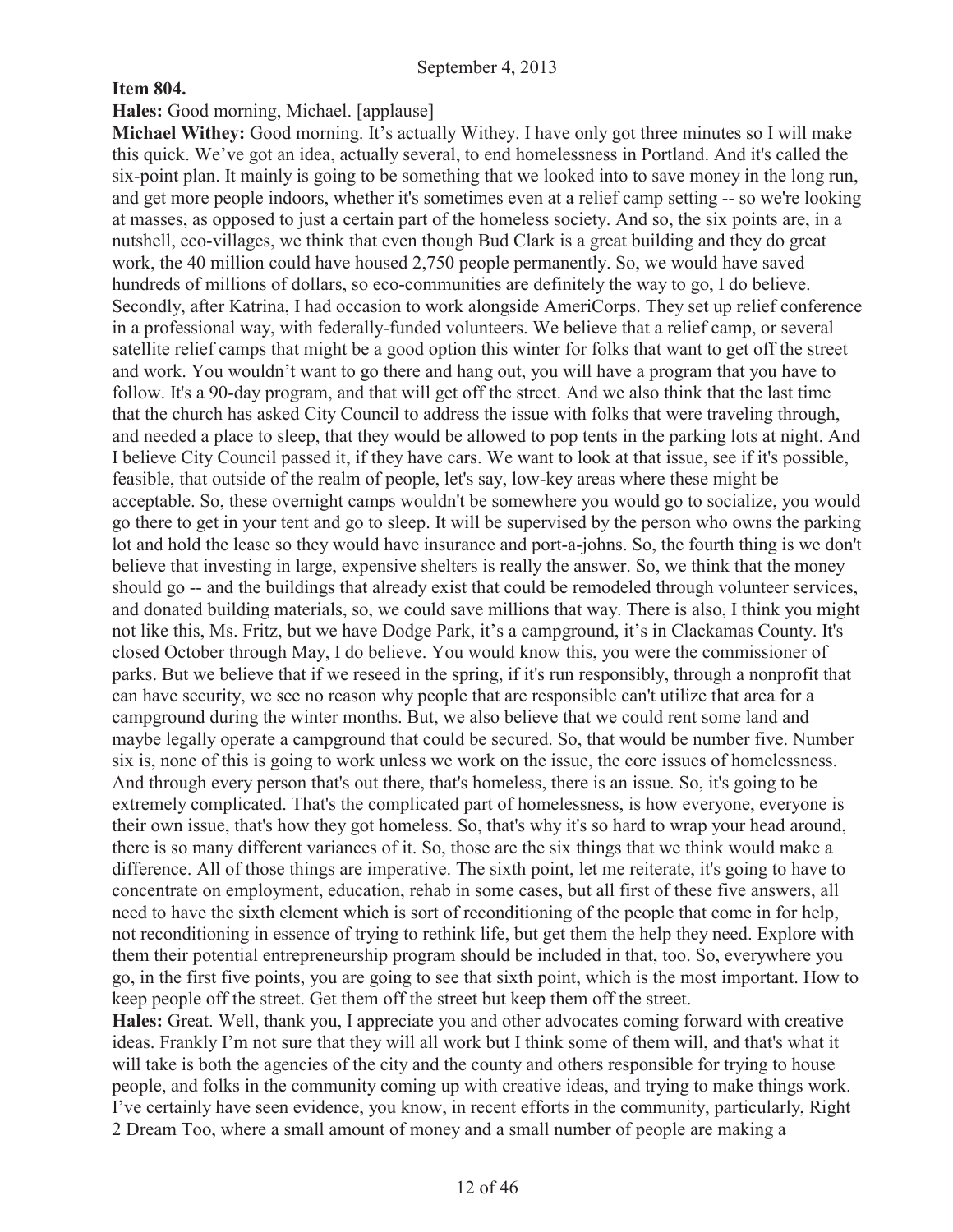difference in a way never officially sanctioned, quite to the contrary, by the city. So I am open to those creative ideas and doing them in a way that's sustainable and legal, and that's the sense of the council, as well. So, I want to thank you for being creative and constructive and continuing to throw out ideas, some of which will work.

**Withey:** I have got a question for you, in finishing, in final. We would like to see if you would be interested in setting up new committee, separate from the ten-year committee to end homelessness. There are a conventional way of dealing with homelessness. And we're sure that they will always be in business, right. But we have got a lot of other people that are homeless that are not included in their realm. Not chronically homeless. So we believe that a new committee should be constructed to look into not just these six points, but any other point that anybody come up with.

**Hales:** I am personally interested in that, and essentially we'll talk with Commissioner Saltzman in charge of the housing bureau, and again, look for a way to, in an orderly, regular way to get these kind of ideas under consideration, and talked about. I appreciate that, and let us get back to you about that suggestion.

**Withey:** Okay.

**Hales:** Thank you, Michael. Appreciate it. [applause]

**Item 805.** 

**Hales:** Is Crystal here? Okay, we'll see if she comes in later. Next one, please.

#### **Item 806.**

**Hales:** Good morning, Joe.

**Joe Walsh:** Good morning. My name is Joe Walsh and I represent individuals for justice. You just heard a really good presentation by Michael. And in conversations with Michael, and other people that are out on the street, what they're saying is those six points are not written in stone. What they are asking you to do is to consider them, but also, be creative in the sense to set up committee that includes the homeless and houseless people. Every study that I have read, the recommendations say put the homeless on the committee. And yet, we don't do that. We spend millions of dollars, but we don't have a committee where you ask the very people that you are going to serve, what is it that you need? And this is a complicated issue. Because to me, it's a different. Let me tell you a short story. There were two gentlemen living on the street right now that have enough money to pay rent. They get something like \$2,000 a month, which is -- you can pay rent on that. They can't get past the credit rating. So, when they go to get an apartment, they do a credit check, and, of course, then \$40 to \$50 to do it. The lose \$40 to \$50 because they can't get past the credit check. There is nothing in the system that can help them. That's what they have been told by, what is it, 211 emergency call. They have given up. They say, we cannot help you. Here are two people that, that can pay rent, and Commissioners, you spend millions of dollars, but we can't get them into an apartment. That's an indicator that we are failing. Terribly. That's why when Michael says, set up this committee, and all of the studies tell you, set up this committee, and include the homeless. You have heard Lightning. You heard Michael. You heard other people come before you with good ideas, and you always say that, Mayor: well, that's a good idea. When are you going to do the committee? That's what I want to know. When are you going to really do something and say, we can do something about what's going on. Let's ask the people that are involved. Because you've got very bright people. [applause] Thank you. Don't ask advocates to be on the committee like me. Don't ask -- you have to have people that feel the pain of the rain on their heads at night as a cop kicks them to wake them up. That's who you need on that committee. Not me. [applause]

**Hales:** Thank you, well said.

#### **Item 907.**

**Hales:** Chris, are you here? And did Ms. Elinski come in? Okay, if not, we'll give them a chance to come back and move onto consent calendar. Are there any items that have been removed? I don't think so. Any requests?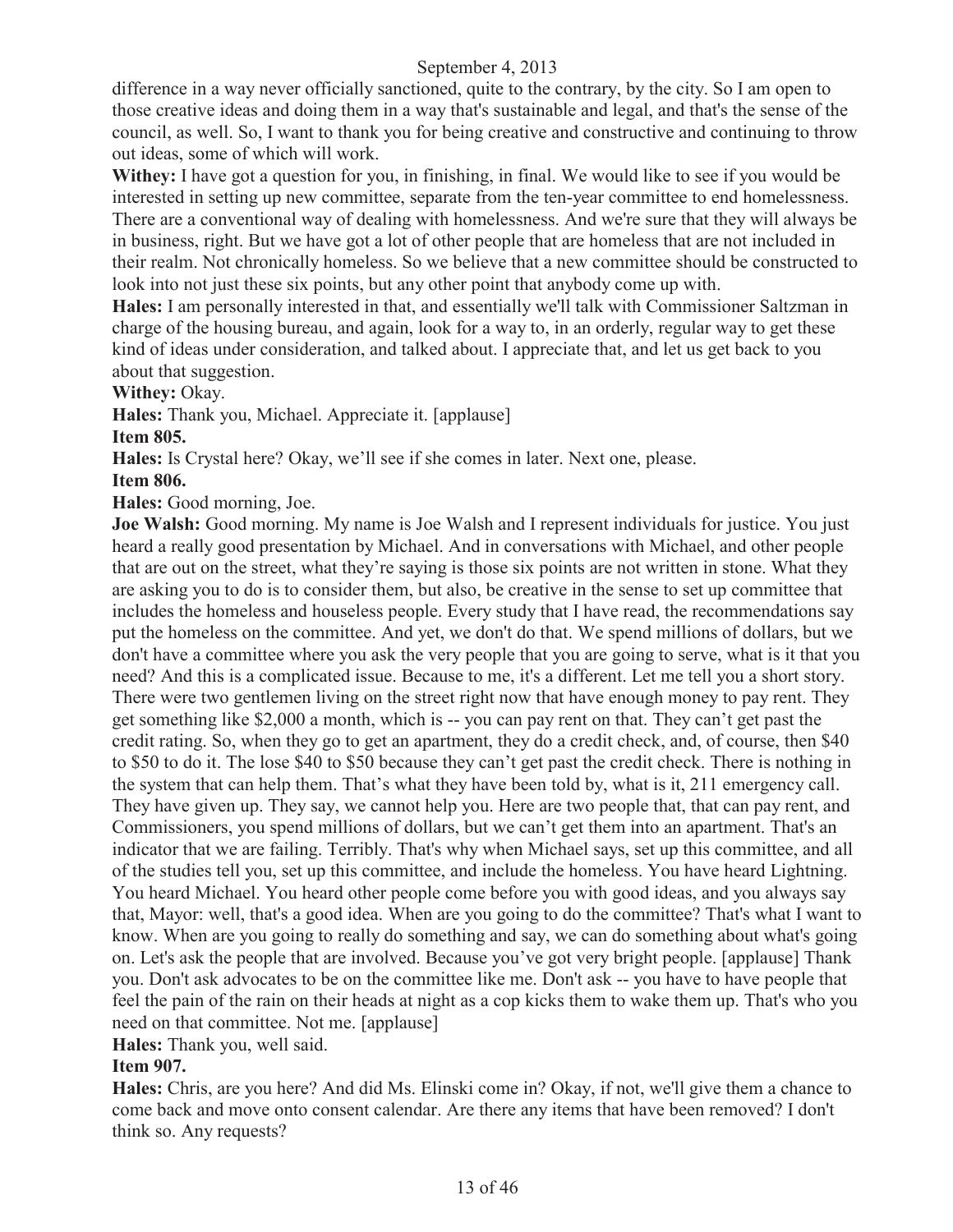**Moore-Love:** We have a public request to remove 819.

**Hales:** 819. Ok. Let's pull 819 to the regular calendar. Any other requests? If not, roll call on the balance of the consent calendar.

#### **Roll call on the consent calendar.**

**Saltzman:** Aye.

**Novick:** Aye.

#### **Fritz:** Aye.

**Fish:** Mayor I want to especially acknowledge, we're reappointing four members to the RACC board, and by tradition we put this in consent, but I want to just thank phillip, jesse, tyra, leah briggs for agreeing to serve, and I know if they were here we would -- the council as a whole would thank them for their service. Aye.

**Hales:** Aye. Thank you. [gavel pounded]

**Hales:** Ok. Let's take up 822, and then we'll come back to 819 after the regular calendar. I'm sorry, not 822. Where is the first item, 835.

#### **Item 835.**

**Hales:** Good morning and welcome.

**Mike Crebs, Portland Police Bureau:** Good morning, commissioners, and mayor. I am Mike Crebs, the assistant chief of the Portland Police Bureau. Today we have several items on the agenda, and I brought the experts in all those. And on my right is Todd Davis, on my left is Aaron Smith, and they are going to talk about the first one.

**Todd Davis, Portland Police Bureau:** Good morning, Mayor Hales, and the City Council members. Sergeant Davis from the traffic division. The first grant we're going to ask is from the Oregon Department of Transportation for enhanced photo radar enforcements in ODOT work zones. And ODOT wants to do a test project to gauge the effectiveness of photo radar in these zones as opposed to traditional enforcement, and they want to do this in this year, we're expecting that the legislature is going to improve -- approve the photo radar can be used on state or on interstate freeways. So, it would also encompass a test project due to the effectiveness of that. Right now we're only allowed to use it on state highways, and on surface street work zones. So, part of the grant is for, for a project on Powell that is underway, and the rest of that grant will be, will be for future use, on i-5 or 205.

**Hales:** Questions from the council? Or Sergeant Davis or anyone else? Karla will check and see if we have anyone signed up. Either way, we are down in crimes, we are down in homicide, we are down in gang violence, thanks to good work by the police bureau and crime prevention staff and the community, and maybe some factors outside of our control, but the one thing we're not down in, unfortunately, is traffic deaths. And unfortunately keeping Sergeant Davis' team too busy dealing with fatal accidents and serious crashes across the community, and all modes, bicycles, cars, pedestrians. The one biggest factor we talked about this last time the council was looking at these issues is alcohol, but it's not the only factor. So, photo radar is one more tool, and an important one. Anyone signed up to testify on this?

**Moore-Love:** Two people signed up, Joseph Gordon and Jesse Angel.

**Hales:** Okay, hang on for a second. Commissioner Saltzman.

**Saltzman:** I have a question. If you have a photograph for someone, through your photo radar and they are texting or talking on a cell phone, are you able to issue an additional citation?

**Davis:** Unfortunately right now the way the law reads we're not allowed to enforce any secondary offenses for photo radar, just the speed enforcement or the red light violation.

**Saltzman:** Really? Are you aware of any efforts in Salem to change that?

**Davis:** I don't think that there is any right now. That would have to move forward from us.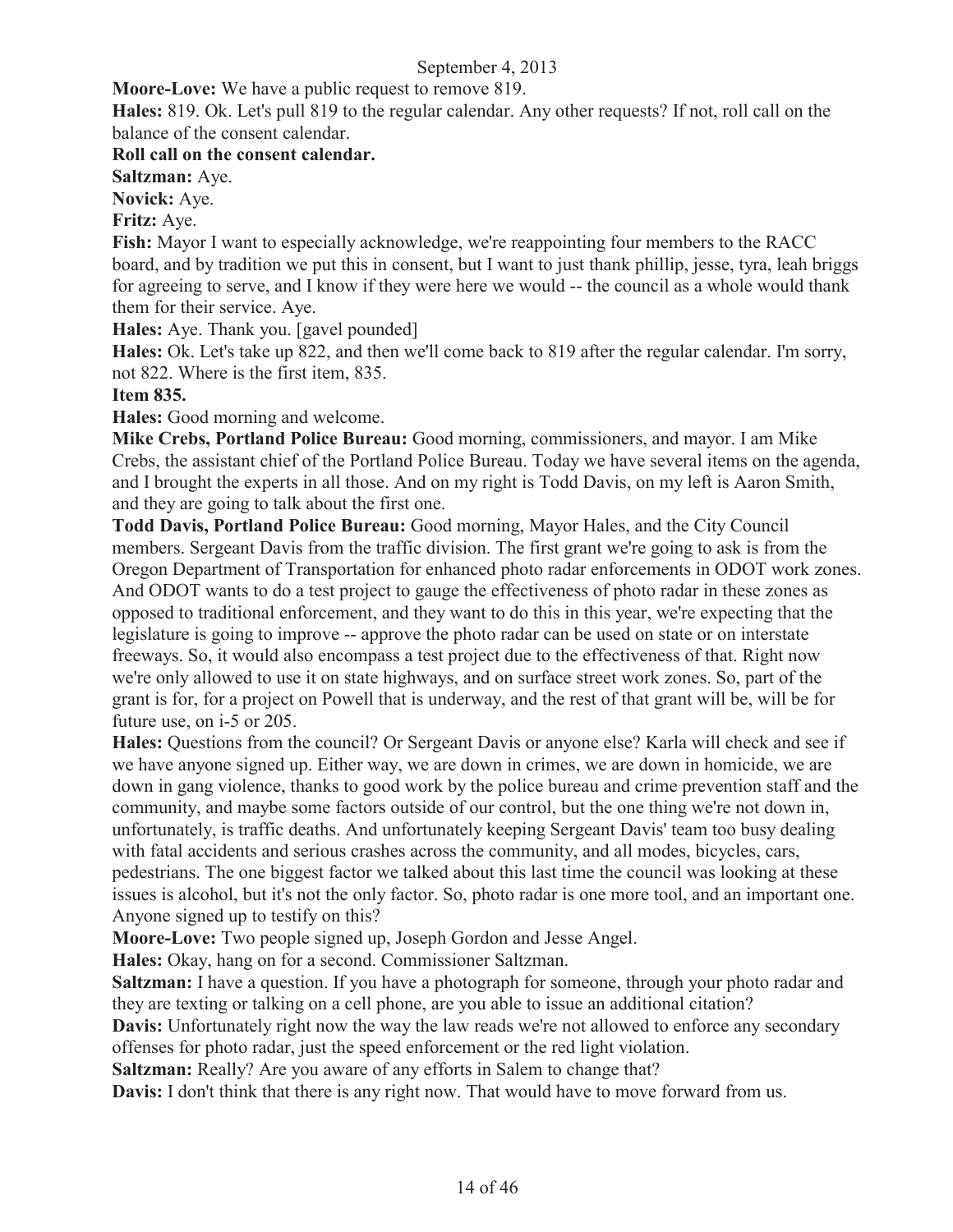**Hales:** Let's flag that as a potential legislative proposal from the city of Portland next session. You know. If you are violating more than one law, seems to me you ought to be able to get more than one ticket.

**Davis:** We have a lot of photos with cell phone use taking place, believe me.

**Fish:** I would love to hear the defenses on that. I was shaving while driving. [laughter] The current law is, if you have a phone in your car and it goes off, you are required to get off the road, park the car, turn off your car, and then you can take the call, is that right?

**Davis:** If you have a bluetooth and you can do it completely hands-free you would be allowed to do that but you are not allowed to manipulate the phone in your hand while operating your car.

**Fish:** So you really have to be parked, with the engine off, and then you can take that call?

**Davis:** I'm not sure need to go as far as having the engine off, but need to not be driving on the street. If you pull off to the side of the road and take care of that call you will be fine.

**Fish:** And then if you are on the Banfield or another road and you see behavior, like a drunk driver, weaving, my understanding from Mike Reese is that that's one of the exceptions that you are allowed to make a 9-1-1 call?

**Davis:** If there is an emergency exception in the law.

**Fish:** Okay.

**Davis:** Thank you.

**Hales:** Thanks. We have got folks to testify and we'll bring back up on the other items. So you had two people signed up?

**Moore-Love:** I think that they left the room.

**Hales:** Ok.

**Veronica Bernier:** Hi, it's me, Veronica, I am back from the outfield. Okay. Good. Yesterday I walked 20 miles, in Portland, and I just wanted to say, this about that, good morning, Charles Hales. I really like seeing you here this morning. I have come back from the outfield and I'm in the infield and I have to say this about that, Portland. Okay, it's walkable city, a doable city. There's a few schools that need help. Right now. And okay, one is Wallace school. I don't know what happened. I didn't read the newspaper, I don't listen to the radio or tv, I don't own a tv. So, I really don't know. But, on the street, you can feel the air is crackling with excitement and reactivity, and I don't know what did happen, except that there was something that did occur. Whenever you have a community of people so fluid as that, the pipeline, the grapevine goes, I want to support the men in blue, and Portland's finest and the chief, you know, the chief, at this time, for the work that they are doing in breaking down the city into bite-size pieces. It's so important, no one person, the mayor, can do their job. Not one person, not, not Commissioner Amanda Fritz, although you are doing a great job Amanda, how are you doing, working so hard on the weekends and then coming in and doing the City Council. Okay, but, for the mayor and Commissioner Dan Saltzman, and Commissioner Fish, you are doing a great job. With your new work and Commissioner Dan Saltzman, pretty good with the historic homes and supporting that. The National Audubon Society and, and the wild bird sanctuaries. I picked up more birds along the way, and I have watched the flights of birds, in the parks, and it's a very healthy city, and I just want to underscore that. We need more police. I just have to say this, and it doesn't have anything to do with the top of it. We just need more, I think and, and the biggest shift is probably 11:00 to 7:00. It's not a 1987 clock like former Mayor Vera Katz, but if they need more people on foot patrol, it's a shoe leather epidemiology, okay. Thanks a lot. **Hales:** Thank you. Thanks for coming. Is there anyone else? Unless there are further questions, this is an emergency ordinance and we'll take a roll call.

**Item 835 roll. Saltzman:** Aye.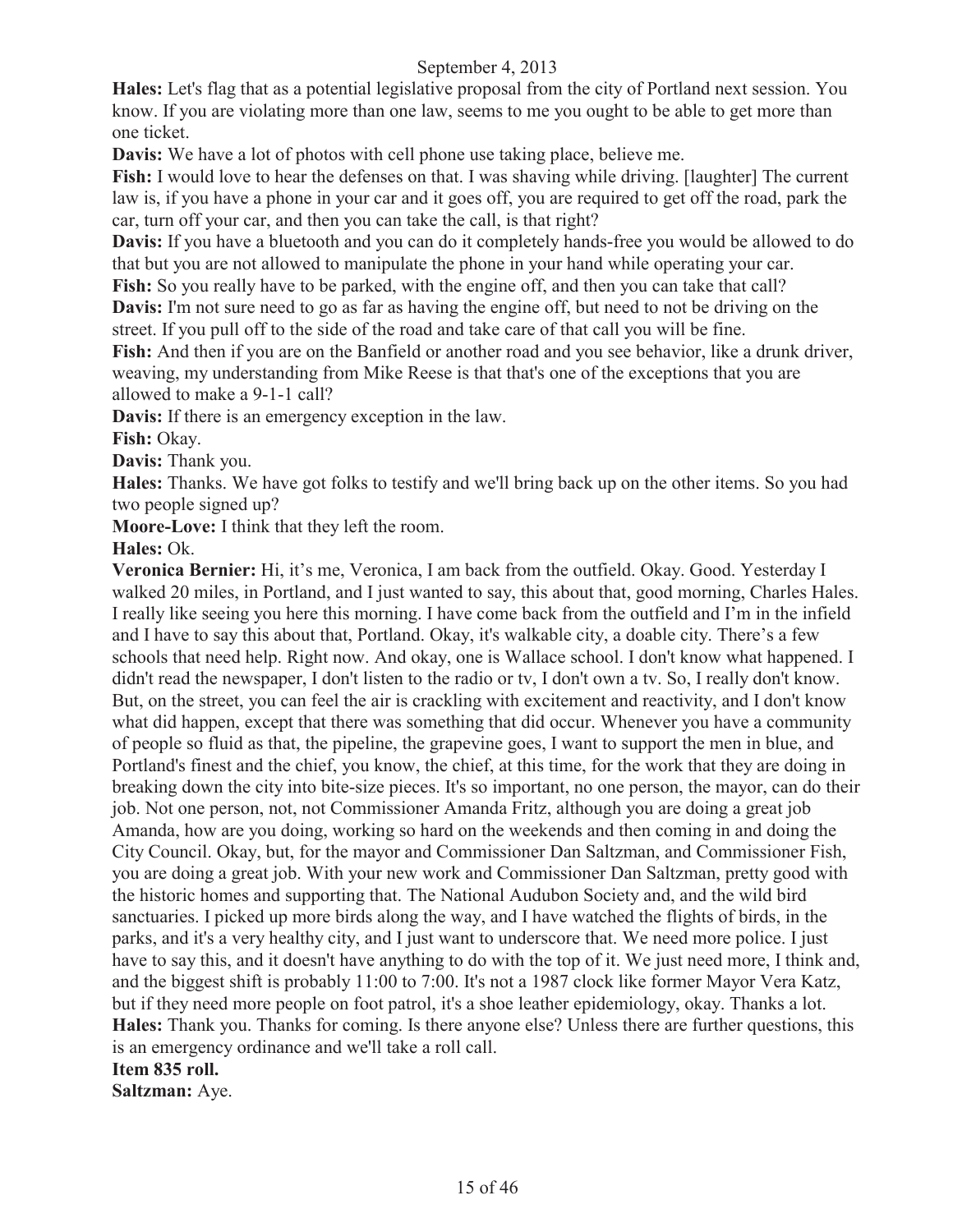**Novick:** I think that photo radar is extremely useful to all. I mean, drunk drivers kill, but basically, speed kills. And I know that some think that photo radar is somehow unfair, but I think that it is accurate and people being killed by people speeding is unfair. So, I am pleased to vote. Aye. **Fritz:** Aye.

#### **Fish:** Aye.

**Hales:** Let's flag that item for future legislative advocacy along with anyone else that you are able to scroll up for us in the next few months because it's not that long until the next session of the legislature, and that seems like common sense to me. Thanks. Aye.

#### **Item 836.**

**Mike Crebs, Portland Police Bureau:** We're back again, Mike Crebs from the chief's office and on my left, I have Aaron Smith, a sergeant at traffic, speak about the ordinance.

**Aaron Smith, Bureau of Police:** Good morning, Mayor and City Council. Aaron Smith, sergeant, Portland Police Bureau, traffic division, and in this particular grant, it goes towards enforcement, in various work zones that ODOT has. Currently, the ones that pop up through the 2013 to 2015 biennium. Currently, there is two active work zones, including i-5 at the Iowa viaduct and also the Sellwood bridge reconstruction, and in this grant, it would allow for actual officers to be in those work zones, enforcing the laws and making sure that, that everybody is driving safe, especially when they do have personal, personnel out there working actively in the work zones.

**Hales:** And this is just to compensate us for that work and ODOT's work zones not our own, right? We pay for our own ourselves.

**Crebs:** Right.

**Hales:** But ODOT pays us to do an extra level of enforcement.

**Crebs:** This will be extra patrols, so officers will, will be working outside the regular work hours, and ODOT will compensate us for that.

**Fish:** May I ask question, Mayor, since we have the experts here and the transportation commissioner. I just got back from a vacation where I was down in Los Angeles, delivering my daughter to college. And I noticed that, and it's a city that's constantly in construction mode around the highways and the roads, and I noticed that at rush hour, at really messy intersections, there were one or two people who are there to direct the traffic, and deal with the problems. And that, at construction sites, there are generally people, and they looked like uniformed people, I don't know that they were carrying a gun, but they looked very official. Now we don't have that in Portland, I'm not as aware of having folks at difficult intersections at rush hour or construction sites, is there a reason that we don't do that, and if we do, am I missing it?

**Crebs:** I'll let Aaron answer that.

**Smith:** The laws are different in the states. In Oregon, they don't allow for that type of uniformed presence, unless it's, like, extra patrols in the work zones, so there's not that element, but in other states, they do have different laws and governing the work zones, how they will parole them or how they will staff those work zones. I know that in New York, typically, any area that's under construction, it's mandated that they have a uniform presence there in the work zone.

**Fish:** There is a certain irony because you see signs in work zones that say, traffic fines double, or, or urge you to use a special caution. I'm not sure that often, that message often gets through to the drivers in a rush. And whether it's an officer that is fully equipped, or whether it's someone who is, who is in traffic safety, my sense is there is a very beneficial value there of having someone, particularly at intersections that are a mess with the construction site. So you are saying that we have to change state law to authorize Portland Police to put someone at intersections?

**Smith:** Well, to make it mandatory. I mean, otherwise, it's up to us to know where the work zones are currently being worked, and if we have the personnel to place them in those areas, and we can but you are absolutely correct. It's -- people don't really notice those orange and black signs, until they come right up to where the, the flaggers are, the workers are, and that's why grants like this are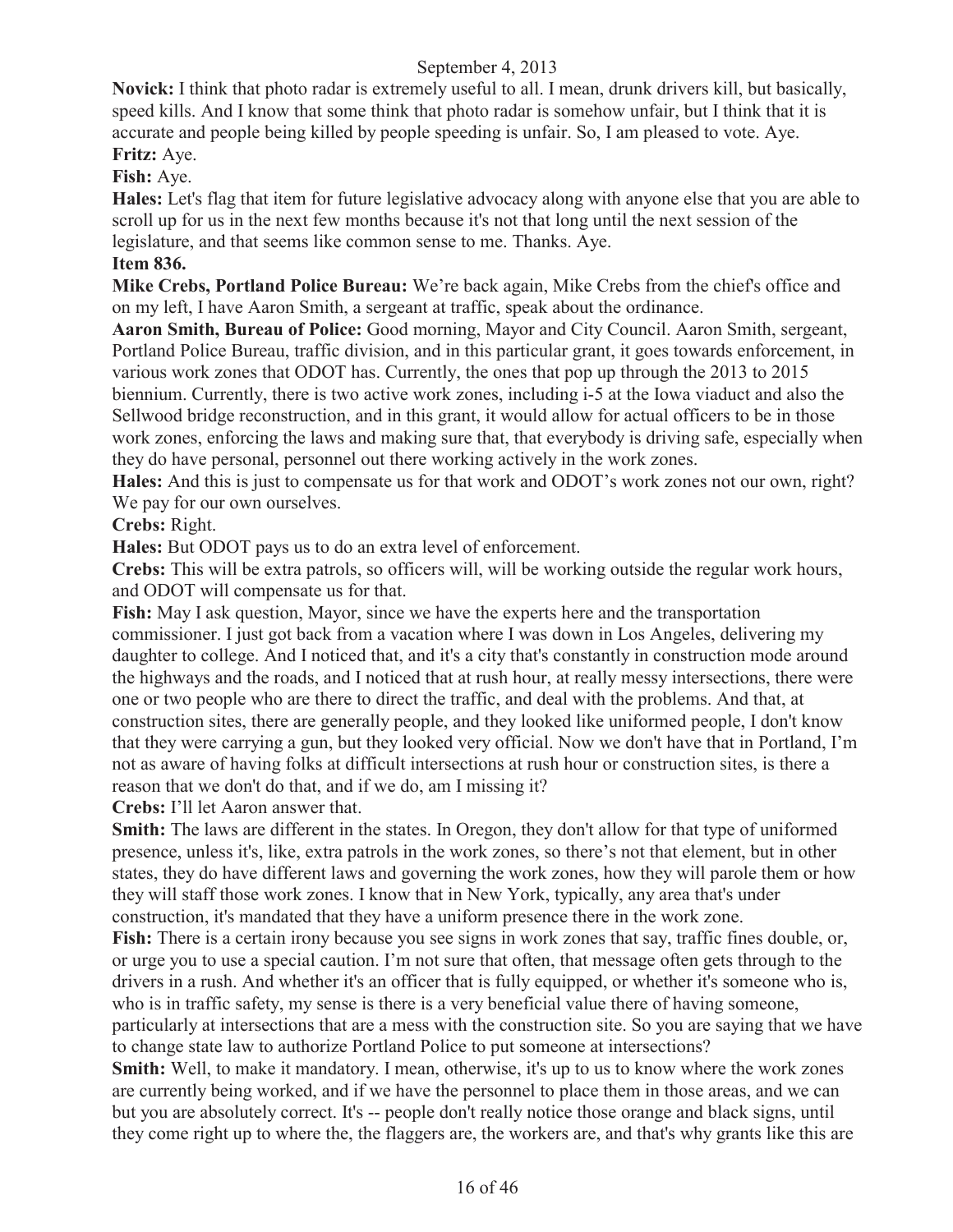important because we're able to put officers there for that visible presence, to get them to slow down either prior to coming into the work zone, or as they are leaving. It makes the awareness that much more present for those drivers, when they see those, those uniformed officers.

**Fish:** Is it a wild and fanciful idea to shift the cost to whoever is doing the work, and have the contract require that, at least at rush hour, and at times when there is a heavy traffic, that they pick up the cost and just do an IGA with the police or the sheriff or whomever?

**Crebs:** Through a city ordinance. Any construction project in the city of Seattle requires a uniformed police officer present, and I am talking apartment complex going up, business office, or road project. And it is specified that the cost of that officer will be borne by the developer or the people behind that project.

**Hales:** That's when they are working in the right-of-way?

**Crebs:** We're talking if they are building a building, you will see a Seattle police officer with a hard-hat and an orange vest at the front door.

**Fish:** Maybe this is not the right time and place to go deeper into this, but I will say that having -- Los Angeles is a city of 3.5 million, and obviously, it's more spread out, but it was striking to me that at all the major construction sites, there was someone in uniform, in control, managing the traffic, and my guess, this is just anecdotal, but my guess is there is a big safety bump because of it, and perhaps that's something that we may want to consider the range of options, including whether that is a cost that is borne by whoever is doing the construction.

**Crebs:** I have a friend that -- in Boston, if you build a road or take the right-of-way, you have to hire police officers to make sure that particular intersection or that right-of-way is safe. So, I think that it's a good idea.

**Hales:** A good discussion, let's get a look at those ordinances when you have a chance, and explore that topic, you know, later on in the fall. You know, we had the very tragic experience of losing one of our city PBOT workers to a traffic accident when I was the commissioner in charge of transportation. And you know, this is serious danger when you have people otherwise concentrating on construction work, that's their job in the right-of-way, separated from cars by, by orange cones. It's dangerous.

Fish: And we're talking about, just to be clear, I don't want to diminish the role played by flaggers, but flaggers, generally are there -- once there's two lanes that were reduced to one, they are there to tell to slow down and let you know when you can pass. I'm talking about managing intersections that are gummed up, and in particularly rush hour, and in most cities there are people in uniforms. Now they may not be fully equipped, they maybe from a separate division, but they have experience in managing the traffic flow and impact.

**Crebs:** We'll take a look at that and see if we can put something together.

**Hales**: Good, thank you.

**Novick:** Commissioner. I would like to note on projects purely city projects, such as, for example, the sewer projects that occurred over the summer in southeast, we did, within the context of the limited budgets all around, worked very closely with the police bureau to ensure that appropriate safety measures were taken. The police bureau was very, very, you know, I don't want to say aggressive, but very diligent in patrolling areas where people were urged to take detours to ensure the people were not speeding through the neighborhood streets, for example. So within the limited budgets on all sides, we do what we can, although we should constantly reevaluate and see where the resources are best deployed.

**Hales:** Helpful, thank you. Anyone signed up on this?

**Moore-Love:** I believe that they are not back in the room yet. Joseph and Jesse.

**Hales:** So they are not here, let's take a roll call, do we have another one of yours here? No.

**Crebs:** All of them are ours the next while here.

**Hales:** Ok, stick around. Let's do a roll call on those.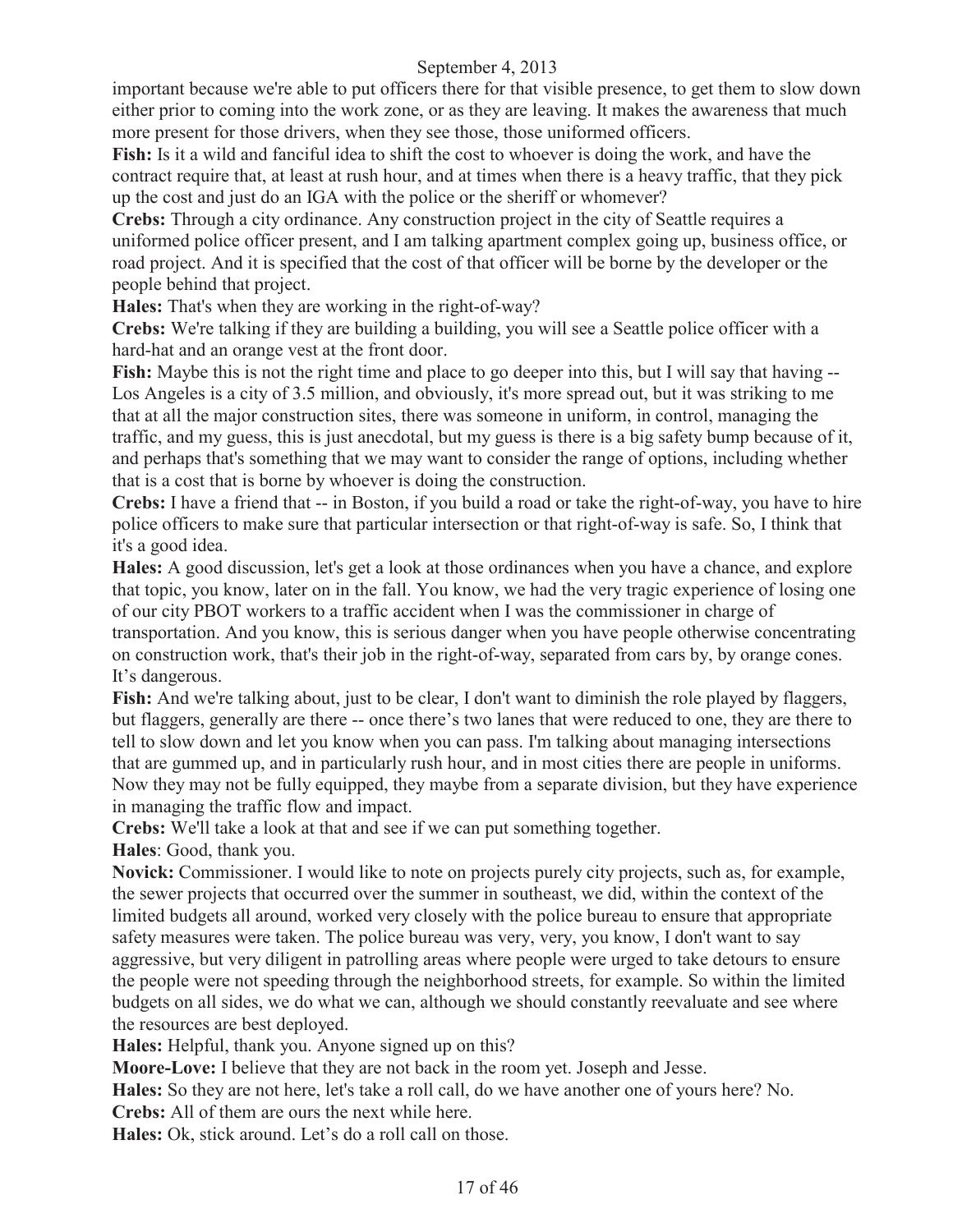**Item 836 roll.**

**Saltzman:** Aye. **Novick:** Aye. **Fritz:** Aye. **Fish:** Aye. **Hales:** Aye.

[gavel pounded]

**Hales:** Ok. And do we need to combine any of these, which is something that I should have thought about before. Next one is, is -- they are all burn grants right?

**Crebs:** We have the folks here to testify.

**Hales:** Why don't we do the three burn grant items, 838 through 840.

**Crebs:** Ok.

**Hales:** Karla, go ahead and read those.

**Moore-Love:** We're skipping 837?

**Hales:** I'm sorry, 837 first and then I got ahead of myself. 837 first and then the other three as a group.

**Item 837.**

**George Burke, Portland Police Bureau:** Good morning, I am George Burke, the commander of the detective division of Portland Police Bureau. In 2011, we received a DOJ grant, that was focus on intellectual property crimes, which focuses on counterfeiting of properties and, and, and infringing on goods. We just recently received an extension to, to, to spend those grants up until December 31 of this year. And in that process, we asked for a re-appropriation of some of the grant funds, and part of that was to provide \$5416 that would go to the Multnomah County District Attorney's office, to help with the prosecution of the crimes associated with intellectual property crimes. So, I did bring the Sergeant Vic Doughty over to explain what those crimes are, if you are interested in hearing what those are.

**Hales:** Yeah, I am, and I want to hear about that and are we seeing an upsurge? How are we dealing with this issue?

**Vic Doughty, Portland Police Bureau:** Intellectual property crimes are, basically, copyright infringement or counterfeit type of goods, anywhere from health and safety, batteries, we have seen, pharmaceuticals we have seen, to just basic goods like t-shirts, jeans, purses. And most of what we see around here is on the internet. We don't see a lot of over the counter stuff like you see in New York, or L.A. There is some, we have dealt with some of that, but, the internet, we are seeing an uptake in sales over the internet of this stuff.

**Hales:** Ok. Thank you. Questions?

**Fritz:** Mayor, I believe there is a substitute to amend the title so that it's easy to find on a future Efiles search.

**Hales:** You are right. Thanks. Do we have a motion for the substitute?

**Fritz:** I move we substitute only the title, nothing else has changed, and the title would now read amend an intergovernmental agreement with Multnomah county to extend the ffy-2011 intellectual property crime enforcement program grant period in order to reinvest the county deputy district attorney. And the rest is the same.

**Hales:** Thank you. Roll call on substituting the new version.

**Roll.**

**Saltzman:** Aye.

**Novick:** Aye.

**Fritz:** Thank you to your staff for working with me on that. Aye.

**Fish:** Aye.

**Hales:** Aye. [gavel pounded]

**Hales:** Is there anyone signed up to testify on this?

**Moore-Love:** We have two people. Herculees and David Bentley.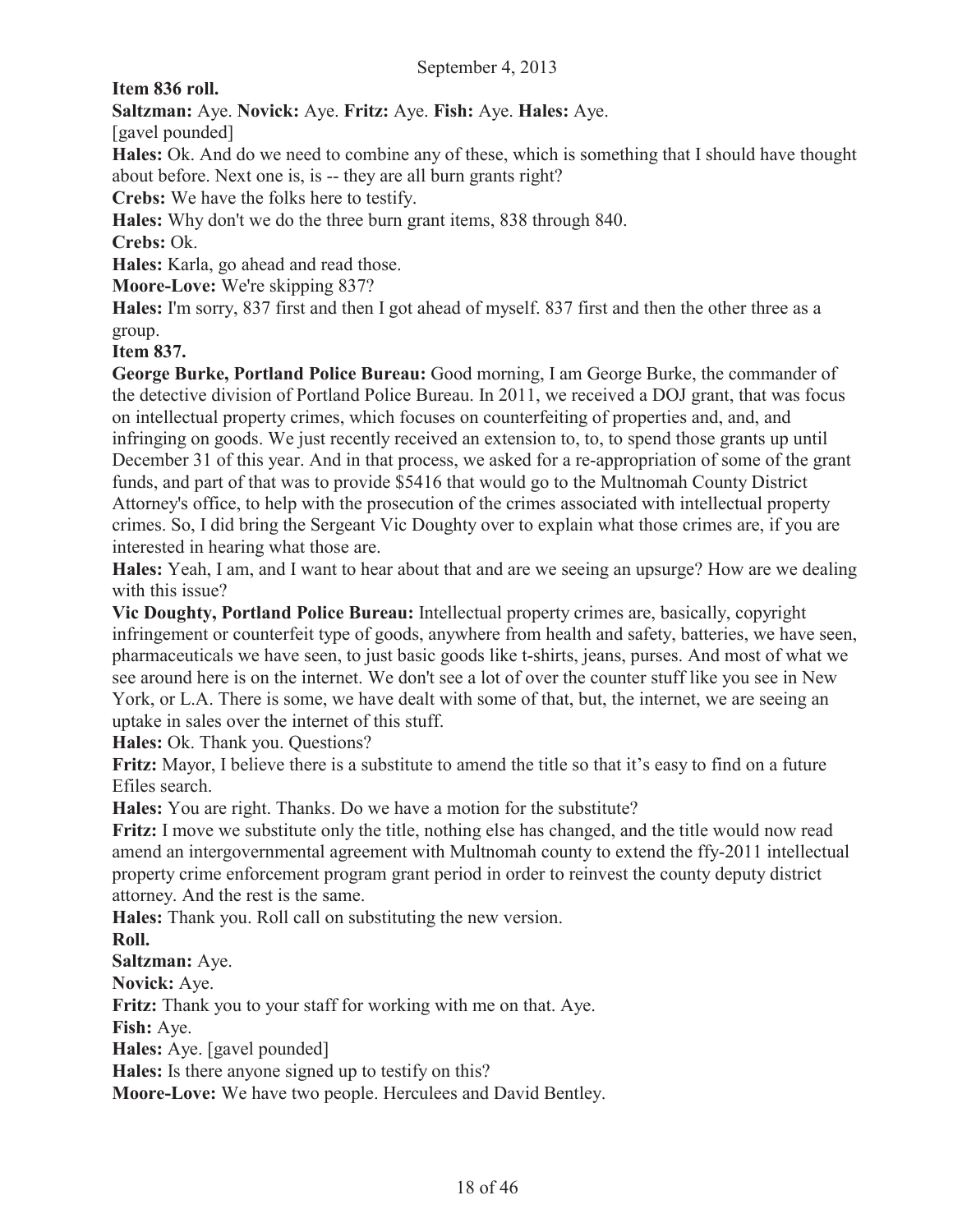**Hales:** Are they here? Ok. So, gentlemen, yield the floor, and we'll let these fellas come forward. Come on up. Thank you. Good morning. Good morning, and welcome. Give us your name, and you have got three minutes.

**Herculees:** My name is Herculees. And, and I have never done anything like there before. **Hales:** Ok.

#### **Herculees:** Ok.

**Hales:** Welcome. Go ahead.

**Herculees:** Okay. Well, we're talking about the property thing, right? Okay, I am a little nervous. Well, all I have right now my property, which is just a tarp, and blankets and couple of double bags and a little bit clothes, a little bit. And I have lost everything throughout my life, and I am 20 years old, and I have never actually had anything, I have grown up poor, my family has lost everything. My mother is disabled and lives with her family, her mother, and father. And my little brother is 18 and he's homeless, now, as well, and has nothing. And I have a little sister, but she's 15 and lives with her father somewhere on the other side of the country, and I don't know her. But, I have been through a lot in my life. And I have seen a lot, and every morning we are woken up by the officers, they are kicking us awake or some harassment of a way. And they always make us want us to move our property. And it's not very much, and sometimes, when they do try to arrest us, they take our property. And then sometimes it's hard for us to get all our property back. And you know, and understanding, this is the only property that we have. We have already lost everything, and we don't want to lose anything else. And all we're asking for lately now is a place to call home. A place where we can go, a place where we can truly belong and everyone just get together and be one. I'm not just talking about all of us but I'm talking about all of you, all the police, and everybody. Because we are all equal, no matter, no matter whatever. You know. And, and I don't see it right now. I've been -- the other day I was assaulted and falsely charged by an officer. And, I am on trial for that right now. But, and I don't know what's going to happen. I know the officers are lying about everything about how it all happened, and what they did to me and I'm not sure what is going to happen, it's scary. I have a clean record, and I have never been in trouble with the law before this and, and I am not sure what's going to happen, but, I don't want to lose anything mine, and I don't want anyone to lose anything theirs because it's the last thing that we got. But, just know this, though, that no one can bring us down any more because we're already sitting on the ground. The only thing that we can do now is rise, and we will not go anywhere until someone will recognize. And that's all that I can say.

**Hales:** Thanks for coming forward. Good morning.

**David Bentley:** Good morning. Like him I have never done anything like this. And I wasn't really sure what to sign up under. But me and my wife ended up on the streets because our landlord didn't pay his mortgage. The house is now boarded up, it's owned by a foreign bank. It's got grass taller than me. And, we were told by DHS that they can't take your kids if you are homeless. But this is the reason that they took our kids almost three weeks ago. Just because we're homeless, and they took our three babies. I have until the 10th to try to come up with a place, and honestly, I'm disabled, and I have got my babies, if I get into a place, they'll give me back my babies. But, all these subsidized housing things have got two-year waiting lists, and there is no preference for a disabled family with children. There is no preference. I'm going to lose my babies because I can't get off the streets. I get social security, I can only afford like 500 dollars, that's -- I am going to lose all three of my little boys. [crying] Because I can't find place. Something has got to be done about this, it's not right. And as far as ODOT wanting all this money, if they are here, or just opened up the properties underneath the bridges, let people set up tents, stop spending so much going through and stealing everybody's stuff. And, you know, just being jerks to everybody and saying, you can't be here. If they would open up the properties, then they would have to spend less on cleanup and everything else, and security. And that would give them more money to be able to have officers at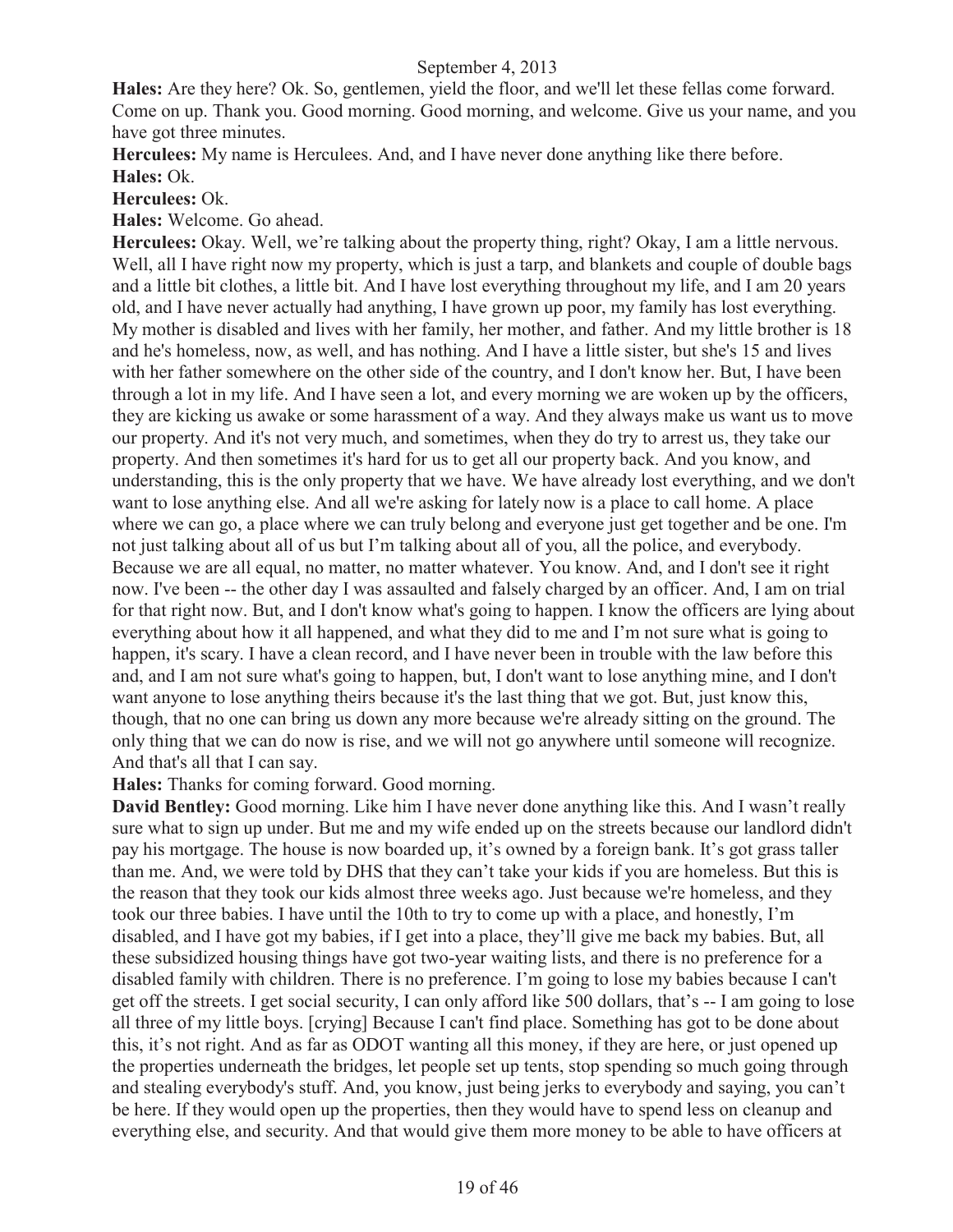construction zones. Just to add something to that whole thing. I don't know what else I can say. I'm hurtin' over my babies and there doesn't seem to be anything that I can do.

**Hales:** I appreciate having the courage to come here today and I want you to connect up with that young man in the back corner there who might be able to connect with some folks who can help. I appreciated doing this. Thank you for being here.

**Fritz:** I add my thanks for you for coming in, because there is a lot of people who don't understand that many people are in a situation that could be just like yours, that one unfortunate incident like your landlord losing his home and then you are homeless with your family. So thank you for coming in to share your story, it matters.

**Bentley:** Thank you for the time. I hope something comes out of it.

**Hales:** I do too, thank you for coming. Anyone else?

**Moore-Love:** That's all who signed up.

**Hales:** Okay so we're ready for a roll call and we'll take the other three, all right.

**Item 837 roll.**

**Saltzman:** Aye. **Novick:** Aye. **Fritz:** Aye. **Fish:** Aye. **Hales:** Aye. [gavel pounded] **Hales:** If you read the next three, the Byrne grants.

#### **Item 838. Item 839. Item 840.**

**Hales:** Welcome.

**Crebs:** Good morning, Mike Crebs again, and I will turn it over to Bob Del Gizzi, he's one of our analysts in the fiscal division.

**Bob Del Gizzi, Portland Police Bureau:** Good morning, Mr. Mayor and Commissioners, and my name is Bob Del Gizzi, and I work for the services and business operations manager. And I am going to address items 838, 839, and 840, they are interrelated. These regard the Edward Byrne memorial justice assistance grant program fiscal year 2013 award. And on July 9 2013, the city of Portland applied to the U.S. Department of Justice, office of justice programs, bureau of justice assistance, and the Edward Byrne memorial justice assistance grant program, school year 2013 solicitation. The 2013 jag funds are made under disparate certification to the city of Portland, Multnomah County, and the city of Gresham. And the solicitation required state to submit a joint application to the aggregate eligible allocation to all disparate municipalities and also to act as the fiscal agent for this grant. The DOJ has notified the city that it will award a grant in the amount of 464,582 dollars with no match requirement. The awards allocate as follows, the city of Portland will receive 228,587 dollars. Multnomah County will receive 179,604 dollars. And the city of Gresham will receive 56,391 dollars. Intergovernmental agreements must be executed with Multnomah county and the city of Gresham in order to obligate agency roles, and responsibilities. These are addressed in 839 and 840 on this agenda. This public governing body review of the grant award and the related intergovernmental agreements provides an opportunity for public comment and involvement, which satisfies the requirement of the jag grant. Portland police bureau will use 28,587 dollars in jag funding for the following two items. First is to retain one full-time equivalent senior management analyst position for period of 17 months, at a cost of 128,587 dollars. The senior management analyst will facilitate the development of directives, applicable manuals and handbooks and other written communications related to the bureau policy and procedure. The senior management analyst will also conduct research and analysis of best practices, in support of city and bureau activities, functions, and programs, and will recommend action and assistance formulating policy procedure and legislative positions related to those best practices. Second, the bureau will contract with Lifeworks NW, new options for women program at a cost of 100,000 dollars. New Options for Women, NOW, provides trauma-informed care to women in Portland, in order to help them to exit the sex industry. Most if not all of the clients are survivors of childhood sexual abuse and molestation, which includes human trafficking. They have addictions treatment, treatment for mental health disorders, including psychiatric care as needed, challenging criminality, domestic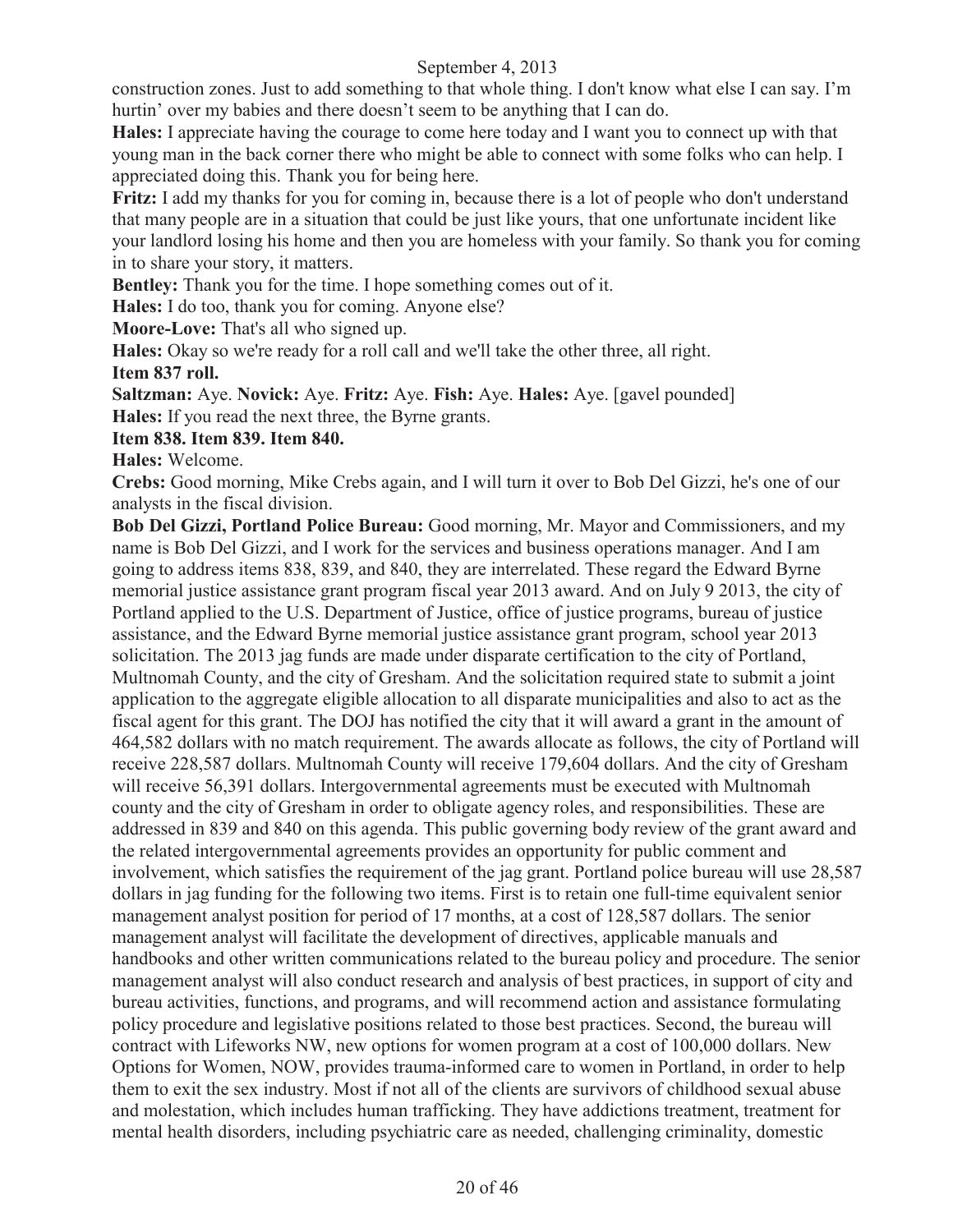violence education and support, parenting education, urinalysis to ensure they stay drug-free and mentoring and case management. NOW provides an environment in which the women are able to speak about their experiences of being trafficked and prostituted and truly address their issues. NOW assists women in their program with finding stable housing, legal income, and obtaining education, and it assists them in obtaining any forms of identification they need. This will be a component of east precinct's prostitution coordination team. Which is a multi-disciplinary partnership that includes police, parole and probation officers, the Multnomah county district attorney's office, and the Multnomah County's sheriff office and local treatment providers. Multnomah County will use 179,604 dollars in jag funding for the following three items. It will retain 0.43 full-time equivalent neighborhood deputy district attorney positions for a 12-month period at a cost of 59,868 dollars. It will retain 0.49 full-time equivalent parole and probation officer positions for 12 months, at a total cost of 59,868 dollars. And it will retain one you will full-time equivalent corrections deputy position for five months at a cost of 59,868 dollars. Final, Gresham will use 56,391 dollars in jag funding to purchase speech recognition software in order to increase productivity by providing sworn members with a faster, easier way to complete administrative work. At this point if you have any questions, I would be happy to address those.

**Hales:** So, a couple questions that I should have known the answer to, but I think that your presentation illustrates, it the Byrne grant has a broad spectrum of programs that local government use the funds on, and there is a lot of choice available to us and the county and to Gresham about how these are used. It's not strictly for parole officers or unlike the fire grant, it could be targeted at certain community issues like trafficking and prostitution, as, as your just talked about.

Del Gizzi: It's relatively broad, generally speaking, within the realm of law enforcement, it is expansive in that regard, that's correct.

**Hales:** And then the second thing I should have known, and I want to verify, and that is I assume that this funding is not encumbered we are by sequestration.

**Del Gizzi:** To best of our knowledge that is the case. This is a grant which has a start date, which is as October of 2012, and runs through 2016. The, the award was delayed. But, this is the period for which it is applicable.

**Hales:** Good, thank you. Other questions?

**Saltzman:** I guess, the senior management analyst, is that what you called it? Is this an existing person? Or is this a new person?

**Del Gizzi:** It is existing. It's to retain a position that was funded under the prior grant.

**Saltzman:** Under the prior grant? Ok.

**Del Gizzi:** These are successive grants.

**Saltzman:** And so, the outline of the uses you just listed for each jurisdiction, that was approved, that's the specific approval by the justice department?

Del Gizzi: That's the programmatic content within the application, and for which the award was made.

**Saltzman:** We have to stick within those awards, and those amounts.

**Del Gizzi:** There are opportunities for the reprogramming of the grant.

**Saltzman**: There is?

**Del Gizzi**: There are opportunities for reprogramming of the grant.

**Hales:** So you specify when you apply, we're going to use it for these purposes but you can, under certain circumstances change that if you want to?

**Del Gizzi:** You must apply for the reprogramming.

**Hales:** Okay.

**Fritz:** So, what deliverables have we had from that position, relative to the purposes of this grant so far?

**Del Gizzi:** Well, assistant chief Crebs may be able to speak more to it.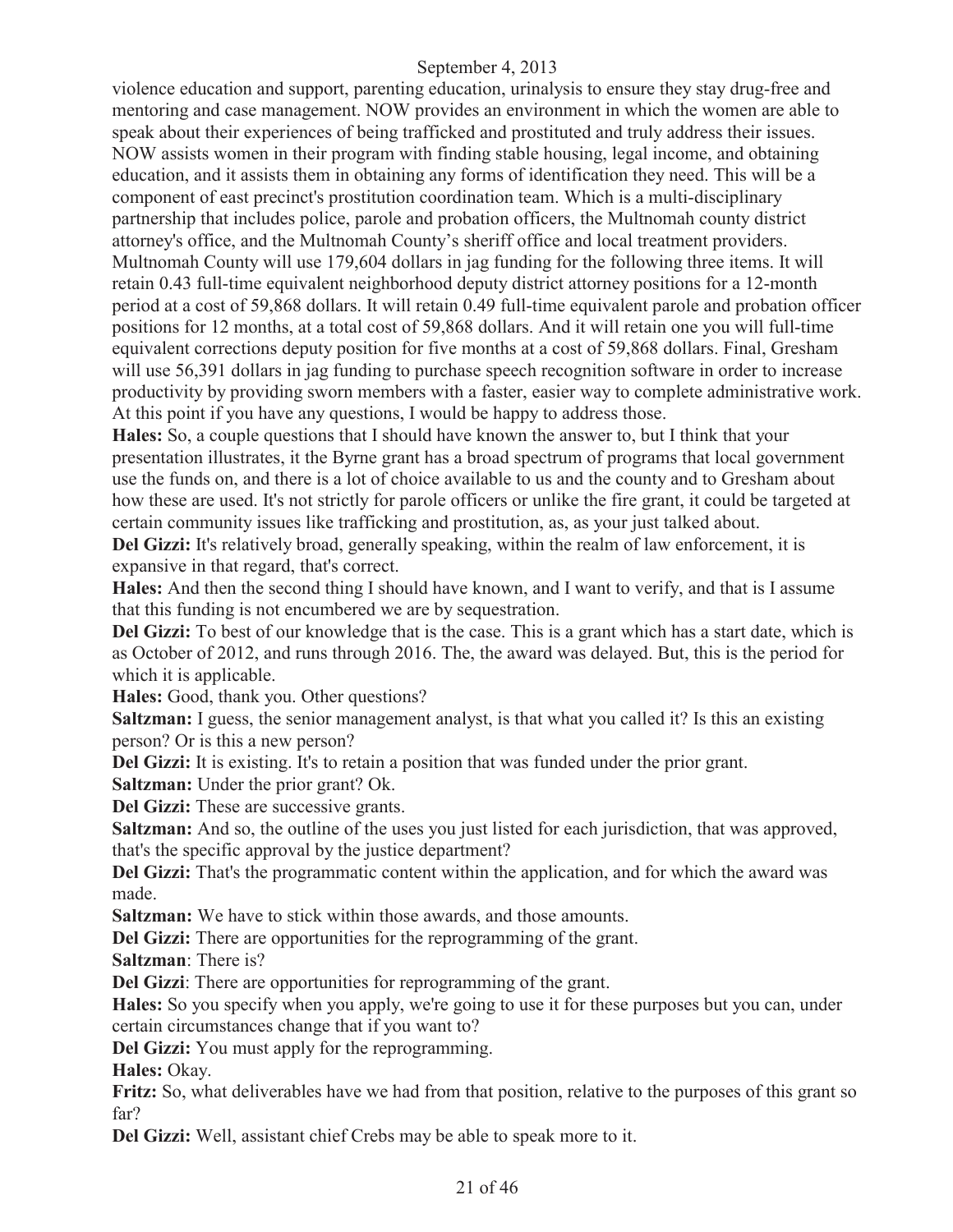**Crebs:** That was held by retired lieutenant Dave Virtue, and he's trying to completely revamp our policy and procedure manual. This was last done in 2009. Ge's also reformatting it so that we can better take a look and find out exactly what's going on inside of that policy, because sometimes, they get very long, and he's able to break it out specifically so everyone knows exactly what's required of them. And he's also doing some study on stuff on best practices, on policies, so he talks with the police executive research forum, and other places like that, where he goes out and finds out what is the best practice and use of force? What is the best practice in vehicle pursuits? His job, or this person's job would be to do those things and make sure that there are, their policies are on top of things. I will give an example, I visited Seattle last week, and they have an entire division that does nothing but policy, they had a lieutenant, a sergeant, and four detectives do nothing but go out and revamp the policies and make sure they are in line with best practices. We'll have one person by using this grant to do just that. And I think that we have actually need more, this will be a start because literally we have nobody that pays attention to the policies on an ongoing basis. Based on our 2009 policy, that's the last one we put out was in four years ago. We're hoping this person can get us on track and make sure we can keep up with the best practices in the law enforcement industry.

**Hales:** And the rest of our relationship with the department of justice seems like an appropriate use of their money.

**Crebs:** Oh, yes.

**Fritz:** Did the senior management analyst provide us with any recommendations for legislative action in the last session?

**Crebs:** Not that I recall. I have no information like that. No.

**Fritz:** I believe that was one of the list purposes, and so I would like to see some recommendations. Because the position is supposed to go until October of 14. And I hear what you are saying about lots of people doing it in Seattle, but I wonder how much we need to continue examining the policies and establishing best practices.

**Crebs:** Ok. So, your question is, you want to make sure this person is doing some legislative work also to make sure that we get some --

**Fritz:** Providing recommendations to the council for the action in the next session or updates. I would hope that they were involved in the work that was done at the legislature last session on improving the protections for the survivors of human trafficking. There is more work to do, and I would certainly appreciate that person's-- and are you going to be hiring a new person?

**Crebs:** Yes. What happened is the, the other person, lieutenant Virtue, retired from the police bureau, and he moved into that job as a civilian and now quit the Portland police bureau and we're trying right now looking for a new person to fill in that spot.

Fritz: So it can be a civilian position?

**Crebs:** Correct. It is a civilian position, actually. He just retired and then worked that position for nine months or so. But, we want to have a civilian person come in and take that spot. **Fritz:** And you will be advertising for that position?

**Crebs:** I think it's out there, and I think that they have advertised it already. Looking to fill that position, because it's an important piece of the DOJ, and the things we're doing right now, we tried to reduce the amount of gap. We knew this grant was coming up. And sometimes it takes a long time to go out and recruit, and interview, and choose the right person, but we're in the process of that right now.

**Fritz:** It's possible that applications are still open?

**Crebs:** I don't know that for sure, ma'am. I can find out if you would like.

**Fritz:** Yes, thank you, and you are always very responsive, I appreciate that. I want to make sure the advocacy community is aware of this opening because it would be good to have somebody with lived experience or having worked in the community, advising the police on their, on our policies.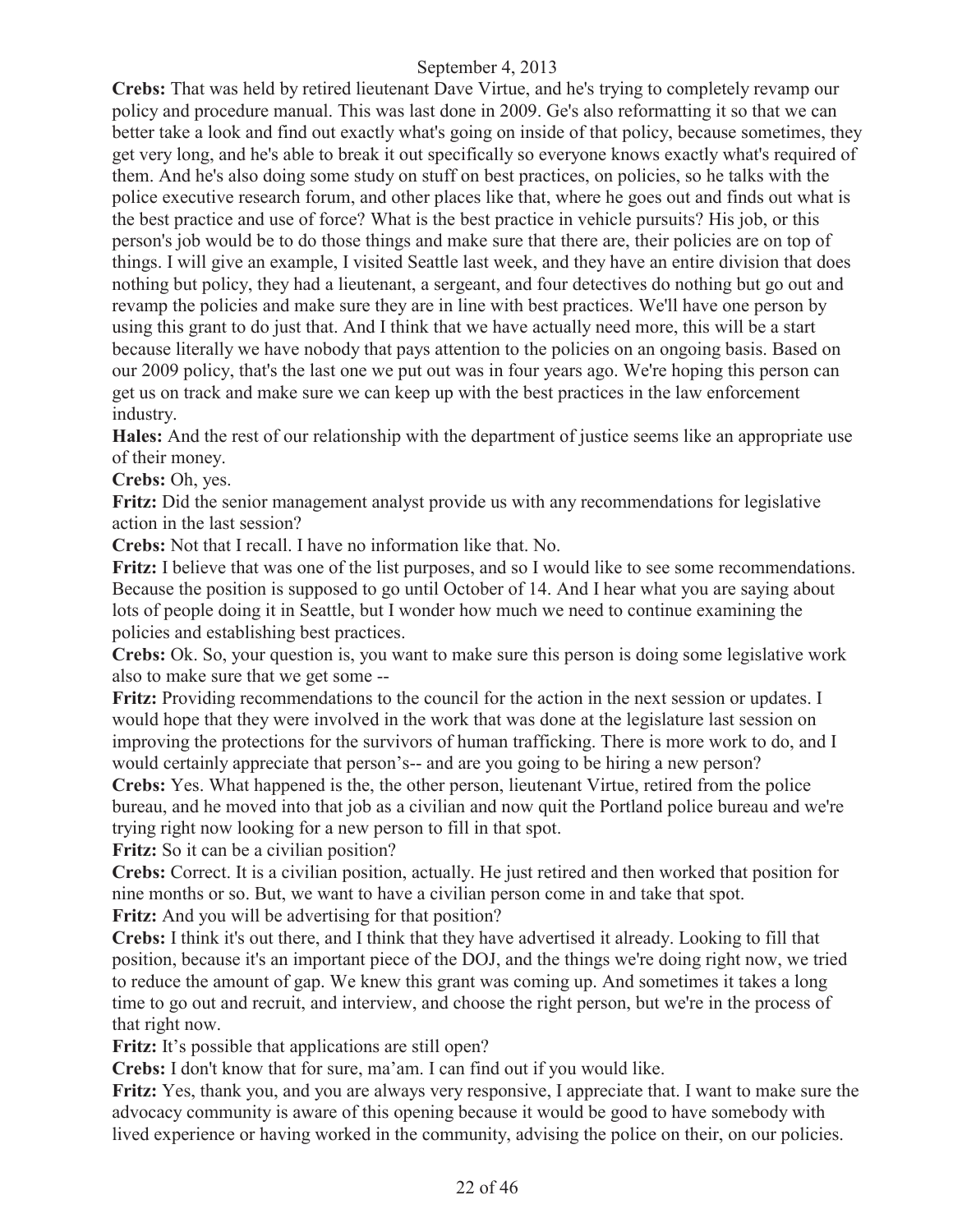**\*\*\*\*\*:** Ok. I can get back with you on that.

**Hales:** And I appreciate that suggestion. The discussion earlier today was about anomalies, let's call it that, and traffic law. If this position can be one that can help organize and collate and suggest to the council, hey, preparing your legislative agenda, here's some things that the bureau has identified, I want to encourage you to be fairly aggressive about that.

#### **Crebs**: Okay.

**Hales**: If you see things in the field or if they are bad practices, that are reinforced by bad state law, the next four months is a good time to hear about those.

**Crebs:** Okay**.** I am actually over this person, I'm actually supervised, not directly, but I am the branch assistant chief so I can watch this person's work.

**Hales:** Great, thank you. Other questions? For Nob or the Chief Crebs? Anyone signed up? **Moore-Love:** One person, Joe Walsh.

**Hales:** Thanks, guys. Actually, on any of the three items.

**Crebs:** Thank you.

**Joe Walsh:** My name is Joe Walsh, and I represent the individuals for justice. There were two things that, when I was listening to presentation, that caused me some heartburn. The first one was, was they mentioned there would be public input. And I don't know when that's going to happen. If this public input, is that what we're doing?

#### **Hales:** Correct.

**Joe Walsh:** Okay. Since I'm the only one that signed up, would it be reasonable to suggest to you that that's not very good public input? That the publicity lacks something? Because we signed up at the last moment as we were listening to the presentation. The second part I noticed is, on the grant money, it's almost a classic example of something that we criticize often. That when the grants come in, that the bureaucracy eats it up. So, if you look at this grant, you could see that you are paying for positions, which has worth. And some of it is valuable. But, our concern is that when these grants come in, we would like to see the recipients of whatever the grant is supposed to do, receive some of the benefits, and by the time that it gets down to the people that are actually receiving help, it's very tiny. Because if you have \$100,000 going to somebody's salary, and you only have \$200,000 grant, that's 50%. And then if you do a couple of other positions, it's gone. And I didn't do the math, but it bothered me and that should be taken into consideration. When you go to do these grants, that you either get more money, or, you stop just looking at the positions, and say, we use this money in other ways? Does that make sense to any of you up there? It bothered me a lot, that the bureaucracy just eats up the money. So, that's my two concerns. The first one, I don't like the way that you did the public announcement. I don't think that there was one. And second of all, if you want to do public input, you have to tell people, please come and talk to us, or what you think about, and not do it here. That's not fair. Most people don't have the time to do it. I am retired, unfortunately for you. [laughter] Most people do not have the time to take off to come down here at 9:30 on a Wednesday morning. So, do a better job. Thank you.

#### **Hales:** Thanks, Joe.

**Charles Johnson:** For the record, my name is Charles Johnson. And while we're talking about this re-shuffling of the Ed Byrne memorial grant, I just want everybody in the leadership position both here on the council, and from the police department, to consider what are good practices and standards. Recently, the assistant city attorney landrum has convinced people that the city is not responsible, that they have practices that allow them to spray mace down the throats of young women. I don't know if the city is proud of that picture that circulated around the world, where Elizabeth Nicols ate mace, and the city attorney landrum was able to convince people that, in Portland, that's a good policy. So, I hope that the police department will engage, always with public safety as the number one objective. The other issue is there may be a procedural concern here, more within the police bureau. We're talking about, I don't know how long this grant has been available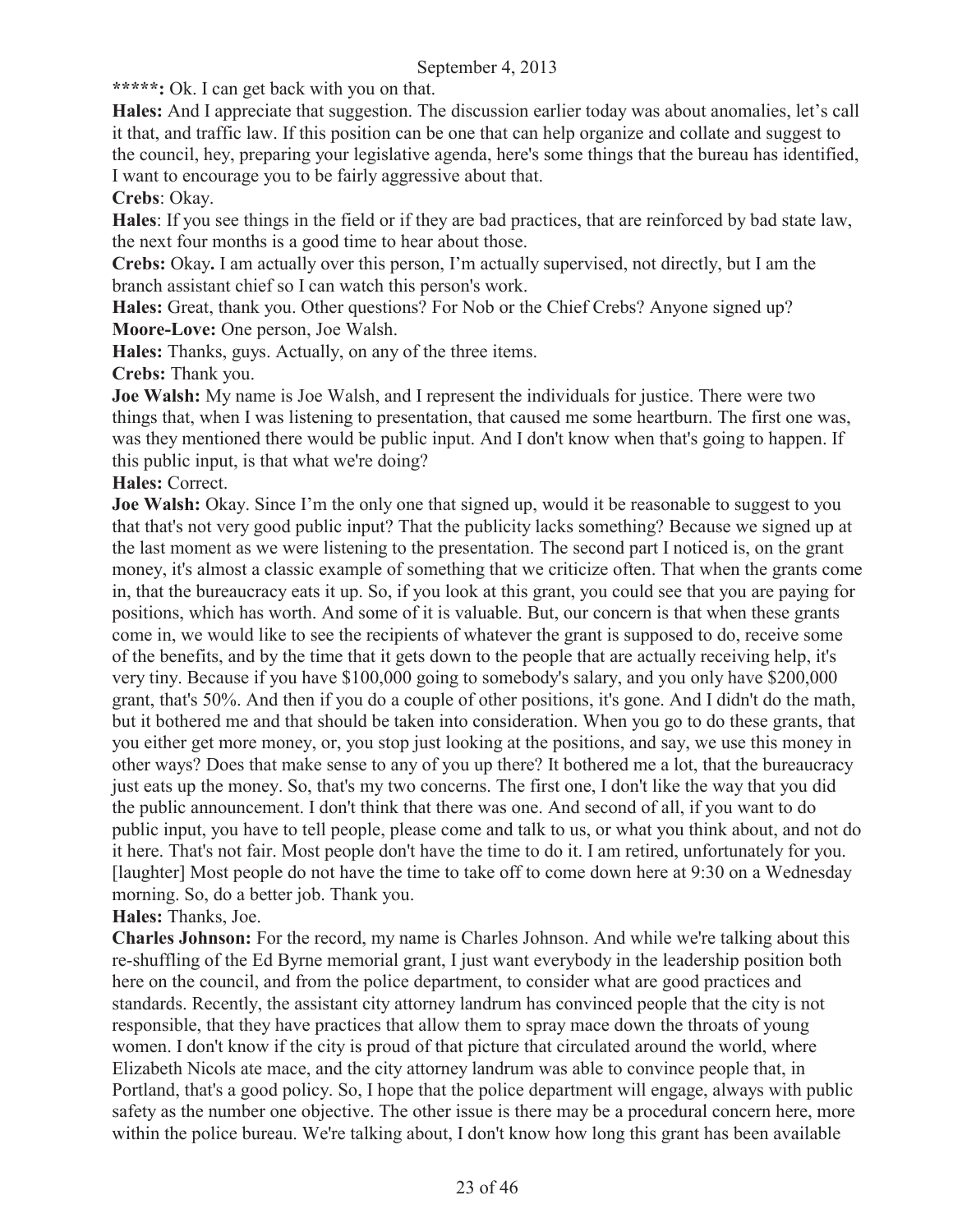but the way it's listed in the items, 838-840 is, we got a grant and we had a plan for it, and now we're changing. And if that's giving us more effectiveness and accountability, that's wonderful. If it's just creating another place in bureaucracy, that's not. So I would like to thank Amanda Fritz for her thoughts that, perhaps, it being a citizen position, people who have the most dissatisfaction with the way that the Portland Police interact with their community, can use that as a position to help us to have better policing in the city. Thank you.

**Hales:** Thank you both. Thanks. Anyone else?

**Moore-Love:** That's all who signed up.

**Hales:** Let's take a roll call on each of them in turn. They are all emergency ordinances.

#### **Item 838 roll.**

**Saltzman:** I just want to say that I'm very pleased to continue to see the Lifeworks New Options for Women included in this jag grant and, hopefully it will be, will remain a component of all future Byrne grant applications we make, and maybe at a higher level in the future. Aye.

**Novick:** Aye.

**Fritz:** Thank you to the assistant chief Crebs for briefing me on various items today and also for your diligent work on this. I do want to see more public involvement in the next round. It seems like this has come through every single year that I have been on the council. And, perhaps, involving the budget committee next year, in figuring out what should go into this would be appropriate. Because posting it on the police bureau website is -- I don't think too many are checking that on daily basis. Although, perhaps Mr. Walsh is. [laughs] I disagree with the allocation to Lifeworks, at a reduced amount of 100,000 instead of 117 as it was last year. I lost on that in the budget discussions. And so I will be supporting this emergency ordinance, but I do want to let my colleagues on the council know that commissioner Diane McKeel and I are convening a group to meet in September to look at what else could be provided to survivors of human trafficking this year. And we'll be coming to council with a proposal on that, probably in October. So, and that we have that discussion during the budget, so, with that, I vote. Aye.

#### **Fish:** Aye.

**Hales:** A good discussion. And we do get a lot of grants, some of them are more routine than others, and I think that having some way for the public to get a window into that set of questions, about how we spend, not just this grant, but, you know, we spend our own money, and then we spend federal money, in lots of ways. So, I am interested in exploring that question of how do we in the budget process take up that question of, we get these grants, some of them are extraordinarily targeted, like the fire grant that we're waiting word on, and that is solely for the purpose of maintenance of effort in the fire bureau, and that's all that we can spend that money on if we get it. Others, like this Byrne grant, have more flexibility. The public would have a chance to weigh in other than at the 9:30 council session on an ordinance item. Point made well, and I want to look at that in the budget process. Aye. Next one.

#### **Item 839 roll.**

**Saltzman:** Aye. **Novick:** Aye. **Fritz:** Aye. **Fish:** Aye. **Hales:** Aye.

[gavel pounded]

**Hales:** 840.

#### **Item 840 roll.**

**Saltzman:** Aye. **Novick:** Aye. **Fritz:** Aye. **Fish:** Aye. **Hales:** Aye.

#### [gavel pounded]

**Hales:** The next item, please, 841.

#### **Item 841.**

**Hales:** I asked the bureau to come make a presentation on this because the title alone was inflammatory. So, it need to be aired. If I can use a bad pun.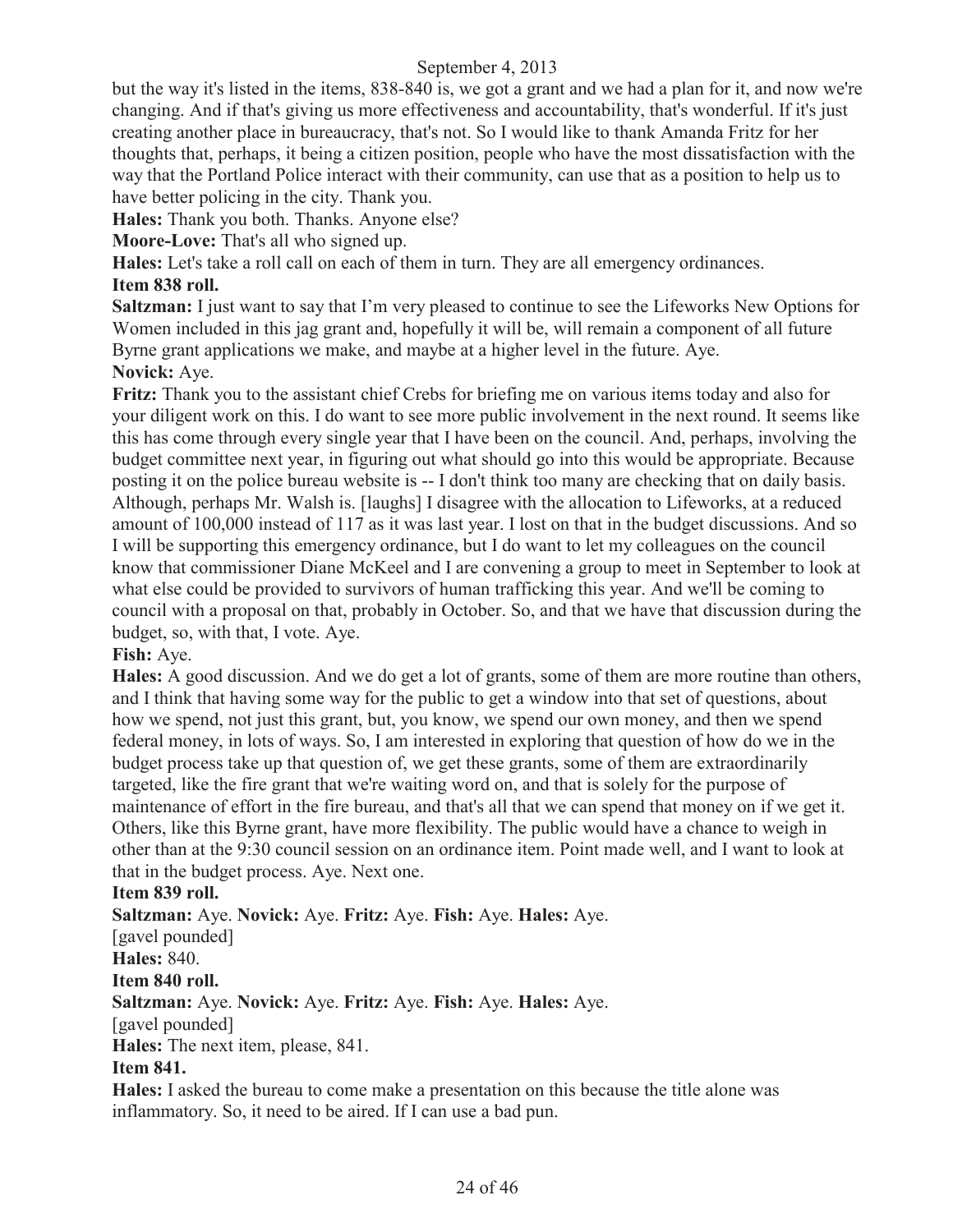**Crebs:** Correct.**,** Mike Crebs again, assistant chief. On my right is Bob Azorr and on my left is the Sergeant Bates. Both work at the drugs and vice division. I will turn it over to them, this is their expertise.

**Jay Bates, Portland Police Bureau:** Good morning, sir. Like many of the bureaus, we are faced with some lean times. What we use this money for, eradication money, is to continue our services to the community with drug complaints. We file about 2000 drug complaints a year and many of those are for illicit growing marijuana operations. Unfortunately, they often times require us to work overtime hours or on the weekends. And these are not funds to go after medical marijuana. A uniformed guy goes out on, on a routine call and he stumbles across an illegal marijuana grow, and the drugs and vice division has to respond to that scene, to process that marijuana grow. So, we supplement our budget with, with these funds and, and that allows, allows us to use overtime funds, and in other areas that we like to focus our investigations, heroin, methamphetamine, cocaine, and etc.

**Hales:** So this is a relatively small amount of money?

**Bates:** It is.

**Hales:** How do you target and focus that, that, I want to re-assure the community that this is not Portland police officers roaming around looking for three or four plants in somebody's backyard. Because 25,000 wouldn't get very you very far, frankly, in that enterprise. So, how do focus and target this on something that has a larger public safety impact than the scenario I just described? **Bates:** Like I said, usually, a lot of -- a bulk of these funds are chewed up by callouts, uniformed callouts. So, on a Saturday night, a uniformed guy stumbles across everything, we need four guys to process that marijuana grow. So, you are right. These funds are not really used to actually investigator, or to, you know, focus efforts on marijuana growing operations. It's usually for a cleanup effort.

**Hales:** Other questions? From the council. Ok. Good. Thanks for the explanation. And public testimony on this item?

**Moore-Love:** We have five people signed up.

**Hales:** We may you need back after the testimony.

**Moore-Love:** The first three coming up are Joseph Gordon, Joel Sievers, and Angela Hammit. **Hales:** Good morning.

**Joseph Gordon:** Good morning.

Gordon: Oh, I start first? Okay. Well, I am Joseph Jordan, aka Tequila, and we know this money go somewhere else. The grant. Busting marijuana, it seems so -- how can I say-- it if you asked the average police officer it's a waste of time. Don't get me wrong, illicit growing, to me the problem is, marijuana. I don't smoke marijuana any more. Just, just to let you know, I do like to be, you know, with clear thought and solidarity, but, excuse me, I got, I got three minutes, and I don't think I can-- I just don't agree with accepting a fun. Because, to me, accepting these funds from the government and all of this is, basically, how can I say it, it's oversight, we give these plans and plans, and when there is also, obvious, more things that this money could be used for. I would say. Especially for the houseless situation outside. That can be used for that, and I mean to, me, wasting the police officer's time when they could be bursting meth houses and heroin, and, you know, etc., etc. And, and to me, it just -- it's going out and looking for marijuana, to me, it's a waste of time and resources all together. Legalize it, and make some money from it, and that's what we like to hear, but legalize, it I mean, it's wasting their time. They can, they can actually be busting child molesters and real drug dealers, rather than finding people that's growing plants. That's all I got to say about that part. **Angela Hammit:** My name is Angela Hammit, and I am in agreement. We're talking about a peaceful flower here. And don't suppress the flower. Use that money to help people get in the homes. Like, you know, vouchers, rent vouchers. I've been on the street for a little over year now, and I don't want to do another winter outside. Or spring or fall or summer. And I was offered,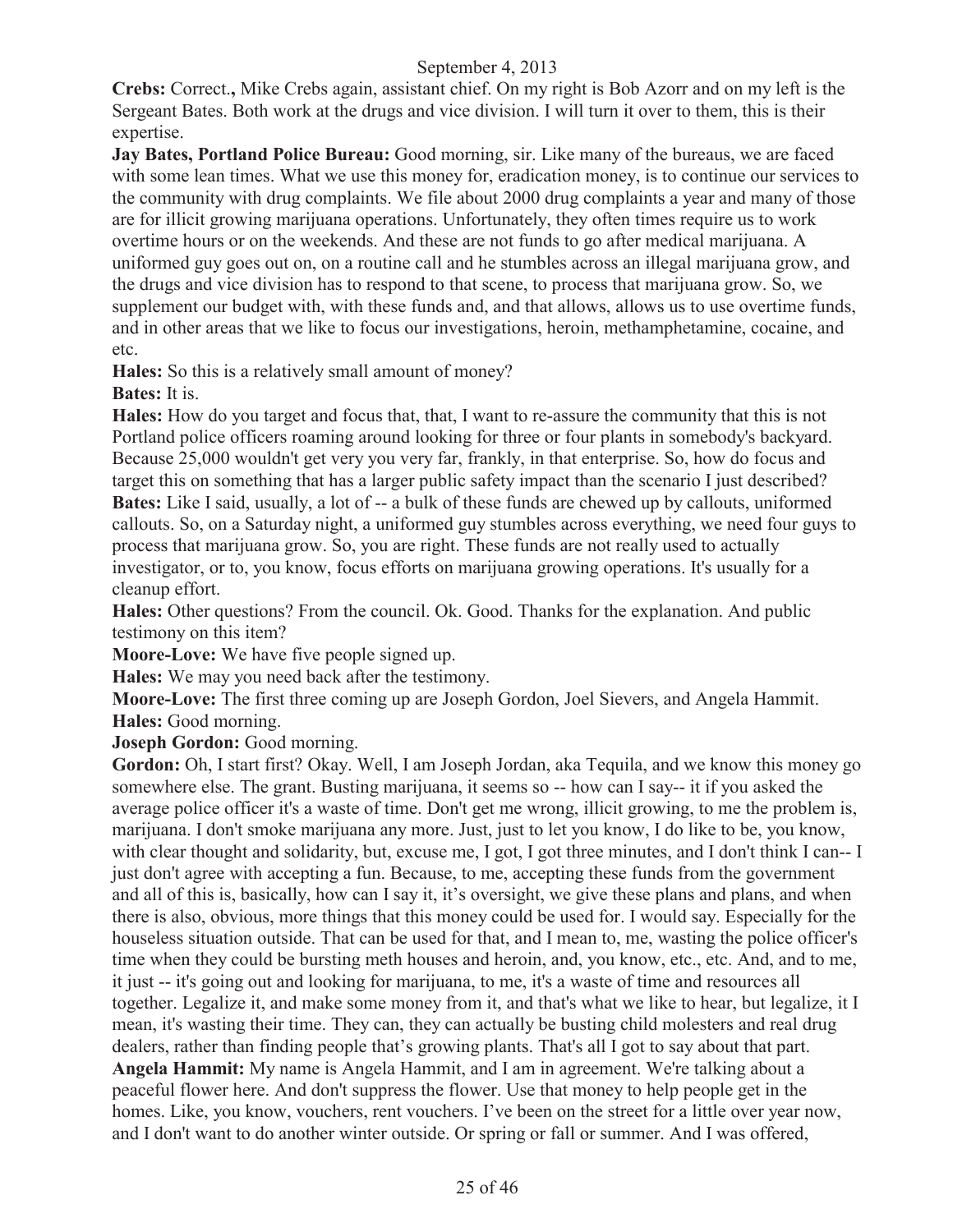offered a, someone from join, so they could get me a first, last, and security deposit. But that gives me one month, really, because, you know, that other month is through your last month, and I don't want it to be my last month. But how does person find job could sustain that apartment, if you can get one. I've been searching for a month for an apartment, and I can't find anything that's affordable, I can't find anything that is in the right area, whatever, whatever, whatever. The, the -- the fees - that can eat up right there with all your money, just paying for another background check, and another this and that. First, last and, deposit it is not enough. It would take more time for someone to -- it will take a month to catch up on the sleep from being deprived out here for that long. I just think that the money could be better cement helping people get inside. I shouldn't be out here year later. I even -- I had a job and a car when I first came out here. But, without a home, I couldn't sustain the others. Just couldn't do it.

**Fish:** Thank you for your testimony. And, and you are facing a very important point, and let me put it in the context of a, a voice that we heard last year, which was homeless veterans. They were not able to use a federal program that was a voucher program. Because they did not -- eligible veterans didn't have the first and last month, didn't have bus fare, and didn't have a phone. Or access to a phone to call the landlords to set up appointments. The disabled veterans didn't have transportation. The city, the county and, and home forward, and united way all pooled 10,000 dollars each, to create a pot of 40,000 dollars, what we call soft dollars, and which were used for this purpose. And with those dollars, all the vouchers got put into use. What we found is, you know, the expression for want of nail. For, for -- because we did not have the soft dollars, we were, we were losing a fortune in underused vouchers. In hearing your testimony, and earlier testimony, from someone else, who was, was talking about a credit history, we also hear from people who have, have minor criminal justice infractions, which follow them, and imagine, all those become barriers to gaining access to programs that we funds, and as Joe points out that's nuts. And, and it's for want of a nail. I will be bringing an amendment to, to whatever proposal comes to council later this month. I think commissioner Saltzman is intending to bring the homeless appropriation package. I will be bringing an amendment, which we're currently crafting. Among other things, we'll include additional money for operation, clean slate. Clean slate is the program that we fund through PDC, that helps people remove things from their records. It allows them to get clean credit histories, and therefore, be successful renters. I think the point that you are making is a good one, and we have to be cognizant that sometimes, it's, it's -- it's a small amount of money, and a barrier like a credit history, a minor criminal conviction, those soft dollars that prevent people from accessing programs, which we invest millions in, so, I appreciate your voice, and I think that just as this council stepped up to help homeless veterans overcome those barriers, I think we have a chance in our supplemental appropriation coming to council to address this as well, and I will be talking to the housing commissioner about that. Thank you. [applause]

**Gordon:** Nick, you might get my vote. You might get my vote, actually.

**Joel Sievers:** My name is Joel Sievers. Wow. That pretty much summed it up. I don't know what to talk about. Oh, yeah. We called 2-1-1, by the way. 2-1-1 pretty much gave up on us due to I have a felony conviction on my record. For methamphetamine. You guys got me. [laughter] So somebody did their job. And, and let's see, what else happened. Let's see, what else. Oh, yeah, what was it? We went apartment searching, and a lot of the places don't even put up for rent signs because they have such a long waiting list, and the list is all filled up. Once an opening happens, somebody jumps right into the place. And so, that's what we struggled with. In that, I'm on probation, and it's pretty much a probation violation for me to be homeless. And then being over the TPI building, Bud Clark, would be a no-no because methamphetamine, crack, heroin, run that place, you know what I mean. So there needs to be some sort of structure within the United States and within the federal guidelines to house people with mental disabilities, you know, fetal alcohol syndrome, learning disabilities.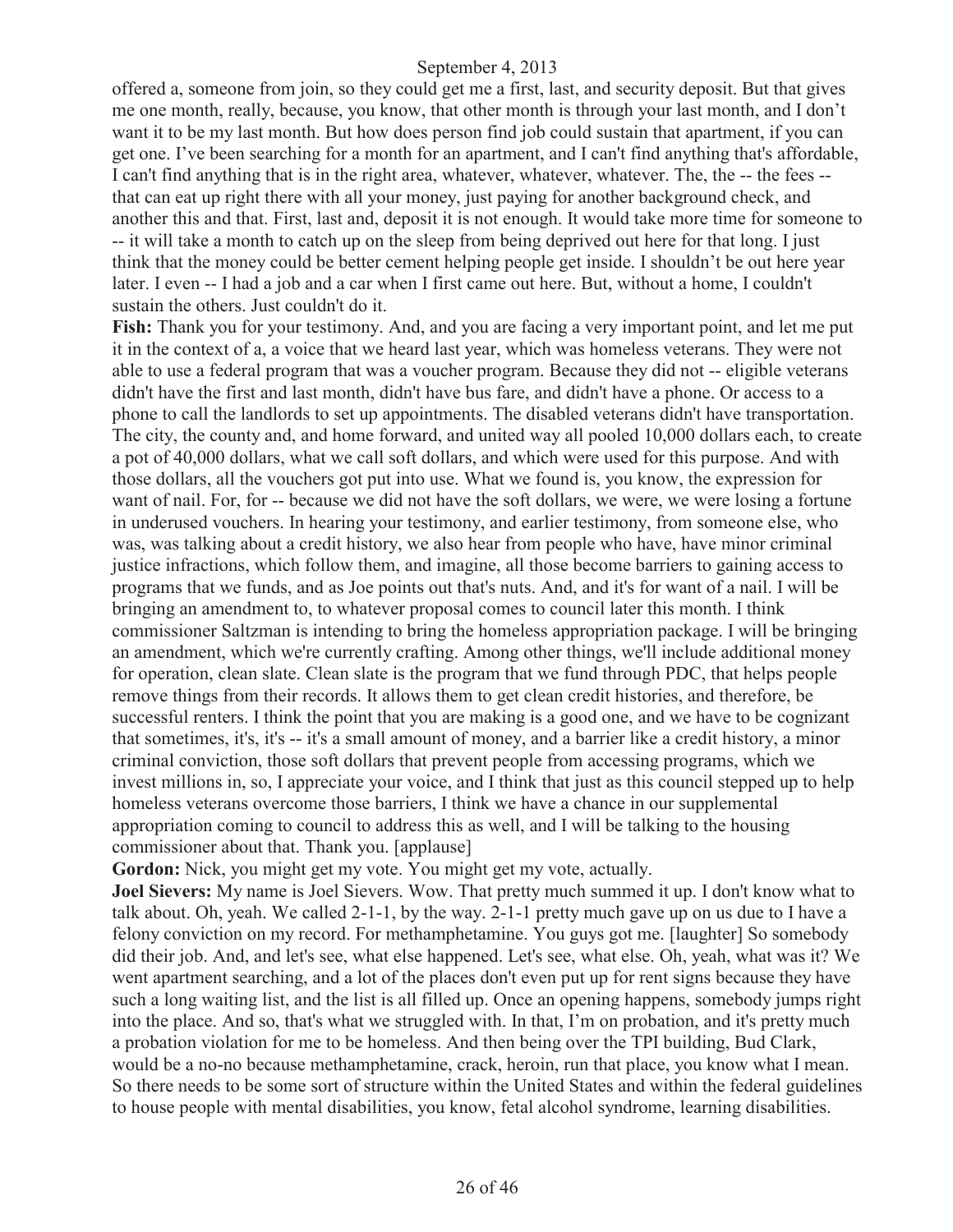Something must be done. We're going to take a trip with the Portland housing director on Wednesday.

**Gordon:** We still gotta talk to him.

**Sievers:** Okay, never mind, we still gotta talk to him but he wants to come with us to be our eyes and ears. And then if that doesn't work we can move to federal trial if something doesn't happen. I mean, we could waste a bunch of money on lawyers, which I think sounds like a pretty good idea. Even though our suggestion will get denied. Yeah, that's pretty much it.

**Hales:** Thank you very much. Thank you all three of you. We encourage you to keep working with join and anyone else who can help and look for ways of closing these gaps like Commissioner Fish was talking about.

**Gordon:** I would say 211gave up. They say we did everything possible. The Rent Well program only takes in the first eight people per month and it's like calling a radio show. **Sievers:** Oh yeah, it's the first eight.

Gordon: Yeah, the first eight people. And it's like, you have me and him, ringing and ringing, it's busy, busy, busy, and by the time it's over. Even his probation – you try, try, try, with the Rent Well and then 211, when we call back 211 and tell them they say, just call TPI. No, credit report, and like he said, you guys did everything. And this is recorded. This is on the day -- this will be -- it will be Tuesday, of two weeks ago, if I'm not mistaken, Tuesday, it is recorded on 211 when they said there is nothing else we can do. And – you know the story, honestly it's really -- it's really ridiculous. It really is. Because we have the money to get an apartment. And we're not asking for subsidized rent or anything else now, we're just asking for a place to pay rent. That's it. I mean, that's pretty much it. **Hales:** We appreciate you coming in and letting us know what is not working. I'm sorry it's not working, but if you hadn't come in, we probably wouldn't have known, you know, clearly what's not working. I appreciate you doing this.

**Sievers:** Yeah, totally, I mean, since housing came into Portland, they have listed the housing apartments, housing and shelters. Now that that happened, go through the cracks and we need to fix this. We need to fix this problem. I mean, I know there is a lot of things that need to be fixed in Portland, but I think housing would be a really good one. And then the Burnside Bridge, that needs to be probably be repaired or something, you know. [laughter]

Gordon: One more thing about the rent well program. If you asked me about the rent well program, to me that's really, that's a big issue that's blocking our way as well. Because everybody who says basically, they take our application or don't take the application—they'll say, even they take it and denied in the past, and now – recently, the ones they'll say, we'll feel bad if I take your money and you don't pass the thing, but, each one, just about 99%, have you heard of the rent well program? Mhmm. So, basically what this has created, even though I understand the structure of the rent well program, how it is supposed to work, but really now it is blocking the way for so many. Everyone now wants this \$2,000 guarantee. On top of rent and deposit, you get this \$2,000 if you mess up and pretty much it became a blockage for us.

Sievers: Really state agencies of Portland picked up on this 211 thing, and a lot of them are going after it and a lot of these apartments are places that are low income, all have the same sign on them. They all -- they all sponsor the same thing. And they're all connected like it's -- like it's a 7-eleven. **Hales:** Thanks very much.

**Gordon:** I understand the goodwill, what rent well is supposed to be, but I found the rent well program -- rent well, I found the rent well program it becomes a block for so many because everyone now wants this \$2,000.

**Hales:** Thank you. Appreciate the info. Thank you very much. Anyone else signed up on this item? **Moore-Love:** We have Mark Hofheins and Barry Joe Stull.

**Hales:** Good morning. Hey, Charlie, you're on. Who's on first? Go ahead, Charles.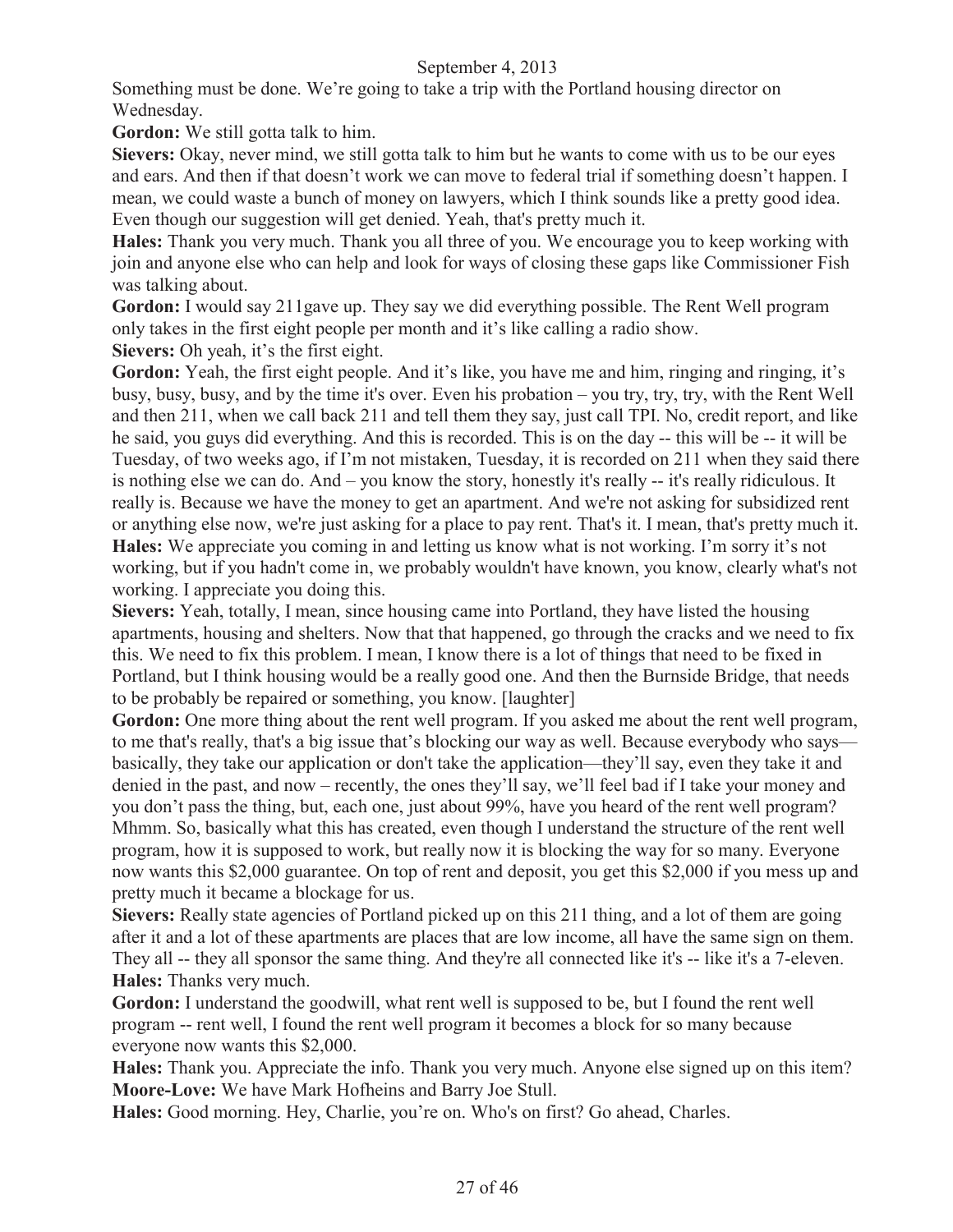**Charles Johnson:** It's good to be back, commissioners. I do want to express a couple of -- when we look at this item 841 on the agenda, there is a eight or nine page pdf. That should have eaten up about \$25,000 in itself, knowing the way the government works sometimes. We don't have to eradicate or suppress marijuana if we spend \$25,000 on paperwork. This is over course—I, like Tequila, am not a smoker and haven't indulged in marijuana every in the state of Oregon. But, many people find this a helpful substance. The law is complicated hopefully by a ballad initiative that will be fixed. I think one thing that you can look for is the speedy, expedient, expenditure of these moneys. A couple of marijuana clean-ups from complaints from the community, this will be done. The other thing we should consider is since marijuana is a recognized medicine, it's rather silly that we're paying the government to destroy it. If it is at all possible, and maybe consult with a city attorney, these confiscated plants should be put into the medical distribution channel. Thank you. **Hales:** Next, please.

**Barry Joe Stull:** Hello. I'm Barry Joe Stull. I have five felony convictions. Every one of them's for marijuana. In the state of Oregon, possession of more than an ounce of marijuana is a felony. And one of the interesting things that happened to me this century was cops were acting a little weird and I followed up on it and I found out that when they run my name, it comes up on the screen in the squad car, potential armed career criminal. If found in the possession of a firearm, notify the atf. I called up the atf and found out that, owing to these felony convictions where there is a status in Oregon law where you could get a 10-year prison sentence for possession of more than an ounce of marijuana, three of those are considered by the federal government the equivalent of a violent federal felony. And having three of those, if I'm found in the possession of a firearm, the reason they want -- the atf wants to be contacted is so they prosecute me for a 15 year mandatory no minimum parole, for being an armed career criminal. You can imagine what a police officer thinks, as the one did in Toledo, Oregon, when ran my name and it came up potential armed career criminal. We might look around the room here and see potential mothers. I'm not one of them. [laughter] So, the potential armed career criminal is if I am found in possession of a firearm. It is not potentially armed and dangerous, as they think, as they do the felony traffic stop. Well my bust for marijuana came in 1989, the Portland Police gave Elizabeth Susan Johnson drugs and money to act as an informant. I made that part of the record. And we claimed in that court proceeding that she was a known heroin addict and thief. Well, now, thanks to the wonders of the internet, we can find out that Miss Johnson 25 years later, has been arrested for possession of heroin, theft, and giving false information to a police officer in the last two years. So, this stinks. What we're talking about, if I can give you history, we're talking about the most important agricultural product in the history of humanity. We look on the side of lady commerce on the Portland seal and we see the sailing ships. That's cannabis. The word cannabis and canvas are the same word. This is incredibly valuable. We use it for food, fiber, oil, and as people have discussed, medicine. Once we can continue to enact prohibition, we don't have people growing a few plants in their yard as they once did when I lived in the city of Portland. What we do have, is we have criminal enterprises that are based on the fact that this prohibited substance, which is technically a weed, is so valuable, because otherwise honest, capable and honorable persons like yours truly have to be subjected to this in the name of prohibition. So, I suggest that you refuse to take this money. Or if you do take this money, that it's qualified to get those folks that are sending pods, movable storage units, to the east with hundreds of pounds of marijuana grown under the auspices of the medical marijuana act, and I would suggest that I would not accept anything that was seized by the police for medicine, because the people that are getting busted, they might be doing some things like using systemics, which are chemicals that make the plant toxic so that it looks better because it doesn't have any insects. So, so, we have a problem here, folks. And now that I've endured the experience that I've done. I've already got one lawsuit against the City of Portland as we speak, and there will be many more before the two year statute of limitations runs out for the raft of experience that I generate simply because my felony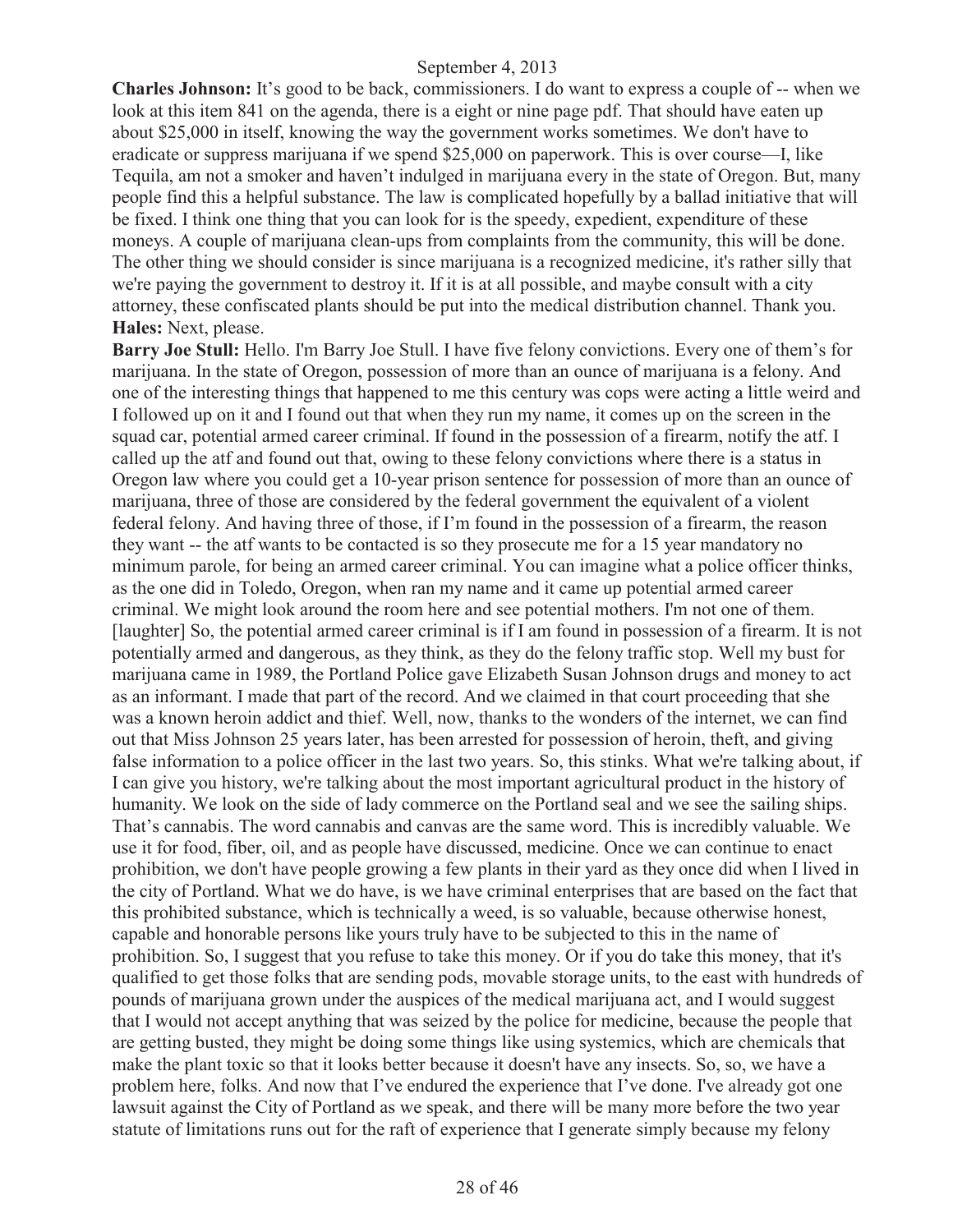convictions for marijuana, coming out of the city of Portland. I'm qualified to talk about this subject. The research that I have seen in the library of congress, 1985, used by four authors, hemp today-- **Hales:** I have to get you to wrap up.

**Stull:** The number one selling book on hemp, The Emperor Wears No Clothes by Jack Herer, includes an article that -- to quote, hemp will prove the most profitable and desirable crop that can be grown. Not here. Because it competes with timber, it competes with petroleum, and it competes with nuclear power, and those poisons only have a way to be here ruining our environment because we have outlawed and prohibited the most important agricultural product in the history of humanity. [applause]

**Hales:** Thanks very much. Your name.

**Mark Hofheins:** My name is Mark Hofheins. Well I think, yeah. I believe it is a misappropriation of funds because we could be doing so much more. Example of who I am. Actually, I am the liaison for the Occupy Movement outside. Nick Fish and I have talked about a locker system, briefly, but we still have a meeting. I think things can be used a lot better. Myself, okay, I don't do drugs. Don't smoke weed or don't drink. I'm still stuck on the streets. I have to do my treatment, I have to work through DHS, making myself- I'm actually a citizen on the streets that has to live outside on the streets. Okay. And being forced into the scenarios into which I'm forced into, and labeled as others. You know what I'm saying? But, in support of the fact that they are -- they are being neglected, I want to point this out. That, you know, there's alternate uses for this kind of funding. An example being proper police training, how to appropriately handle the transient, the handicapped, the ADA persons out here, because they are definitely not doing that. They are very ignorant and abusive towards the people. Independent investigations for the abuse of power, excessive force under the constitutional law, recognition therein through proper ethics, these kind of education for the police bureau could be more proper use. Example for this kind of abuse is examples in the bicycle officer Sanders, which is only one person's name I have currently on me. And the officer that was bitten after invading a transient's space and inciting the animal to the animalistic instincts, protection of its owner, by shoving a camera into its comfort and safety zone, as only a few of the most obvious and recent events unfold, okay. As I said, the locker system, to be discussed further September 25th, 2013, with outreach discussion prior to that date, commissioner Nick Fish are being supportive of the proposal, even as it has only been communicated verbally. Finding places for transient individuals to safely sleep instead of being forced into unsafe and inhumane places where the city is forcing the health and the life of the transient to be at risk by poisoning them with direct contact with fossil fuels known to kill rapidly, carbon dioxide -- known to kill -- which itself is known to kill in suicide attempts and incidental deaths in children and families in the middle and upper classes even. And yet we're being forced to sleep next, up against the curb where those fossil fuels and exhaust fumes are being forced within our faces on a constant bases. Henceforth, with this knowledge, I implore the council to acknowledge that the city and the bureau of police included are causing immediate, and forceful harm, whether intentional or unintentional, intentional murder, and or engaging in assisted suicide.

**Hales:** Thank you.

**Hofheins:** Tents are one safeguard against this. But not all of these dangers. I also have the Eugene ruling, which the constitution does not -- I can get you guys a copy of this. The Constitution does not end between a period of hours. And it was municipal court actually acknowledged it. So it was even a lower court. And that, I want to present to you guys so that we can get that handled. As far as the tents going, because I was told about you saying upon the news that we could put our tents-- **Hales:** Got that wrong.

**Hofheins:** Yeah, well, I'm not sure. I wasn't here, I wasn't there, so forth. **Hales:** I got that wrong, I mean.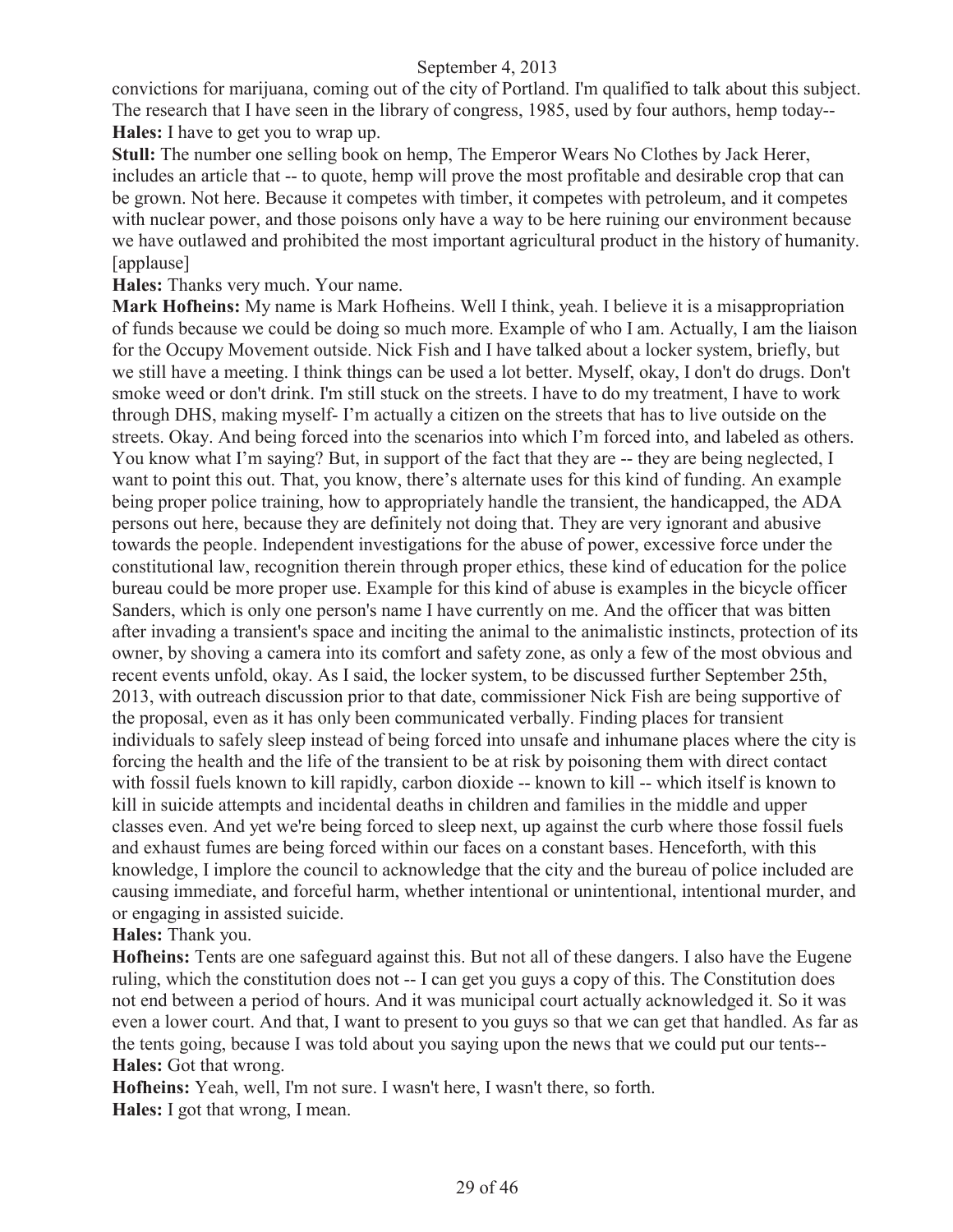**Hofheins:** Okay. Well, I also have a ruling where the camping ordinance has already been ruled unconstitutional.

**Hales:** Let's get a close because we have to deal with this marijuana issue, so --

**Hofheins:** Yeah, and that's why I'm saying this is the kinds of things that we're being subjected to which could be more focused on than the marijuana, which we have a state next to us that has already legally -- so it's going to be influxed anyways.

**Hales:** Right.

**Hofheins:** So it is a waste of our appropriated money. If you can  $-$  if you guys can get with me somehow very soon, I can present these things to you because we need to solve these issues. As I said, now that they're being presented, you guys are aware of the risk and health factors that we are sustaining. And I'm actually one of those as well. You know, I'm well educated and I'm still stuck out here on the streets.

**Hales:** Thank you. Appreciate it. Thank you for coming in. Is that all who signed up? **Moore-Love:** That's all who signed up.

**Hales:** This particular grant, how much flexibility do we have? Is it solely for the purposes of eradicating marijuana?

**Bates:** We can use the money for clothing and protective gear, equipment. We can use it for aircraft support that is going to be for -- supplies, training, vehicular rental. That will usually be for our large-scale marijuana seizure where we have to rent u-hauls to haul that stuff.

**Hales:** It is targeted at the drug eradication, not fundable to some other police--

**Bates:** That's correct, sir. It's actually a DEA grant that's run by DOJ.

Hales: Other council questions before we take a roll call on this?

**Novick:** Yes, Mr. Mayor. May I ask, what normally happens when we respond to a complaint about marijuana growing? Are there some cases where you tell people shut it down and we don't arrest them? Are there other cases where -- how often are pure marijuana growing cases prosecuted? How often do people go to jail, to prison, etc.?

**Bates:** In Multnomah County, I would say that prison is pretty unlikely for your first-time offender of growing marijuana.

**Novick:** What about jail?

**Bates:** Same. Pretty unlikely. So, usually we handle these things with a knock and talk. We go up and knock. We don't spend a lot of time, as I said earlier, on marijuana investigations. The first thing that we do do, and to go back to the point of what other people were bringing up, the first thing we do do when we get a complaint, is we check the address to make sure that it is not a legal site for growing marijuana. If it is a legal site for growing marijuana, we're pretty much done with our investigation. Again, these funds are not utilized for anything associated with medical marijuana. **Novick:** Yeah, I was just trying to think—I mean, it is my understanding -- this is money that comes from the feds which is only for marijuana and not money we get for any other purpose. I was thinking about the impact of using the money on other public funds within the state. That's why I'm curious. Would accepting this money lead to more prosecutions, more people in jail, expenditure of more local and state funds that otherwise we would say--

**Bates:** To tell you that it does not at all would be untruthful. I'm sure that there are some other expenses associated with that. Unfortunately, the situations that I described to you, they are illegal. And we do have to respond to them. And these funds can supplement that so that we're not using our funds, drug and vice division funds, on those types of investigations. We're then able to use the funds that we're given in our budget to go after, you know, harder drugs.

**Novick:** And in many cases, you say it is knock and talk. If people are growing a few plants, you might just tell them to knock it off?

**Bates:** It's usually referred to the DA's office. I don't think we have the power to say what we're going to --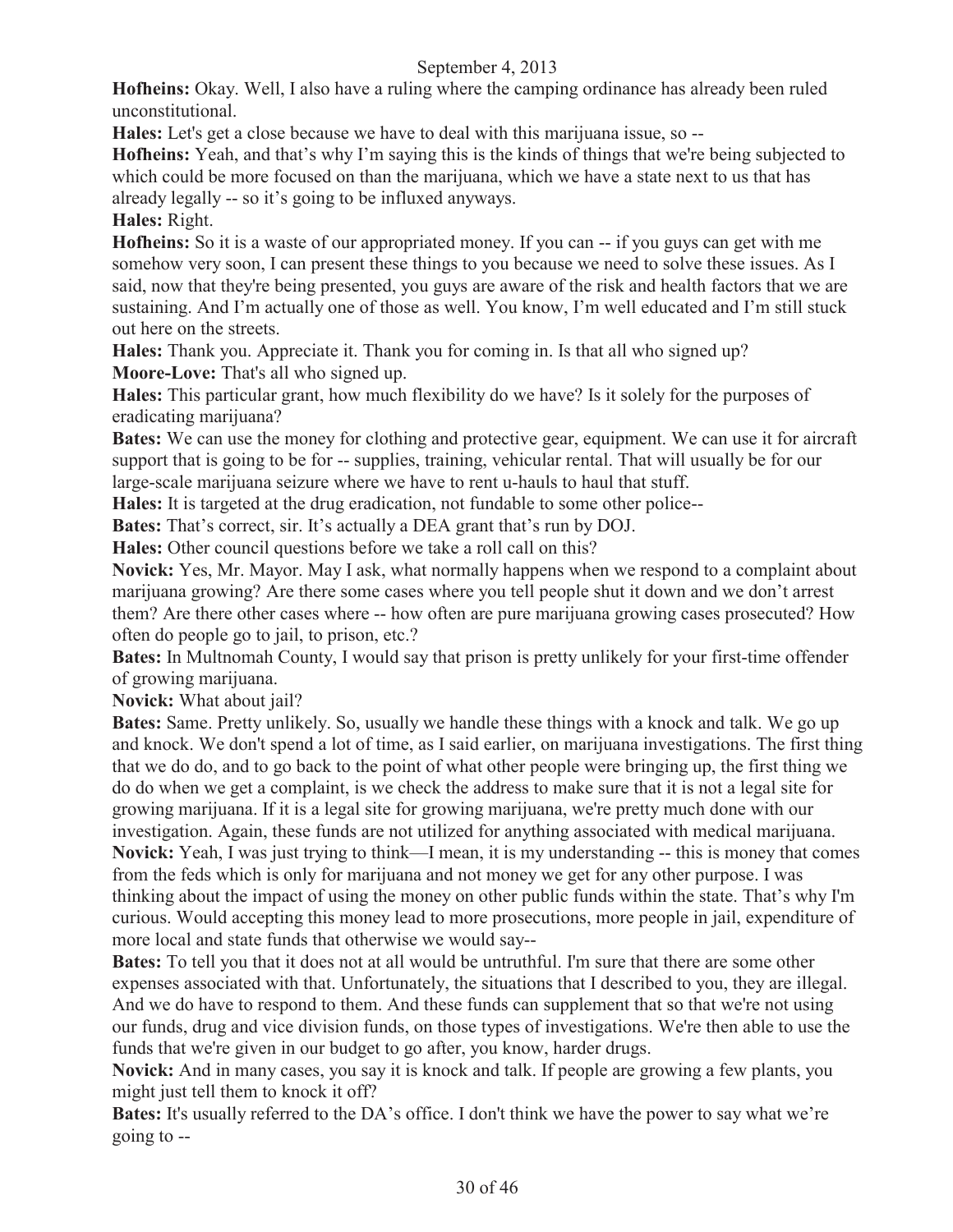**Novick:** What does the DA normally do?

**Bates:** It's dependent. You know, it can go either way. Based on statements, the cooperativeness of the individual, and --

**Crebs:** Prior convictions, probably.

**Bates:** Prior convictions, etc.

**Crebs:** I think the big piece is if we don't accept that money, we will be using our overtime budget in drugs and vice division to do this job which would then take away from our ability to go after the more difficult drug cases, the meth and stuff like that. So, it's either we leave the money where it is at and not use it or we take it and use it now and not deplete our funds by doing these types of things. So, it's -- that's how I see it.

**Bates:** One thing I would tell you, oftentimes when we do see and a lot of these indoor marijuana grows is, you know, it's put together with very shoddy electrical wiring. It is not electricians doing the work on these things. And there are still people living in these homes with that, you know, that type of danger, not to mention the chemical hazards associated with growing marijuana inside a house.

**Hales:** Let me just comment. This has been a good discussion. I appreciate the testimony. I knew when this was on the calendar it was going to be an awkward moment. Because we are in a strange place as a community and the police bureau is in a strange place. We have a neighboring state that has legalized marijuana, we have a federal government who still treats it as a serious drug, and associates it directly with criminality, sometimes true, not always. And we have a movement afoot in our own state that might change state law at the same time. My recommendation, and plan, if we approve this, is to take this money and I -- police commissioner, I will supervise closely how it's used. I think the community sensibility about the priority of marijuana, small marijuana growers, is well understood here. It is not a high priority. And, so, when I talk with the chief about this, you know, his sense is that there will be rare occasions in which we focus these overtime hours on serious cases where probably other drugs are also involved as well. You can't forecast exactly what kind of cases the bureau is going to get. I suspect this is the last year, I'll predict this is the last year we will have this discussion. Something is going to change. Either the state law or the federal government is going to change. I bet on the state first, because the federal government is way behind the curve on this issue. The bottom line is that my pledge as commissioner on this bureau is we will manage these funds with care and sensitivity to where the community's mind is on this issue, rather than where the federal government's policy is stuck. [applause] Roll call.

#### **Item 841 roll.**

**Saltzman:** Appreciate the discussion. Appreciate your remark, Mayor. Aye.

**Novick:** I really appreciate the mayor's comments and without those comments, with a different mayor, I might vote otherwise. I agree. This is a tough issue. I mean, there is a lot of people that believe that marijuana should be legal, on the other hand, if it were legal, I think it would still be regulated like alcohol, and we would still respond to, you know, illegal manufacture of alcohol, illegal marijuana, we would still respond to illegal manufacture of marijuana. I am -- I mean, absent the mayor's remarks and your remarks, I would be concerned about the spin-off economic, you know, effects of taking this money, because if I thought that that meant that the county is going to spend more money on prosecution and jails, marijuana cases than they currently do, I would have concerns. My guess is that -- you're right, you still have to respond to these complaints anyway. You can't just tell people we don't respond to calls about illegal marijuana growing. I'm taking it on faith that accepting this money will result in more expenditure of public funds that otherwise would happen at the county or city level. So, I mean, also -- I probably somewhat influenced today by the fact that I talked to a doctor recently who said she previously thought that marijuana was fine and not dangerous and recent research has come out saying that it is somewhat problematic. I would like to follow up on that, does that research exist and what does that say in terms of future regulation of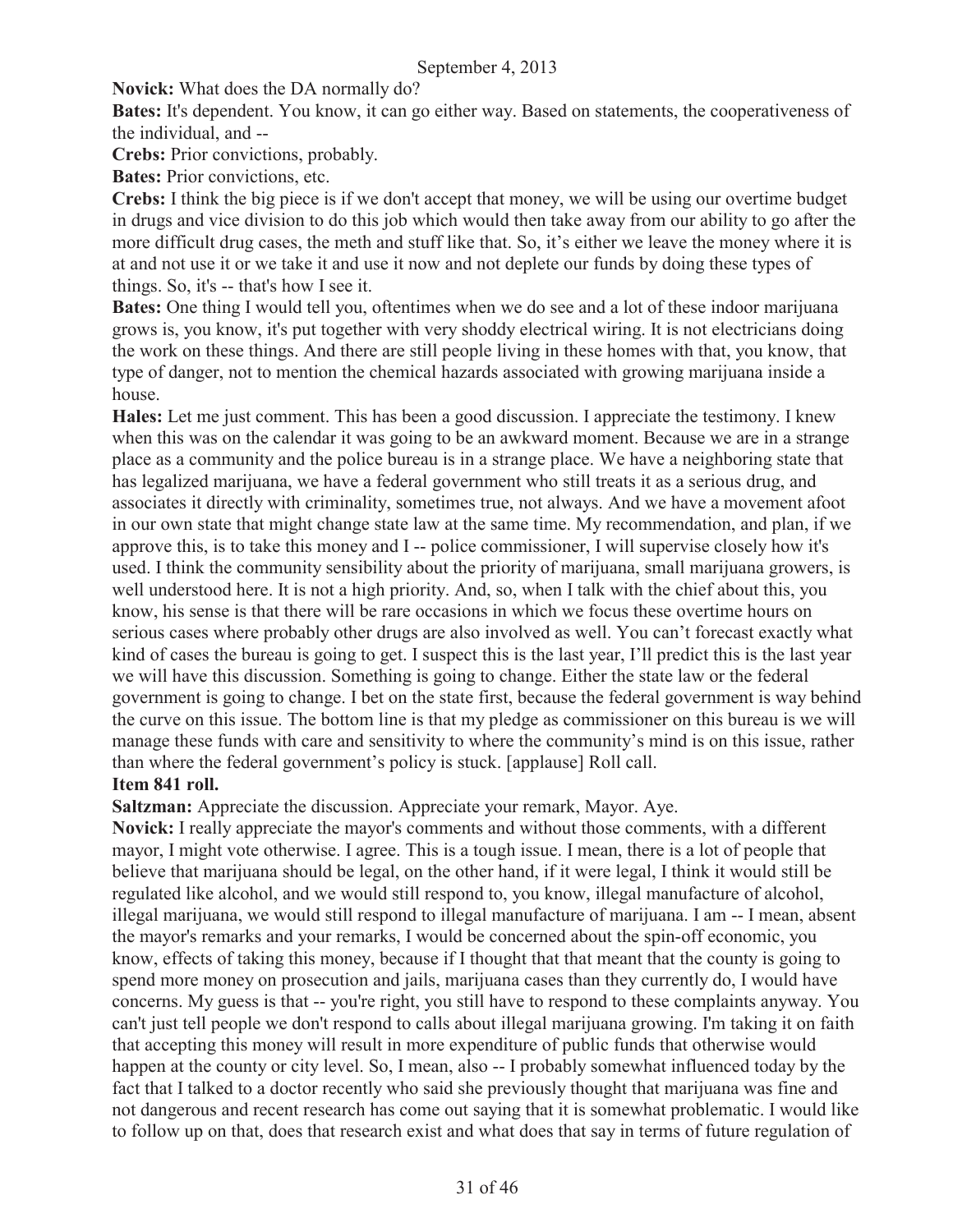the product. With that rambling preamble and with some misgivings and thanking the mayor for his comments, I'll vote aye.

**Fritz:** I'm a retired registered nurse. I strongly support medical marijuana, I strongly oppose legalization of marijuana, and I appreciate this grant. I appreciate the mayor's comments, I think in this instance, Oregon has it right, and that those states with legal marijuana, are -- that's not wise use-- prescription drugs are not for recreational use. And we have a big problem with addiction to prescription drugs. And so I have some research on the poor impacts of marijuana, in part, because my kids got it in middle school, the education about the impacts of marijuana and we have only to look at the challenges that the mayor and I are having with the Oregon liquor control commission to see that we are not doing such a bang-up job with the recreational use of alcohol in our city and our state. I appreciate this grant and your work on it. Aye.

**Fish:** This discussion reminds me of one of my favorite expressions, I went to fight and a hockey game broke out. This was originally bumpered as accepting a grant and it has been a thoughtful discussion about the interplay of state and federal law, the coming fight over legalization, and how we strike a balance. I too, appreciate the mayor's thoughtful comments, and this will be a conversation we will be having a lot over the next year and a half. Thank you. Aye.

**Hales:** These funds are marked, handle with care. Aye. [gavel pounding] Thank you. We have a couple more also rather peculiar looking item.

#### **Item 842.**

**Hales:** Good morning.

**Crebs:** I'm going to turn it over to property evidence manager division, Dave Benson.

**Hales:** Hi Dave. Good morning.

**Dave Benson:** Good morning mayor and council, my name is Dave Benson, I'm the manager of your property evidence division. The United States coast guard occasionally seizes user quantities of illicit drugs on the waterways, and in the area. They have no way to dispose of seized illicit drugs. They've asked us to do it on their behalf because we have that -- a method to do that. The quantities we're talking about are so small that the cost to us are either zero or negligible. So we have entered into this agreement with the coast guard hoping that you will concur.

**Hales:** Questions?

Fish: Can we slip a friendly amendment in there, Dave, that says that they won't raise the bridges without our concurrence? [laughter]

**Benson:** I think that would be a good idea.

**Hales:** That would be a bargain. Thank you. Any further questions? Public testimony on this one? **Moore-Love:** No one signed up.

**Hales:** Okay, then let's take a roll call. Sorry, move to second reading. [gavel pounding] Thank you. And finally second reading on 843.

#### **Item 843.**

**Hales:** I know there were some questions about this. And assistant chief Crebs is here. Those questions have been answered. We can take a roll call.

#### **Item 842 roll.**

**Saltzman:** Aye.

**Novick:** Aye.

**Fritz:** Thanks assistant chief Crebs for briefing me on this, this makes it clearer what the lines of authority and the necessary sign-offs are. Aye.

Fish: Can I call you commander or do I have to call you chief now?

**Crebs:** You can call me commander, sir. Anything you want.

**Fish:** Commander was such a wonderful title for so long.

**Crebs:** I had it for six years. I actually enjoyed it. The word chief, I never turn around. Someone called me chief, and I'm like, who he is talking to? It can't be me.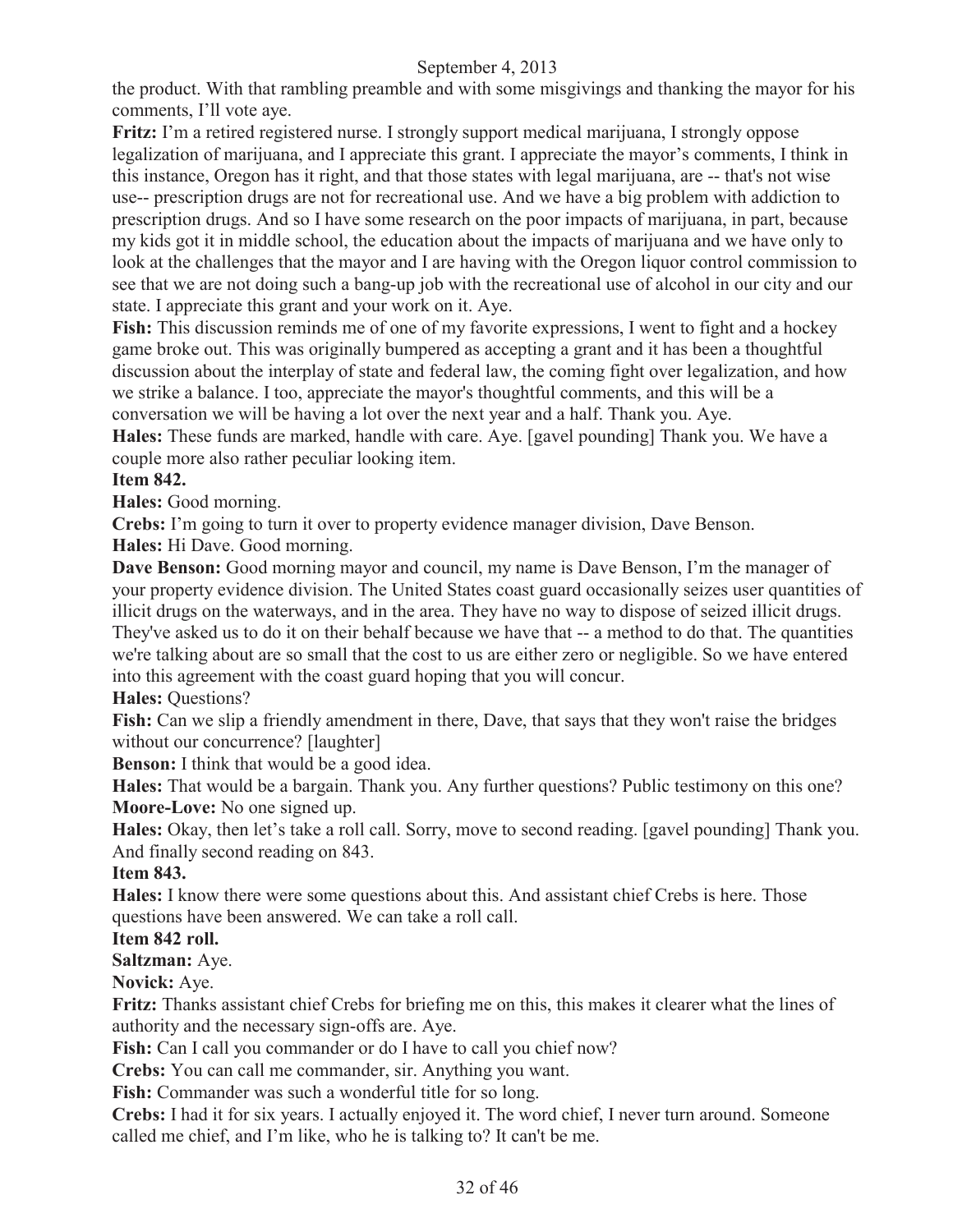**Fish:** Intuitively I think of commander as being above chief somehow. But it's always stuck with you, sir, so, anyway. Chief. Aye.

**Crebs:** Thank you.

**Hales:** Thank you Mike for all of your service here this morning, for all of this complexity of items. Aye. We are recessed until --

**Moore-Love:** We have one more.

**Hales:** I'm sorry, the deferred item from the consent calendar.

**Moore-Love:** I have 844.

**Hales:** Oh, I'm sorry Steve. Let's do 844. I have to keep my glasses on. There is no excuse for not putting them on all of the time. Other than vanity. 844, please, Karla.

**Item 844.**

**Hales:** Any further council discussion? Second reading. Roll call.

**Item 844 roll.**

**Saltzman:** Aye. **Novick:** Aye. **Fritz:** Aye. **Fish:** Aye. **Hales:** Aye.

[gavel pounding]

**Item 819.**

**Fish**: Karla, who pulled that?

**Moore-Love:** Mr. Lightning.

**Fish:** Is he still here?

**Moore-Love:** Yes, he's here.

**Hales:** Want to testify on this item? Yeah, please. Come on up. Good morning. Good morning, welcome.

Lightning: Good morning. My name is Lightning. One of the issues I have I guess with any type of city inspection or things of this nature, I think we need to have more transparency. When you call 911, are those calls confidential? Can you pull a tape and no who's making those calls and the names being provided? If there is a conflict between neighbors, would it not be better for all parties to be aware of the situation? And possibly even the city to offer a mediation process. Let's just say if a neighbor is being vindictive and doesn't like the other neighbor. Have you had a problem with the neighbor in the past? Is there some issue that you would like to discuss with us? You've called us quite a few times placing these calls and we have gone in numerous times and this owner is getting upset. But we can't give you a name of who's making these calls. I think there has to be something in place, some training that has an understanding of the city is going in there to try to fix these properties, or fix the complaints or various things like this to assist the owner and possibly the person making the call. But we also have to understand that we need to make sure that it doesn't fall into the area of harassment, somebody being vindictive just to mess with the business owner who puts a lot of time and money into their businesses. And when they own a business, they want to know what's going on and why all of these inspectors are coming to their property. And I think that's just fair. That's kind of a public safety issue and I think they have a right to know that. In my opinion, when a complaint is filed, whoever files the complaint, they should provide some sort of ID, some phone number. They should be willing to do that to show that, hey, I'm being serious about this, and I'm not -- I don't have an issue with the business or owner, but I'm going to take the time to provide you that information because, hey, I want to see something beneficial happen, you know, on the situation. And I'm not just trying to mess with the owner because I might be a competitor down the street or something like that. And I think it really needs to be watched closely. And, again, like I say, this is a public safety issue that needs to be addressed and we need to make sure that if there is any indication of some type of person that has hostility towards that owner in some manner, that we -- we view that in a different manner to make sure that that owner is also treated responsibly and they have a say in -- and they feel safe in their business, too. Because they have a right to try to operate their business in a certain manner. And I feel that my understanding of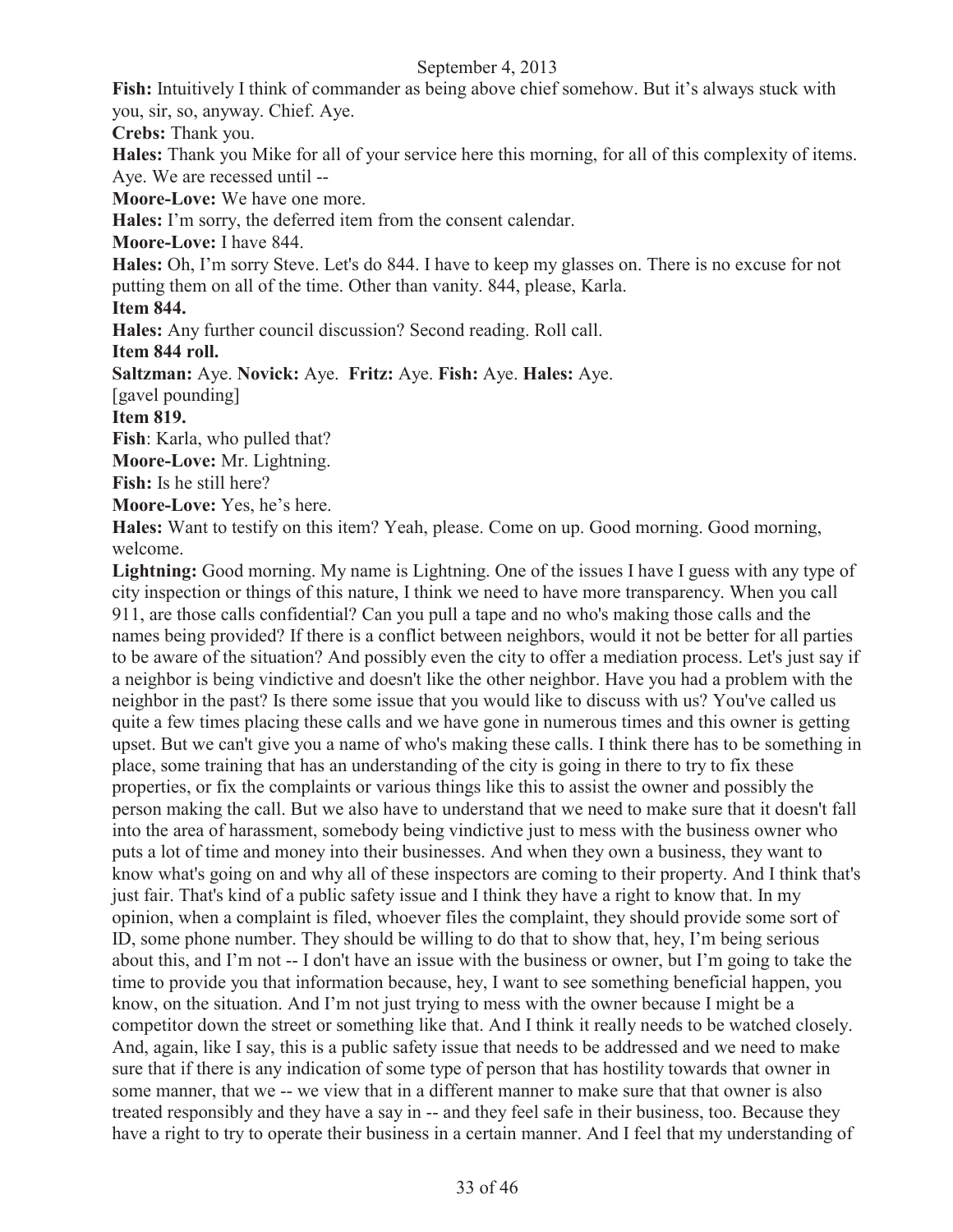this law in effect to make sure that this remains confidential, jeopardizing maybe the public safety of the current business owners. I think they have a right to know if somebody has concern with their business and or them, that they have a right to know that and that is my position. Thank you. **Hales:** Thanks very much. Anyone else? So, let's take a roll call on that.

## **Item 819 roll.**

**Saltzman:** Aye.

**Novick:** Aye.

**Fritz:** The office of neighborhood does have a contract with Resolutions NW and a full complement of crime prevention specialists who do that kind of mediation. Thanks to the council funding, both of those services last year and ongoing. And I believe it's occasionally for the complainant's best interest. If the complainant is a tenant against a landlord, they might not want to be identified as the person making the complaint. Although, the office of neighborhood involvement's staff are experts at mediating and making sure that they resolve the underlying problem as well as the surface issues at hand. So, I strongly support this ordinance. Aye.

**Fish:** Aye.

**Hales:** Lightning, I think you've raised a valid point that this particular police power also has to be used with care and make sure that there is not arbitrary and capricious use of our authority but there's also a need to protect the safety of people that make complaints. Points about training and how this authority is used I think are sound and deserve to be attended to by those of us who watch over this program. So I appreciate your testimony on that point.

**Fish:** My guess, the way it's worded, conform to state law with the protections that state law allows, my guess to his point though is that if someone were to use the only system in an abusive manner to gain a competitive advantage or to harass someone, and there was a legal proceeding, my guess is that our confidentiality would give way to a court order to use that information. The reason I'm comfortable at this stage supporting this, use its best judgment to screen them and I believe there is other legal recourse if the pattern of abuse of this privilege.

**Hales:** Yeah, good point. It does need to be watched, though. Aye. And we are now recessed until 2:00 p.m. [gavel pounded]

At 11:36 a.m. Council recessed.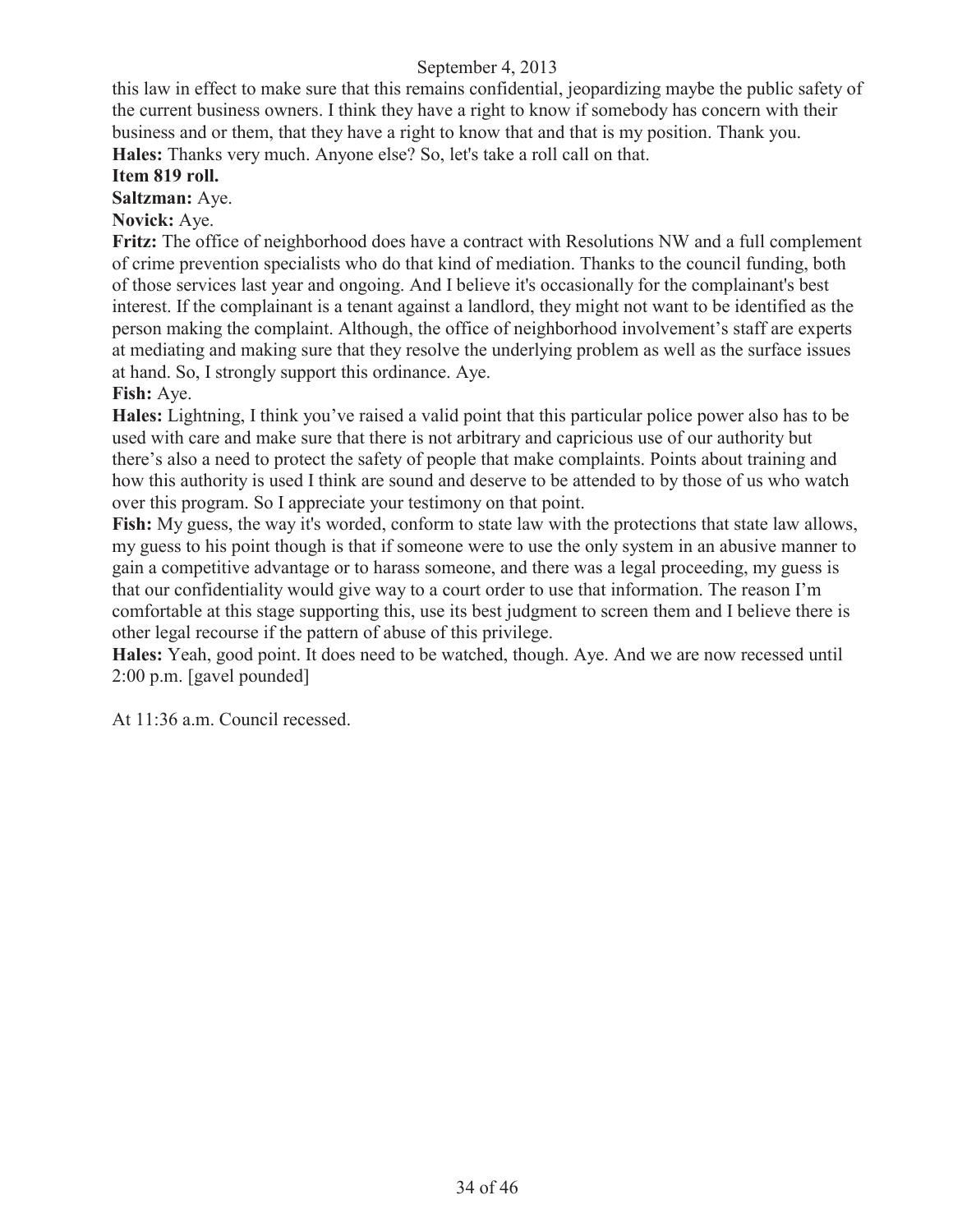#### September 4, 2013 **Closed Caption File of Portland City Council Meeting**

This file was produced through the closed captioning process for the televised City Council broadcast and should not be considered a verbatim transcript. Key: **\*\*\*\*\*** means unidentified speaker.

#### **SEPTEMBER 4, 2013 2:00 PM**

**Hales:** Good afternoon. Welcome back to the September 4th city council meeting. Would you please call roll, Karla?

**Saltzman:** Here. **Novick:** Here. **Fritz:** Here **Fish:** Here. **Hales:** Here.

**Hales:** One item on the agenda, would you read that please? Even Karla gets defeated by the sound system occasionally.

**Moore-Love:** Test, test. Sorry, I'll talk real loud.

#### **Item 845.**

**Hales:** Commissioner Saltzman.

**Saltzman:** Thank you mayor, and members of the council. I appreciate the opportunity to bring this important ordinance before you today for its public hearing, first reading. What I'm proposing is relatively straight forward and simple. This ordinance will amend the Portland's -- will amend Portland's fire code to require fire suppression sprinklers at all nightclubs. Right now the situation is, if you were to open a new nightclub today, you would be required to install fire suppression sprinklers. But if you had a nightclub that has been opened before prior to 2007, I believe that's the year, there's no requirement for sprinkling an existing nightclub. And to me this is something that is a loophole, this was really a classic example of a loophole that needs to be fixed. It's wrong headed and this is an opportunity for us to do this. And we can be preventive about this by enacting this ordinance next week, and if we don't act preventive, I'm convinced one day we're going to convene as a city council after a tragedy has occurred and we'll do the same thing that I'm proposing we do next week. So I hope we can do it now and hopefully save some lives. The ordinance does recognize the economic impact this will have on the property owners and potentially their tenants, and by recognizing that, it does allow up to 20 months for many of these buildings to install fire sprinkler systems. And we're truly talking about nightclubs here, not every bar or restaurant in Portland. The definitions of nightclub is specific and is listed in the ordinance, and to date our fire marshall, Nate Takara, who is here, has identified no more than 20 properties that would be impacted by this regulation. Portland fire and rescue chief Erin Janssens and the fire marshall Nate Takara will walk us through the details and of course we're here to answer any questions you may have or any information requests you need between now and when we take a vote on this ordinance. As I said at the outset, this is a first reading, so we'll have some intervening time if any member of council has questions or if any members of the public has questions they want to have asked, we will respond to. And with that I'll turn it over to the chief.

**Erin Janssens, Portland Fire & Rescue:** Thank you, commissioner. Members of council, for the record, Erin Janssens, fire cheer, Portland fire and rescue. I have with me fire marshall Nate Takara, and we're here to talk about protecting people in nightclubs with automatic fire sprinklers. We have a very brief power point presentation with three different slide presentations -- video clips in them. The entire presentation will take approximately eight to nine minutes, but I hope it will clarify and make it more clear for the audience to follow along with us. So for the purpose of the Portland fire code, the official definition we're proposing for night club will be an A2 occupancy – sorry about that, technical difficulties on my part, sorry, that was an error. The official definition we're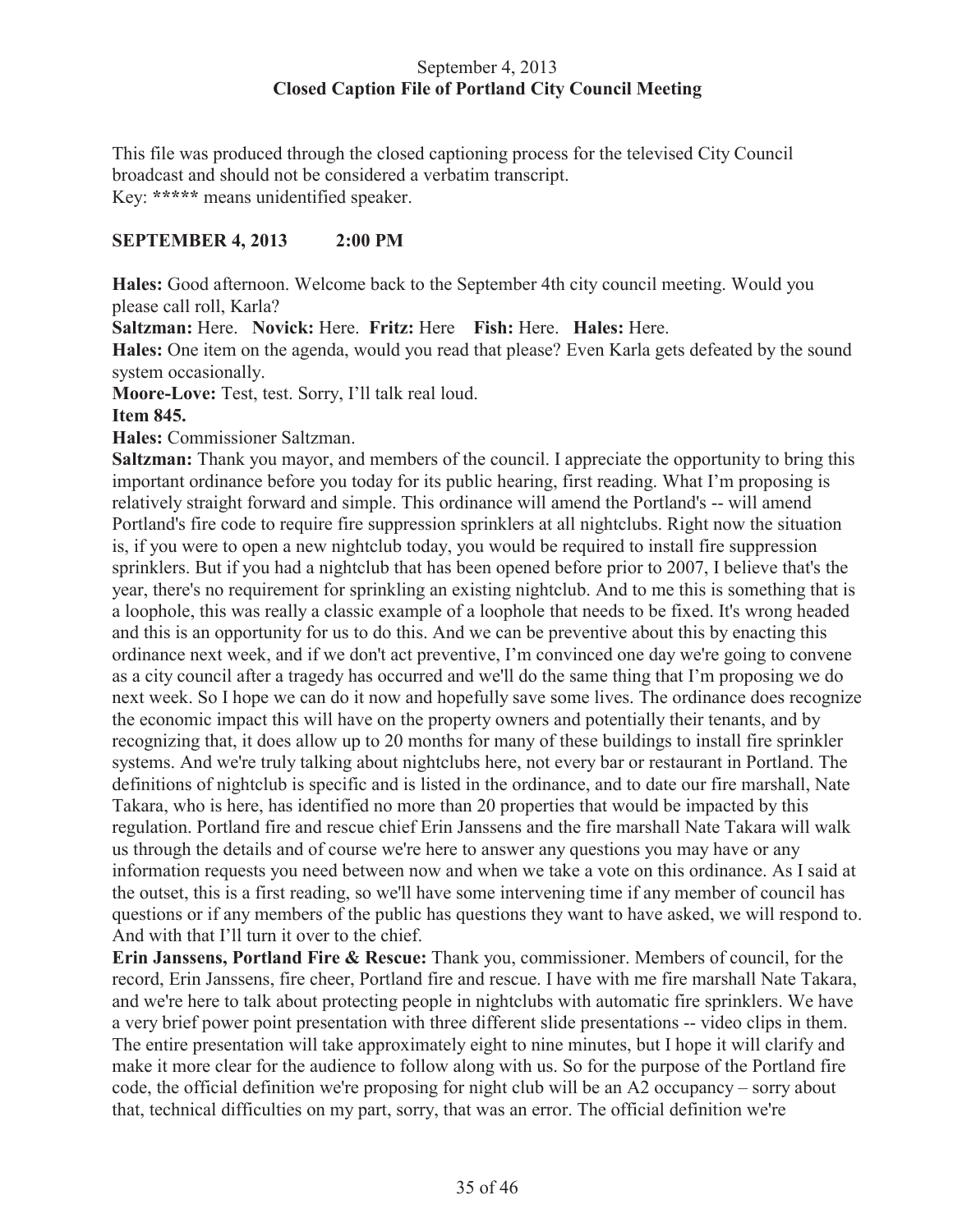proposing for a nightclub will be an a2 occupancy under the 2009 international building code, which a, has areas for dancing or viewing performers, and b, serves food or drink.

**Fish:** Commissioner Saltzman said there are about 20 properties impacted? Are you going to give us the names of some so we get a flavor?

**Janssens:** I don't believe we brought those. Those are not in the power point.

**Fish:** I'll come back to that.

**Fritz:** If I could just ask a clarifying question. Does the 2009 international building code include the releases, the exemptions on nightclub, does it not include houses of worship?

**Janssens:** This is what we're proposing. So the houses of worship, theaters with fixed seating, banquet halls, lodge halls, those are excluded from this definition.

**Fritz:** And what's the reason for that?

**Janssens:** Given the scenario of a nightclub, people are generally fixed on a particular, they're focused on a particular thing. They're generally distracted, there's usually a lot going on, and we have very specific instances of this occurring and fire fatalities resulting from those. And if you me give me a few minutes I'll get into some of those specifics. As commissioner Saltzman stated, current building or fire codes require that newly constructed nightclubs or buildings with a change in use to become a nightclub in an existing building have automatic fire sprinkler systems installed when any of the following conditions exist. That's an occupant load of 100 or more. The fire area exceeds 5,000 square feet or the fire area is located on a floor other than the level where the people actually exit the building. Because fire sprinklers save lives, we believe that all nightclubs meeting these criteria be required to have automatic sprinkler systems. Fire in the coconut grove in 1942 remains the deadliest fire, nightclub fire, in history, resulting in 492 deaths. The station nightclub fire in Warwick, Rhode Island, 100 people died. Many of you may recall that instance. I'm going to try to show a brief video of that fire. And for anybody who's a little squeamish, this can get, can show you the intensity. This is a short clip, the actual clip is about 10 or 11 minutes, we've got just a minute and a half of the earliest phases. [music playing] So this is obviously a nightclub performance. You can see the smoke, the fire is now started, smoke is starting to -- there's actual fire up there. Some of the audience is not quite sure. Now they're starting to realize this is not part of the performance. Confusion is starting to set in. We're at 30 seconds right now. This happens very, very quickly. The fire spreads exponentially. Obviously with a nightclub setting, without the fixed seating, the people are crammed in this space. They're all trying to exit. We're at one minute now. People are pushing, they're experiencing the smoke. The fire has spread exponentially now at this point. People are getting burned, who are closer or near the fire. It's rather gray, but you can see all the dark billowing smoke coming out of the exit. And that is a very, very tragic incident. I apologize for the graphics, but it kind of drives the point home of the severity of what can happen and what does happen. Just this year, 233 people were killed in April in a nightclub fire in Santa Maria, Brazil. I'm sure everybody recalls that. In the past 10 years, 757 people have lost their lives in nightclub fires that were un-sprinklered. In the past 40 years, there have been nearly 2,000. There's an informational packet that was handed out to all the Council members. There were 20 nightclub fires listed in those. Nearly 2500 people have died in nightclub fires in un-sprinklered occupancies. Seven out of those 20 fires were in the United States, resulting in nearly a thousand deaths or over 40% of the total deaths that we're talking about here today. We have a slide here with -- presented by the national institute of standards and technology. They actually recreated the station nightclub fire. So we can avoid the gruesome details in here, but you can actually see the fire growing and how it goes quickly goes from the incipient phase to the free burning phase of the fire. You can see how this quickly happens, and within 30 seconds we have a fire creating a lot of toxic smoke, and free burning, and then spreading exponentially. You can see at this point you're getting a layer of smoke and heated gases up at the ceiling. Those are quickly building and starting to bank down. And it happens very quickly. Just probably 20 seconds ago it was a very thin layer at the ceiling, and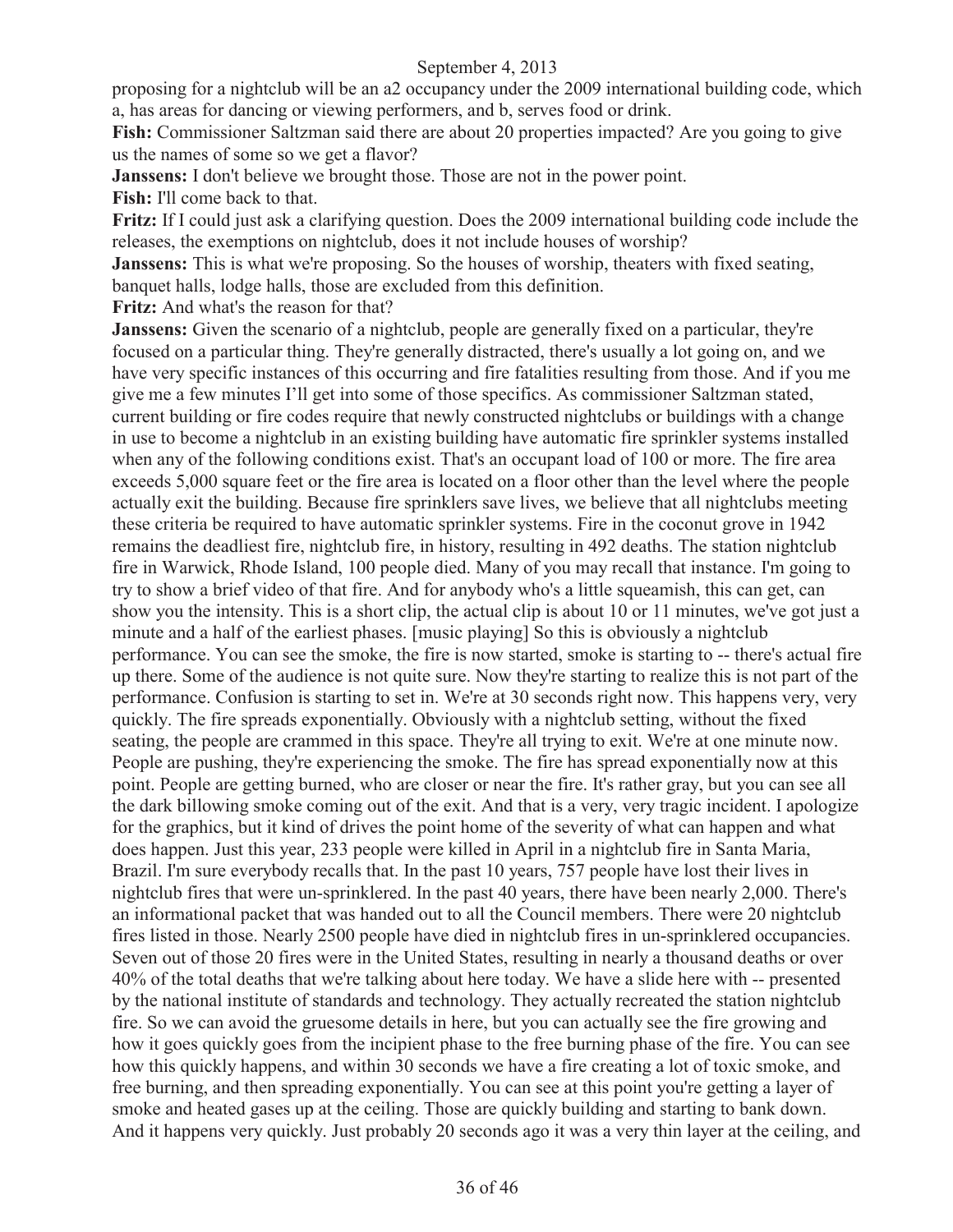now it's moving down very, very quickly. You can see with movement of people in there, moving, causing air movement, how that smoke will then get brought down to the level people are trying to breathe at very, very quickly. And now that's rolling, and at any point that area will flash over, because of all those products of combustion in that fire. So within a minute and a half, without any real air movement of things moving around, that fire has just very quickly banked down all the way down to the floor level.

**Fish:** Chief, is the cause of death for most people the smoke inhalation, the fire itself, or is it the panic that sets in and crowds kind of collapsing on each other, or some combination?

**Janssens:** Great question. It's actually generally -- most typically it would be the smoke that will get people first. In the station nightclub fire, or where you have areas where people are packed in there very tightly, people initially got piled up within the exit ways, those exit ways became clogged and congested and they just were packed in. So people were not able to exit, they were just literally stacked like wood. And so the products of combustion, the closer people you were to the fire, people were actually burned, but actually throughout that entire nightclub people burned, but first they suffered from being trampled to death and smoke inhalation, and then ultimately the fire. **Fish:** From your point of view, you'd want not only a sprinkler system to prevent these tragic deaths, but also people to observe occupancy limit and good egress and ingress.

**Janssens:** Absolutely. Absolutely. I'm going to show you the same scenario, however it's set up with an automatic sprinkler system. So this is actually a great example or great opportunity to talk about, we actually had a fire in a very popular restaurant in the pearl district this spring, or early summer. It was a week night, people were there to enjoy dinner, and there was a fire in the bar area, started between some alcohol and a candle. And fortunately there was an automatic fire sprinkler system, and that fire sprinkler was activated and very quickly put out the fire, much like what you're seeing right here today.

**Saltzman:** The sprinklers are going now?

**Janssens:** They're going right now, and they're extinguishing that fire.

**Hales:** There's still fire on the ceiling, because the sprinklers are aiming down, but the smoke is a lot less.

**Janssens:** And the cooling effect from the sprinklers will help extinguish some of the other fire. So you can see within a very short time, this still has a possibility that people, while there's light smoke, or actually it's moderately heavy smoke, people can still exit this area and survive.

**Hales:** What started that fire?

**Janssens:** The station nightclub fire? It was actually pyrotechnics that went awry. You can see they make a tremendous difference. So according to the national fire protection agency, or association, I'm sorry, there's no record of more than two people dying in a fire when the building was completely protected with an automatic sprinkler system properly maintained in the U.S., which is a significant statistic. At this point, I'm going to hand it over to fire marshall Nate Takara to discuss the specifics. But we'll hope you'll support this important improvement, it's all about protecting people, avoiding a preventable tragedy, and making our city a safer place. Thank you.

Nate Takara, Portland Fire & Rescue: Good afternoon, mayor, commissioners. For the record, my name is Nate Takara, fire marshall for Portland fire and rescue.

**Saltzman:** Can we get the lights?

**Hales:** Do you have any more slides, do you Nate?

**Janssens:** We've got a few more.

**Fish:** Can we turn the volume up a bit? Maybe I'm losing my hearing, but -- thanks. Ok. **Takara:** Chief Janssens and Commissioner Saltzman spoke earlier as far as the business -- the nightclubs that will be impacted, are nightclubs in the city of Portland with occupancy greater than 100 will be mandated to be protected with an automatic fire sprinkler systems. Again, I want to reiterate the fact that nightclubs does not include houses of worship, theaters with fixed seating,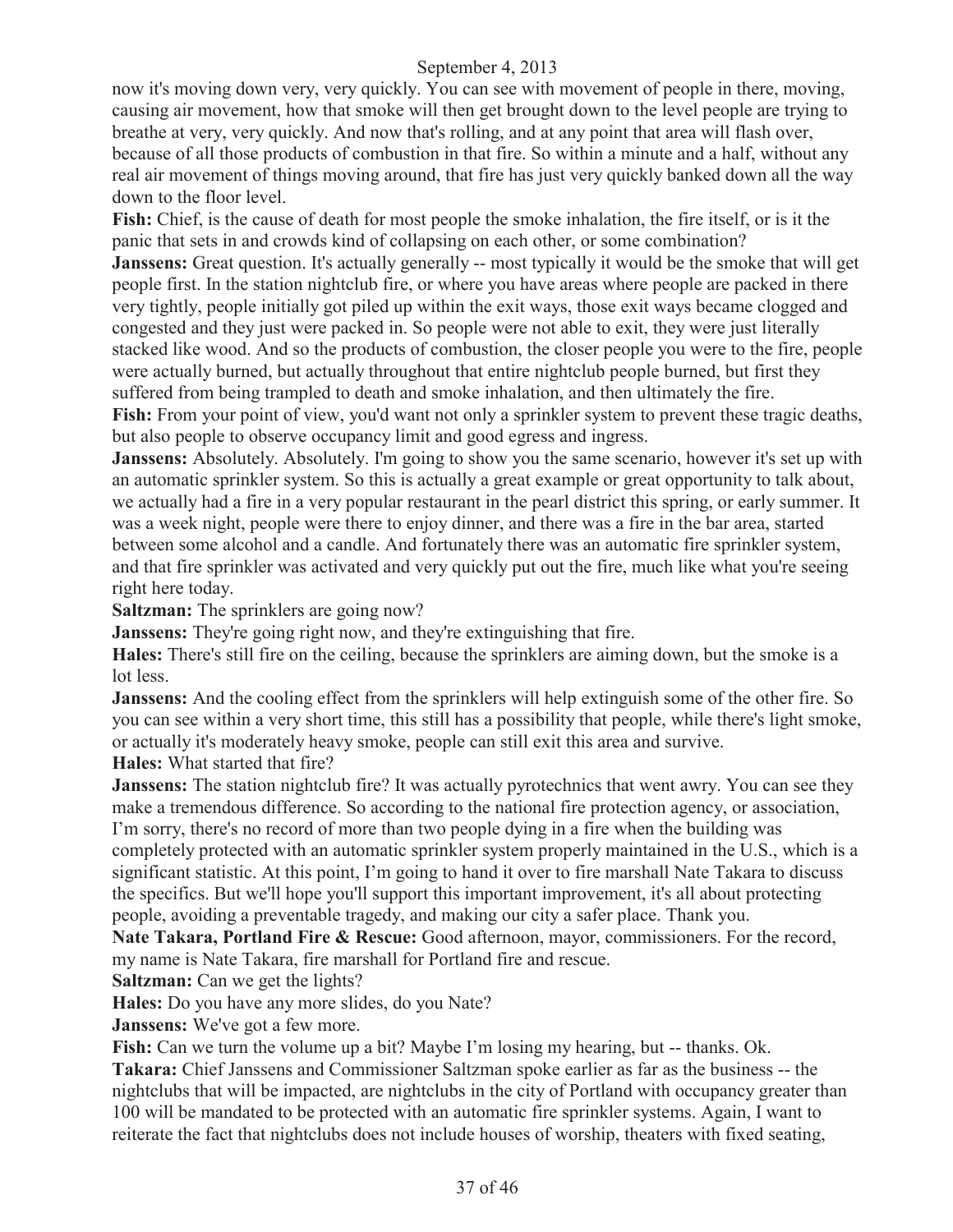banquet halls, or dance halls. Using this definition as a focus, we realize -- we come to realize there's a -- possibly 15 businesses or nightclubs that would be impacted by this ordinance. So the installation process of the fire sprinkler system, which includes design, permitting, installation, and inspections, probably take about five to six months to be completed. With that in mind we created two phases, any nightclub greater than 200 occupancy will have until December 31st 2014 to be in compliance. Smaller nightclubs with occupancy lower -- with a minimum of 101 with a maximum of 199 will have until June 30th, 2015, to be in compliance. Portland fire and rescue is committed to working with each and every nightclub that is being affected by this ordinance so that it's economically feasible. Automatic fire sprinkler system that serves the basic life safety requirements. Thank you very much for allowing me to speak on this ordinance, and we hope that you'll support it. I'm here to answer any other questions you may have.

**Hales:** Thank you. Any further questions?

**Fish:** I have a question for you, Chief. First of all, thank you for a succinct presentation. I don't know how you got the power point work so effectively. You actually got a power point and then embedded a film. So you were showing off a little bit.

**Janssens:** I have to give someone else credit for that. I didn't do that. But thank you.

**Fish:** What's the legal liability of the property owner today if there's a fire, and they don't have sprinkler systems? Are they liable for any injuries that happen? Or do -- in buildings that don't have sprinklers, do patrons assume the risk?

**Janssens:** That may be a good question for Ellen Osoinach to speak to, given that I'm not an attorney.

**Fish:** The reason I ask, I'm just thinking about what kind of notice we give to patrons. For example, in facilities that don't have this, should we be considering having a system that says there are no sprinklers? In other words, if people are assuming the risk, or is the liability already on the property owner?

**Janssens:** One of my concerns was -- is, I don't know if people really understand the risk. I think it's  $a -$ 

**Fish:** No, but they often confront-- when they come into a club or see on the back of their ticket, it suggests the patron assumes a certain risk. Like when you go to a ballpark or things. I'm just curious, do you know offhand, is the owner of the building liable for the foreseeable consequences of currently not having sprinklers?

**Ellen Osoinach, City Attorney's Office:** For the record, Ellen Osoinach, from the city attorney's office. That's an excellent question, Commissioner Fish. I don't think there's a clearance to that, but if I was a property owner, given the state of Oregon's tort law, I would certainly be concerned that my failure to sprinkle my building could subject me to liability for -- because it's certainly a foreseeable consequence.

Fish: It's not an unreasonable expense to address-- as the data shows, as Dan's fact sheet shows, you can get 100% mitigation in terms of deaths with this technology. **\*\*\*\*\*:** M-hmm.

**Fish:** It is a direct correlation between sprinklers and saving lives. Thank you.

**Fritz:** I have a few. In terms of the definition of a nightclub, if you have one performance a year, are you a nightclub?

**Janssens:** You know, that would be generally be a building that is a non-assembly type occupancy, and they're getting a special permit to hold an assembly type event. So generally, I would say no. **Fritz:** So how many times a week or a month do you have to have performances before you need a more general occupancy use?

**Takara:** It will determine the use with the building department, when you apply for an application at the building department, your application would be determined if there's a dance floor, or a stage,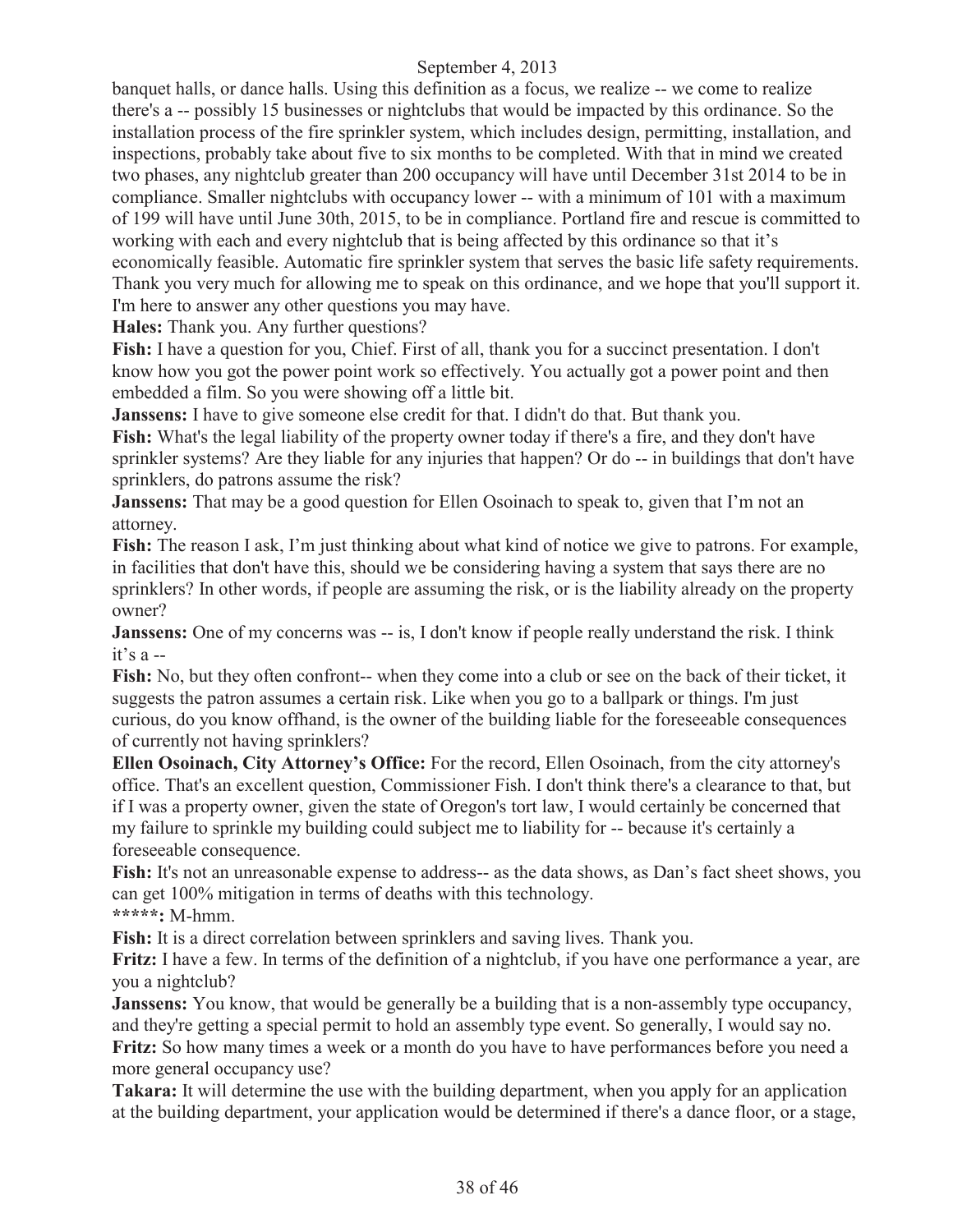and a set-up that's determined when you apply for your use at the building department. The building department determines the use. We enforce compliance.

Fritz: Okay. And I'm not clear why you're exempting places that have alcohol served, but also have seating. If you think about a similar pyrotechnic display going wrong, I would think that it would be even more difficult to people -- for people to get out if there were seats in the way.

**Takara:** The difference between fixed seating and spaces where the typical nightclub setting you saw in the video, is the intensity of the use. It's how the building department determines how many people can be in the building. In fixed seating, each person has a seat to sit on, and your aisles, you exit widths, is determined by the amount of seats you have in there. When you have a nightclub setting with the open dance floors, the seating arrangement -- the occupant load is almost double than the seating arrangement. So you really have intensified use in that space.

**Fritz:** And what if an establishment has a mixture of fixed seating and open dancing, would they be subject, or no?

**Takara:** If the occupancy was greater than 100.

**Fritz:** Okay. And I'm wondering why it says to sprinkle the floors below the story containing the nightclub but not the ones above.

**Takara:** Well fire usually goes up.

**Fritz:** Right.

**Takara:** So--

Fritz: Wouldn't you sprinkle the ones above rather than the ones below?

**Takara:** No, the ones below, because that's your exit path to get out of the building. Normally you go down.

**Janssens:** You want to protect the exit way. So if the nightclub is, say, on the third floor, you want to ensure the occupants are going to be able to exit from the third to the second and first and out the building.

**Fritz:** But in the illustration we just saw, the ceiling was still on fire because the sprinklers were going down as the mayor pointed out. So wouldn't you want to sprinkle at least the floor above? **Janssens:** So you're presuming the floor above is occupied.

**Fritz:** Right.

**Janssens:** I think that's a good point. And--

**Takara:** How we came about the requirements is basically getting our current fire code, which talks about when you have an assembly space, what they're concerned about is if you look at the station nightclub fire, the fire was -- I understand your point where it's on the ceiling, but there's separation between the second and third floor. What they're concerned about is if the fire, if your nightclub is on the second floor, the fire starts on the first floor, that will spread to -- and block your exits, your way to get out of the building. So they want to control the fire at the level, the floor of exit, which is the ground level.

**Fritz:** That might be something to look at before next week, as to whether in some instances if the ceiling which is the floor right above it is on fire, you would want that level to be sprinklered if there were uses above.

**Hales:** Right. It might, Commissioner, be worth looking at the list. In that you raise a valid policy question which I would probably answer in favor of the current version in that we're talking about protecting life, not property. Protecting property is a good idea, but protecting life is a higher value. But, aside from these philosophical arguments, it may be that we look at these building and there are few that are three stories.

**Fritz:** Well, I don't have that list, so if I could get that that would be helpful.

**Janssens:** Also the fire is going to be separated by that floor. So even though the ceiling is catching fire, there's going to be separation between the -- with the rafter space and the actual floor of the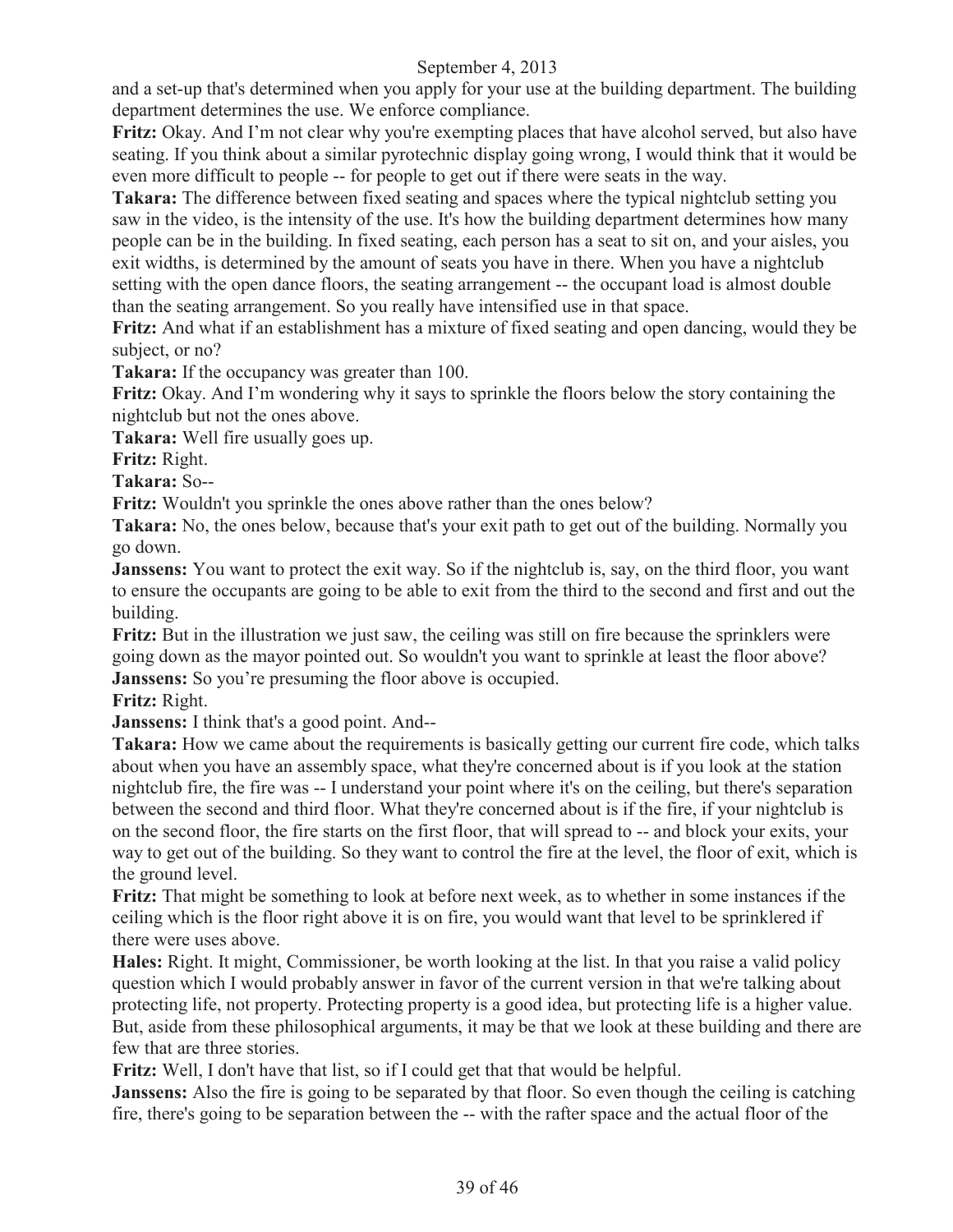other occupancy, so that should buy a considerable amount of time. So there won't be a smoky environment.

**Fish:** Chief, can I follow up on that? And we'll take a look at the list, but, of what's covered, but as I read the definition, this would cover nightclubs that serve minors, where no alcohol is served, so the downtown clubs where kids can go, and they're allowed, under 21 because there's no alcohol served, that would be covered provided they serve food?

**Janssens:** M-hmm.

Fish: So you'd get venues for adults and young people.

**Janssens:** That's correct.

**Fish:** Under this definition.

**Janssens:** Based on the occupancy load, right.

**Fish:** And chief, when you and commissioner Saltzman were working this up, did you have -- do you have any related concerns about whether nightclubs downtown are observing other codes that you enforce? Like things like occupancy? It seems to me as well intentioned as this is, if there were other code enforcement issues, it could still make your job complicated.

**Janssens:** Sure. You know, we go out and do nighttime inspections on a regular basis, and we really work with the bar owners or the club owners and ensure that those codes are being met. So that's regularly and consistently enforced.

**Fish:** Thank you.

**Fritz:** And why did you go with the 5,000-square-foot threshold?

**Takara:** That's the current fire code. What you're reading, there the 5,000 square feet threshold, the 100 occupant load, and the assembly space that's above or below the exit, that's current code.

**Hales:** For what constitutes an A2 occupancy, you mean?

**Takara:** No for what an A2 occupancy in today's code, if you were to open up a new bar today, or a new nightclub today, that is a provision --

**Fritz:** In the proposal you don't specify, it doesn't--

**Takara:** No, we just speak -- we just focus on the occupant load.

**Fritz:** Thank you.

**Hales:** Ok. Other questions for the chief or fire marshall? And then testimony. I think we have some folks signed up. Thank you both.

**Love-Moore:** We have four people signed up.

**Jim Atwood:** I'm Jim Atwood, 33 southwest third, Portland, 97204. I'm here this afternoon not to say whether you should or shouldn't have the buildings sprinkled, but I did receive two letters regarding this afternoon's hearing, and so apparently I may own two of the 20 buildings that are going to be affected. I think what is significant to me is the number of people who aren't here this afternoon. This letter that I received is very innocuous. It doesn't say anywhere in it that we're going to require sprinklers or try to extend sprinklers to so-called grandfathered buildings. It says Portland fire and rescue has identified your building because it may be affected by an upcoming sprinkler ordinance. I don't think the nightclub or property owners really are aware of what is being proposed, and so I would like to encourage you -- I don't know if -- I was sent these notices as a landlord. I rent my buildings as-is to my tenants so it's up to them to maintain the buildings and to comply with the appropriate codes, and I think that these fire sprinkler systems can be very expensive on the order of maybe \$50,000, it's pretty innocuous in the letter, it talks about three or four dollars per square foot of coverage, but I don't think that includes backflow assembly or connection to the city's water supply. I would suggest that if this is something that you're going to more or less mandate among existing nightclub or property owners, that the city should at a minimum consider waiving connection fees to connect these required fire lines to the city water supply. And also it would seem to me -- my tenants don't know anything about this hearing this afternoon as far as I know. So I think it would be judicious to at least make -- get a list of all the 20 buildings, make sure that those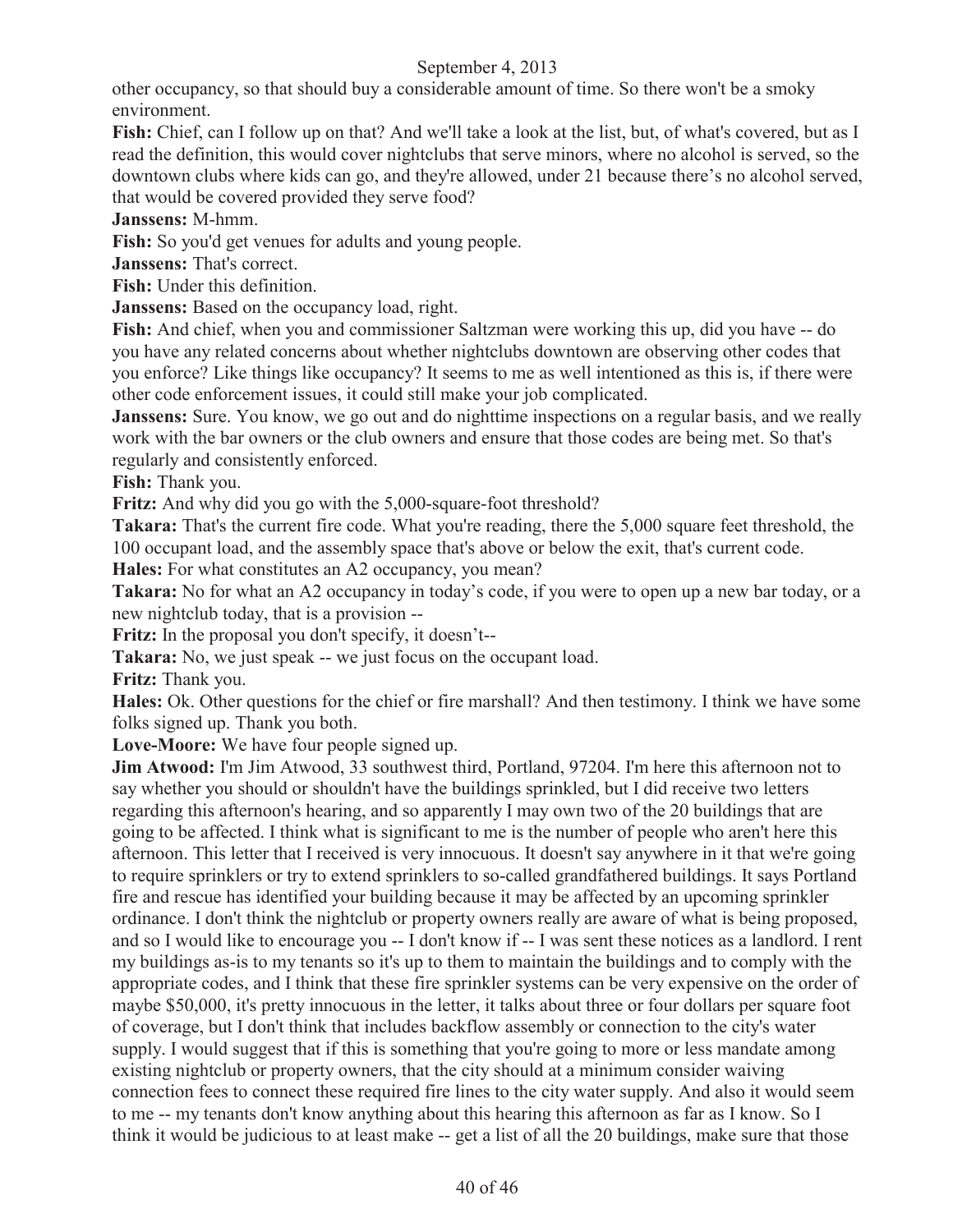20 occupants are notified of the proposal, and have an opportunity to get bids and find out exactly what it would cost to sprinkle those businesses and come back and give you that information so that you're able to make an informed decision from the business or property owners' point of view. At this point, you know, I don't know what I have in the game because I rent my building the as-is, but I don't think my tenants are aware this requirement may be on the horizon, and I would think it would be appropriate to give them a couple months to get some bids and give you some real hard data as to what kind of hardships are going to be required on the other side of this coin.

**Hales:** Thank you. Good afternoon.

**Gary J. Honold:** Thank you, Mr. Mayor, commissioners. For the record, Gary honell, the regional director for the national fire protection association's northwest field office. A little bit about NFPA, we are an international nonprofit organization whose mission is to reduce the worldwide burden of fire and other hazards on the quality of life by providing and advocating consensus codes and standards, research, training, and education. We began almost 120 years ago when a dedicated group of citizens wanted to bring proven scientific methodology and consistency in electrical and fire sprinkler installation. Today, NFPA is responsible for over 300 codes and standards that are designed to minimize the risk and effects of fire by establishing criteria for building, processing, design, service, and installation. Our code development process is accredited by the American National standards institute and is a fully open process. We have over 200 technical committees working on every one of those documents, with over 7,000 volunteers made up of various stakeholders representing industry, the trades, scientific research, and code enforcement professionals, just to name a few. The technical committees are balanced so that no one stakeholder group can dominate the code development process, and once a draft or one of our documents is completed by the technical committee, it is open for review and input by anyone in the public, whether they're an nfpa member or not. This provides for a truly open, consensus-based process. NFPA recognizes the importance and value in automatic fire sprinklers and we're reviewing and evolving our standard for fire sprinklers which is nfpa 13 to address new technologies, building methods and the processes going on inside of those structures. The ordinance before you is outlined the historical importance of providing automatic fire sprinklers in assembly occupancies and I don't want to waste your time because it is outlined very well in the power point that chief Janssens and the fire marshal Takara did, it underscored the importance of that. But the unique circumstances of low lighting, loud ambient noise, large groups of people unfamiliar with the layout of the building and then of course alcohol consumption etc., creates challenges in providing for the safety and wellbeing of the citizens patronizing these establishments. Installation of automatic fire sprinklers in these buildings has proven to contain or extinguish the fire in its initial stages, and therefore providing life safety to the people occupying that building. I urge the Portland city council to pass this ordinance and require installation of automatic fire sprinklers in these establishments. You'll be providing for the life, safety, and property preservation for the business owners, employees and patrons of your city. Thank you for your time and I entertain any questions.

**Hales:** Thank you. Appreciate you being here. Any questions? Thanks a lot. **Honold:** Thank you.

**Hales:** Good afternoon.

**Crystal Elinski:** Good afternoon mayor, commissioners. My name is Crystal Elinski. So I think this is a very good step. I'm surprised that we're actually outlining this. I figured the policies and the code enforcement was already in place, especially with all the threats from Randy Leonard and the Greek tavern—thought no one would cross that again. So it was a bit, I don't know, a surprise that some businesses were claiming that it was a hassle, and I think I read in the paper that maybe that you were all planning on giving some sort of help to them? I don't know what that would look like, but I've seen help given to merritt Paulson [spelling?], and -- yeah, even the special session for Nike. But these are small businesses, they tend to be, and they need to be informed, as the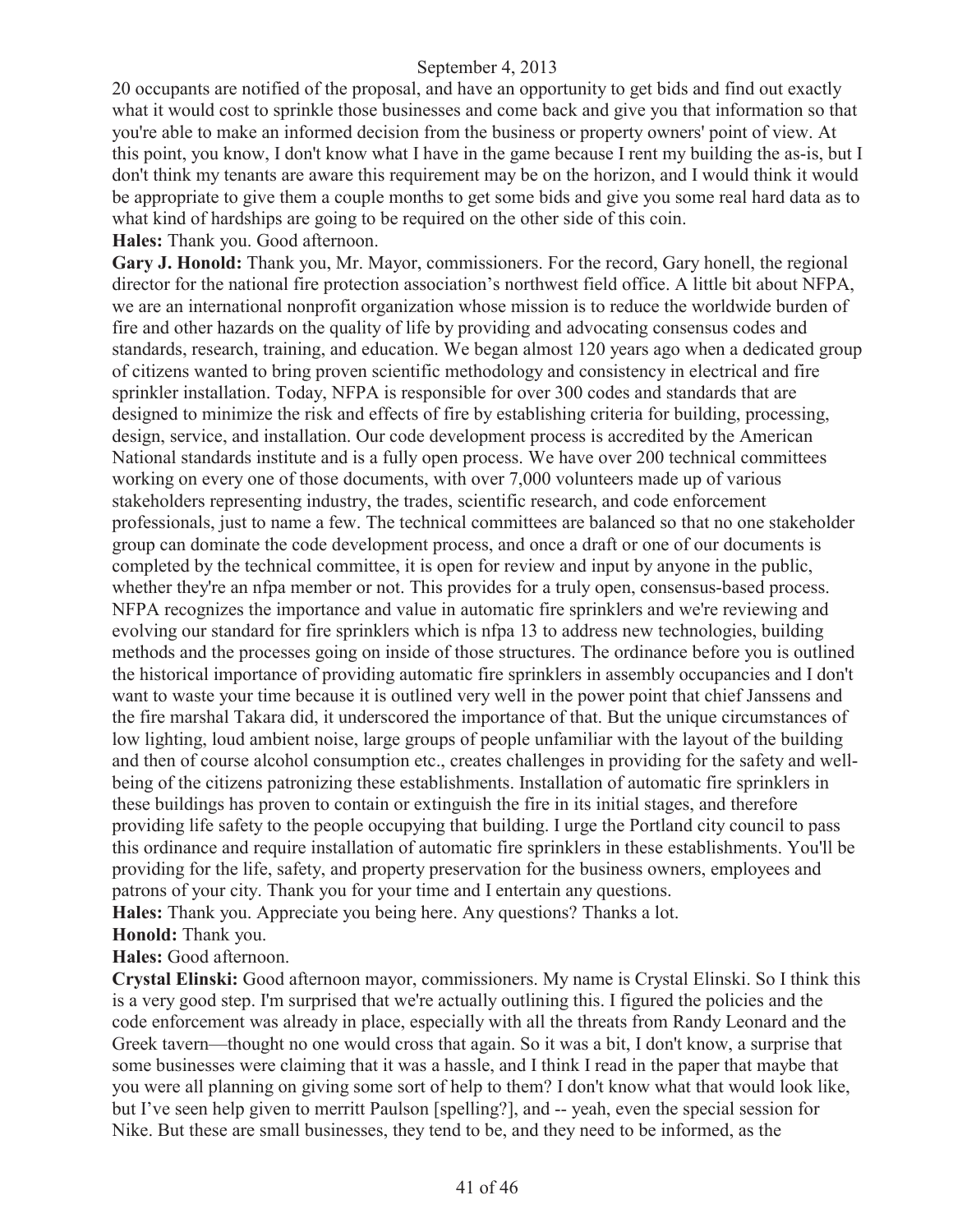gentleman earlier was stating. I have some experience in small business with tight space. I was just wondering why this hadn't been done before. I'm not really -- there's a couple issues that I don't really have that much faith in also. Here it says that the Portland fire marshall's office is able to see these projects from start to finish, I was wondering why -- why it is that we would have one of these agencies that does a really good job at that, and phc northwest complaining about the biowaste disposal of hypothermic needles in our parks. I would have thought that would have been something dealt with. So if this is -- if this is a good agency, I would like to see that done in other agencies. I'm not really sure what that looks like when they say they can do it from start to finish. The other thing is new buildings, I was wondering why we had those issues with the recent fire on mlk, which at first the media was saying it wasn't built properly, it had a faulty fire sprinkler system. But again, this was something that was built in conjuncture with the city, just like the one I remember at interstate firehouse, the new building there for -- also some of the low-income housing. And I remember that was built faulty, and I'm going to start paying more attention, because I pay attention for disability compliance, but just now I was -- this morning would I have been here to speak to you, but I was being tortured in the federal building in their bottom floor bunker. And I noticed their ceilings, because they have horrible florescent lights, and I told them I'm about to have a seizure, I don't know why you're interrogating me and torturing me, but now that I think about it I didn't see any sprinklers in there. So I'm just wondering where in the city the sprinklers are. And I need help right now, I'm about to go to my doctor, but I hope that talking to Ron Wyden we can deal with our neighbors across the way. Don't cross that park. You will be tortured. Thank you. **Hales:** Thank you. Good afternoon.

**Suzanne Mayr:** Good afternoon. Thank you for considering this proposal. I'm Suzanne Mayr, I'm with the Columbia Willamette, the local chapter of the national fire sprinkler association. And Miss Elinski, the fire sprinklers are right there, there's concealed heads right above the council chambers here.

**Hales:** Sometimes they're hard to see.

**Mayr:** They are.

**Elinski:** This was in the federal building, I guess we don't have any say over federal buildings. **Hales:** I think you'll find that they they have those too.

**Elinksi:** Not in the downstairs bunker.

**Hales:** Ok.

**Mayr:** So --

**Elinksi:** No windows -- Pretty scary.

**Hales:** We'll check.

**Mayr:** Just a little bit about the national fire sprinkler association and our local chapter. We're made up of fire sprinkler contractors. And we provide technical assistance and our members maintain a code of ethics and level of professionalism. And in the Portland area there's at least a dozen of our NFSA members and quite a few other contractors. I would just like to talk a little bit about some of the cost mitigation that always at the heart of any fire sprinkler discussion about adding it as another requirement for businesses, there's a cost issue. And we've seen the costs that Nate pulled together, the three to four square foot for just the sprinkler systems. There's also the hook-up fees, and as Mr. Atwood suggested, I would encouraging a dialogue to talk about ways to mitigate that. There's two things the national fire sprinkler association is doing to help small businesses mitigate the cost of installing retrofitting fire sprinklers. One of those, we're working with congress to be able to depreciate the cost of your fire sprinkler system. Currently it's a 39-year depreciation schedule, and we'd like to see that moved up. And particularly for small businesses to be able to get some immediate tax relief. And that would be one helpful piece. The other thing NFSA is doing is partnering with the insurance services office to make sure that buildings that do have, commercial buildings that do have fire sprinklers are getting the credit. And also that the iso recognizes that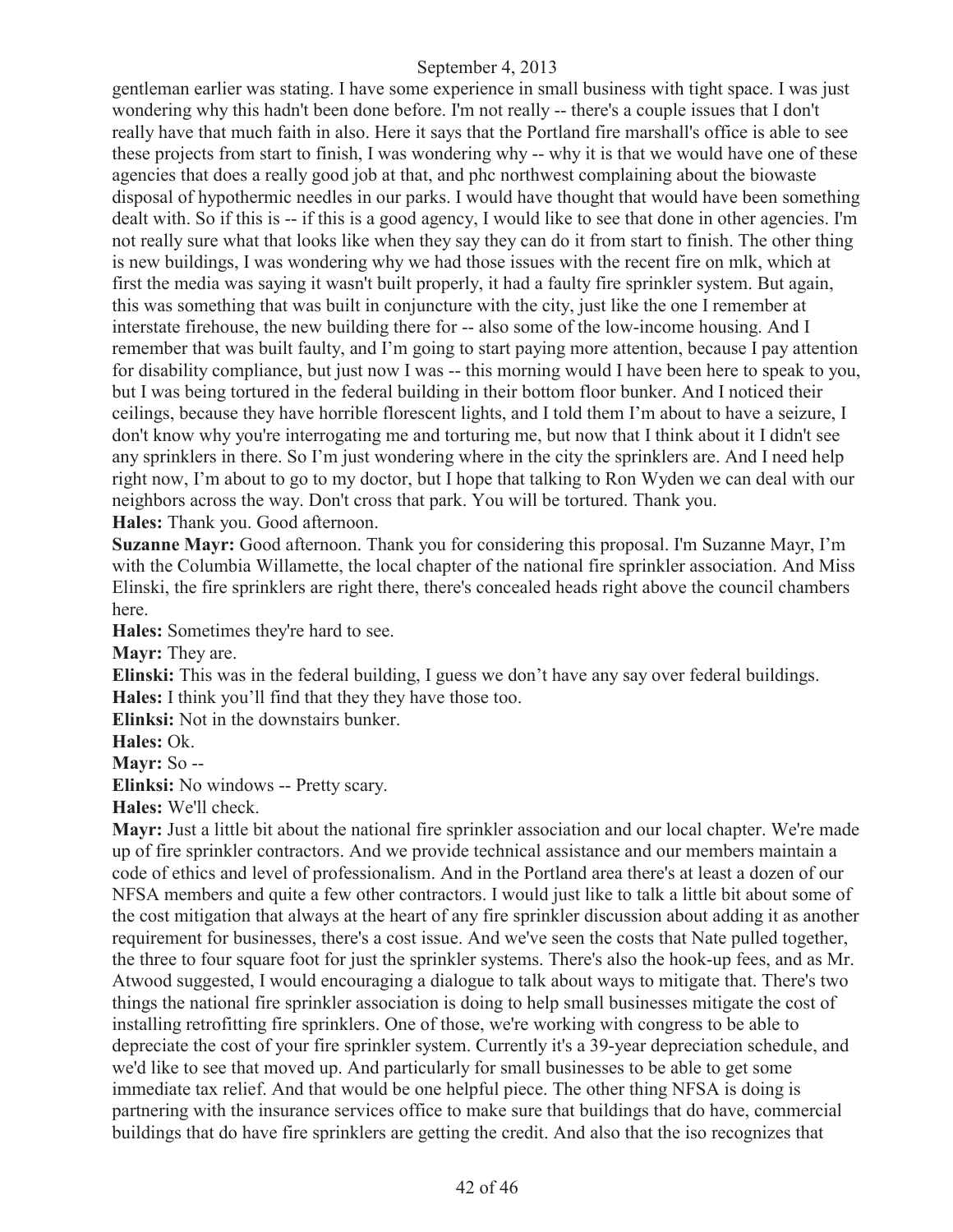Portland has progressive fire sprinkler – or, excuse me, fire codes. And that helps keep the insurance rating for the community lower. So those are some things we're doing to recognize the cost impact it will have on businesses.

**Fish:** May I just add a comment on that? Thank you for your testimony, mayor, if I may, I have the honor of being the water bureau commissioner, and there is no current conversation about waivers or discounts involving the water bureau, but I would be remiss if I didn't put it in the larger context. The city is currently being sued by the same group that is behind a water district. And one of their claims is that discounts that we provide, sdc waivers, low-income discounts, are not authorized under our charter. And that may come as a surprise to people, it certainly comes to a surprise for our lawyers, but there is -- there is a dispute about whether we can do these things. We have a view. A plaintiff has a different view. There is no current conversation about discounts or waivers, but I will tell you this issue has become very politicized. And you should know that even where we entertain it, the likelihood is if we did so, we would be sued for violating our charter. Now we would disagree with that holding, but that is a typical claim that we are currently defending in a lawsuit against the city. So I just want to put that in context. I appreciate the fact that Commissioner Saltzman has put in a time line here for compliance which gives people time to figure out how to do it and how to get convention -- if necessary, how to get financing for it. And presumably a property owner or a lessor in good standing can go through a bank or find a way to finance it. The city is not going to be in a position now to offer that financing, but I think the time line that he is suggesting, and I'm sure he's going to be criticized for giving this much time, I mean, that's the next thing that will happen, he'll be criticized for even having a transition period, but the fact there is a transition period seems to me gives people time to figure out what's the cost and how to finance it. When you look at this data, though, and you see that the absence of this sprinkler system is going to cost lives, I think it's pretty clear where this council is headed. Anyway, thank you for your testimony.

**Mayr:** Just along those notes, as a mother of two 20-somethings who like to go to music venues, they're not thinking of fire sprinklers. I call them and remind them to look up, but that's not top of their -- it's who the band is and how much fun they're going to have, and I think that that's something we need to keep in mind, that we're providing a level of protection to people who just aren't there to think about their safety for the night. Just two quick things. I always feel compelled to address the fire sprinkler myths. Just so you know, fire sprinklers are only heat activated, smoke does not make them activate. So in the videos that you saw, it was when the level of heat intensity is what made the sprinklers go off. The other myth is that usually only the fire sprinkler closest to the fire will activate, and so just two things to keep in mind when you're considering those for your own buildings.

**Fritz:** Let me ask your opinion as a mother and also as someone who is familiar with sprinklers, are you comfortable with the exemptions for houses of worship, theatres with fixed seating, banquet hall and lodge halls?

**Mayr:** I'd have to see what the code requires. But I think the point that when you're in a club, you probably have had a couple drinks, there's no clear exit aisles. When you're in a church you're in a pew, maybe some communion wine, but you've got your faculties about you. [laughing] Hopefully. There's also provisions for disabled folks to get out as well. The exits are clearly marked, and so I think that's a big difference.

**Fritz:** Thank you.

**Hales:** Other testimony?

**Moore-Love:** Lightning has requested to speak.

**Elinski:** Just in regards to my question, I see there is no plan yet to have any offers or discounts, just the implementation of the policy and the code enforcement?

**Hales:** Giving people time to comply, so, there's no--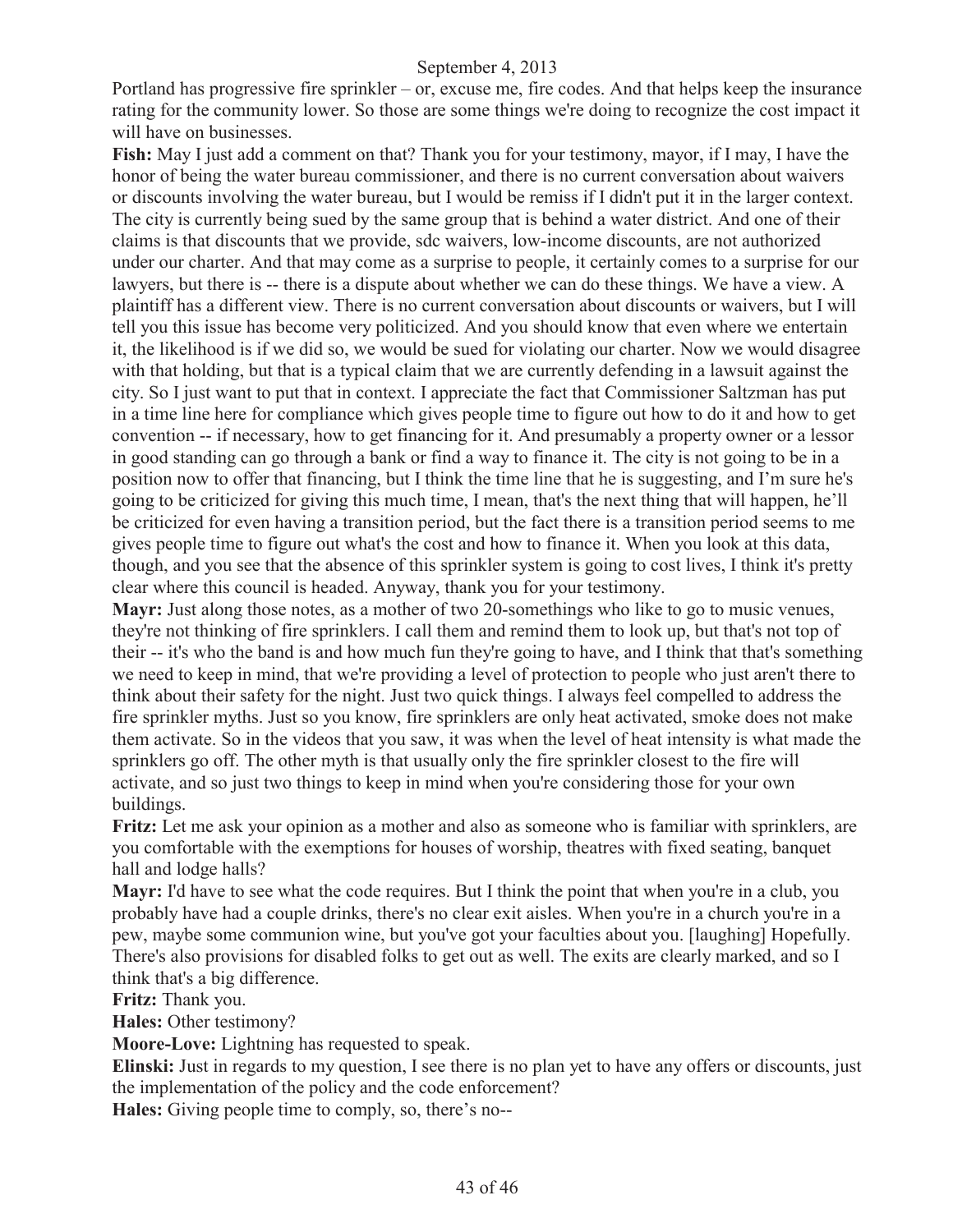**Elinksi:** So if they have to apply for the waiver, or the extension, is that a point where you might consider giving offers? I don't know why that has been in the media.

**Fritz:** Not everything you hear in the media is real.

**Elinksi:** That's why I'm asking right now.

**Hales:** There's no provision in here for an extension, is there, commissioners?

**Saltzman:** No, I mean, the fire marshall—we di put in the ordinance, the fire marshal has discretion to grant an applicant if they're showing they're making good faith progress to meeting the deadline.

So the fire marshal does have some discretion, but other than that that's the way it is.

**Elinksi:** So there's the appeal process on the --

**Saltzman:** Yeah. You can appeal the fire marshall.

**Elinksi:** Thank you.

**Hales:** Oh, I see, ok. Thank you.

**Lightning:** My name is lightning. Mr. Atwood brought up a real good point. Basically from the tenant to the landlord perspective, looking at it, and I find it interesting on the as-is clause on the leases that he would say the tenants possibly are responsible to putting the system in. Now, one of the concerns I do have is that this very well could interrupt certain businesses, actually close certain businesses because a lot of tenants are going to throw their arms up and say there's no way I'm going to pay this expense that the landlord will benefit from in the future. It's not going to happen. So there's going to be some real disputes there that need to really be looked at. Another concern I have is just really from a tenant's position is to find some creative financing for these tenants if they do have to bear that cost, and maybe even the PDC enterprise funding, because this is the business that needs to continue to go forward, and maybe there is some low-interest financing that could be applied and still get a reasonable interest rate returned on that. Another area that I have some concern with too is watching the videos, which I thought were very effective, I didn't notice anybody reaching for any fire extinguishers to try to put the fire out immediately. And I think that maybe that might be an area to look at also, to make sure that there are adequate extinguishers in various areas that people are trained to go and grab and try to put these fires out immediately, because some of these systems may not operate quite the way they want to, and I think that might be an area to look at also. And basically again, maybe the fire chief could explain this, I understand there's two different type of systems of -- wet systems and dry systems as far as on the sprinklers. Maybe that can be explained a little bit on that issue if there is a cost that might save some people money on what direction they can go on those sprinkler systems. And again, Mr. Saltzman, I'd like to commend you on this, this is something that definitely needs to be looked at, and definitely is a public safety issue, and I hope the landlords and tenants can work together in an effective manner to get this put through. Because I think it is necessary. Thank you. **Hales:** Thank you.

**Fish:** I have a follow-up question for the chief.

**Hales:** Chief, come on up. Ellen, fire marshal.

**Fish:** Chief, based on the testimony, I have the following question. I don't know what the code provides, but I think Dan is doing something very important here. But I don't -- we don't want your job to become unduly complicated. And it seems to me the cleanest way to enforce this is against the owner, and let the owner work it out with any tenant or successor. But as I read it, it says that a person, owner, or occupant can appeal. So as it's currently written, is it streamlined so that you have a clean shot against the owner and then the owner can figure out cost sharing with the tenant? And the reason I say that, sometimes as you know, harder to figure out who is the lessee, and the tenant or successor, and it seems to me it's very clear who the owner is.

**Janssens:** That's a great question. I think a lot of it may get tied up into the contracts between the owner and the lessee, though.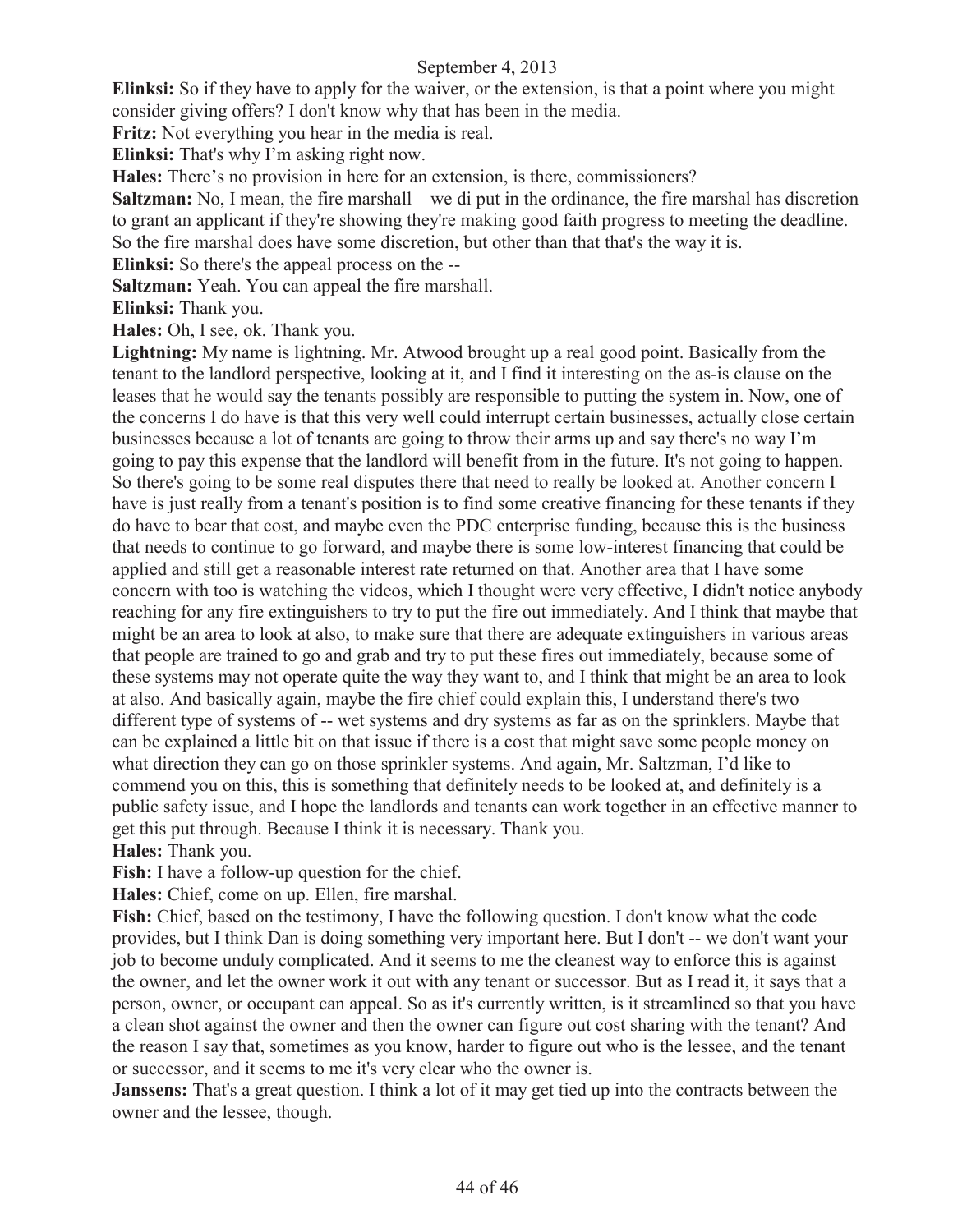**Fish:** But let me just jump in on that. They can -- by contract, and I'm not the lawyer on this case, but by contract, a landlord and tenant can apportion rights and responsibilities and costs. But by code, we certainly have the right to impose an obligation on an owner, and I don't think that's necessarily a delegable duty. And so, Ellen, can't we just be very clear that the owner has the obligation, so that the chief doesn't have to chase down the tenant today, or the new tenant tomorrow, or whatever, and make it harder to comply?

**Osoinach:** Yes. Commissioner Fish, I think that's right. You certainly could make that policy choice. I think the intent in listing out all of the people to whom the code applies was to expand rather than narrow the ability of the fire bureau to impose the requirement.

**Fish:** But I mean, we did get testimony here about, you know, well, my tenants may or may not have gotten adequate notice. With all due respect on this one, I don't think it should be our burden to make sure every tenant or successor in interest gets notice. I think we should give the chief a clean shot to deal with the owner, have the owner who's the responsible party take care of the problem, and then apportion the cost with any tenant.

**Hales:** I want to reinforce that point. Most commercial leases pass imposed costs from the government on automatically to the tenant. That is, if you own a building and I'm leasing from you, and the city requires you to do something, you do it and charge me for it. That's the deal in most commercial leases. So I think focusing on the owner, as commissioner Fish is suggesting, might be practical.

**Fish:** The other thing, and just to amplify what the mayor said, if the fire marshal spends the first six months dealing with the current tenant, and that tenant ends up going out of business, or being replaced by another tenant, you could see a situation where there's a bit of a shell game there, as opposed to dealing with the owner and making sure the obligation resides with the property owner, which is I believe how most of our code is written, it's the owner who has the primary obligation.

**Janssens:** And ultimately the owner benefits from their building being improved. Also for future --**Fish:** Well, just making sure--and the intent here to be clear, is to make the code enforcement as streamlined as possible, and not allow changes of tenancy to delay or create hardship claims simply because of a change of tenant.

**Saltzman:** You bring up a good point, commissioner Fish. Why don't you give us the intervening week here to look at this issue and provide more informed answer and possible change amendment next week.

**Hales:** It's a fine point, but it's a valid point. Other suggestions, questions? Concerns? Great. Very good presentation. You plan to bring this back for second reading next week? The opportunity to possibly bring amendments or --

**Saltzman:** If we need to amend it it would require another reading.

**Hales:** Ok. So this is --

**Saltzman:** Or we can do it on emergency.

**Fish:** Dan, I have one last question, just to be clear. I notice in your public outreach which looks quite robust, you met with boma, which is the building owners and managers association. My -- am I correct in assuming that boma is the trade association, if you will, for the 20 nightclubs in question?

**Janssens:** No. They are a building owners association, but there's no -- it's a voluntary membership. So there's no requirement.

Fish: It may not capture everybody.

**Janssens:** It may not capture every one.

**Fish:** But it is the group we deal with often on this council that represent commercial property owners.

**Janssens:** Yes.

**Fish:** Thank you.